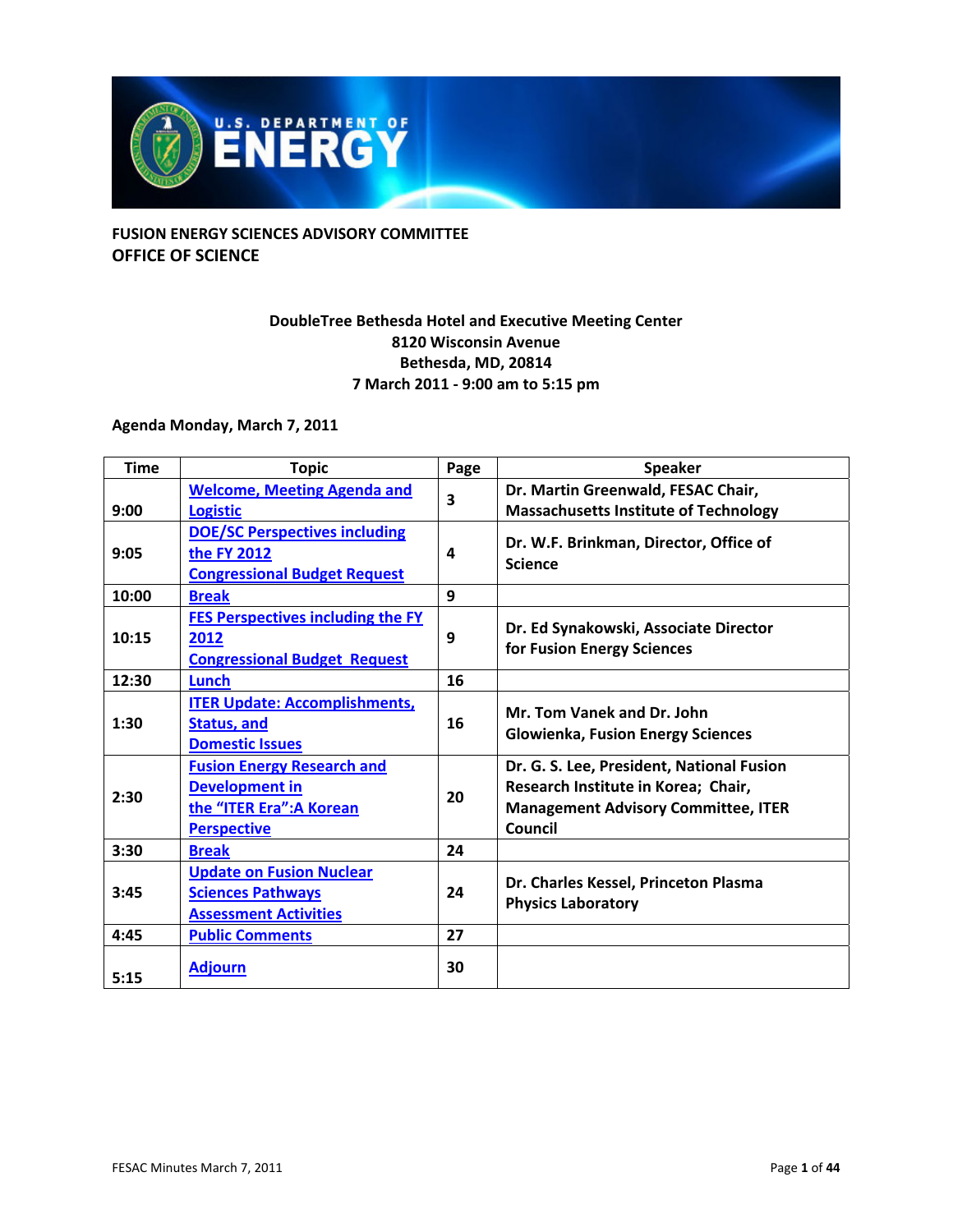### **Agenda Tuesday, March 8, 2011**

| <b>Time</b> | <b>Topic</b>                                                                                                                                                  | Page | <b>Speaker</b>                                                                                                                                                                  |
|-------------|---------------------------------------------------------------------------------------------------------------------------------------------------------------|------|---------------------------------------------------------------------------------------------------------------------------------------------------------------------------------|
| 9:00        | <b>Briefing on the Results from</b><br>the Workshop on<br><b>Opportunities in Plasma</b><br><b>Astrophysics</b>                                               | 31   | Hantao Ji, Co-Chair, Committee on Opportunities<br>in Plasma Astrophysics; Princeton Plasma Physics<br>Laboratory                                                               |
| 9:45        | <b>Briefing on Portfolio Analysis</b><br>and Management System<br>(PAMS)                                                                                      | 35   | Linda Blevins, Office of Science, Office of the<br><b>Deputy Director for Science Programs; Keith</b><br>Tucker, Office of Science, Office of Business Policy<br>and Operations |
| 10:15       | <b>Break</b>                                                                                                                                                  | 37   |                                                                                                                                                                                 |
| 10:30       | <b>Briefing on the National</b><br><b>Academy of Sciences Study</b><br><b>On Inertial Fusion Energy for</b><br><b>Energy (process-related items)</b><br>only) | 37   | Professor Ronald Davidson, Chair, NRC IFE Panel;<br><b>Princeton Plasma Physics Laboratory</b>                                                                                  |
| 11:00       | <b>Discussion Of the New</b><br><b>Charge: Policies and Practices</b><br>for Disseminating Research<br><b>Results</b>                                         | 39   | Dr. Ed Synakowski/FESAC Members                                                                                                                                                 |
| 11:30       | <b>Committee Discussion</b>                                                                                                                                   | 40   | Dr. Martin Greenwald, FESAC Chair<br><b>Massachusetts Institute of Technology</b>                                                                                               |
| 12:00       | <b>Adjourn</b>                                                                                                                                                | 43   |                                                                                                                                                                                 |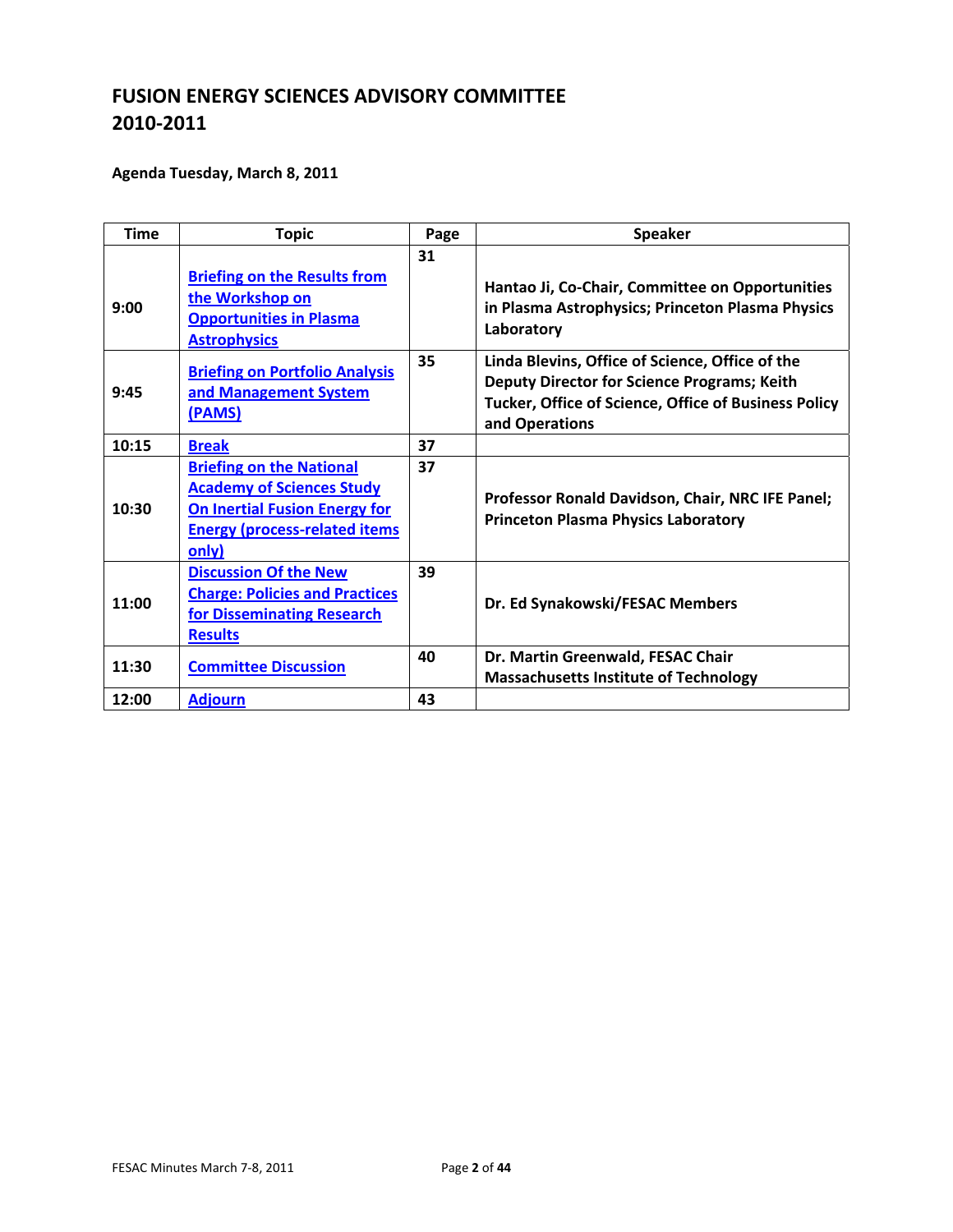### **MONDAY, MARCH 7, 2011**

**Dr. Martin J. Greenwald, Chairman, was presiding.**

### **WELCOME**

Dr. Greenwald welcomed returning and new committee members and asked that members introduce themselves. He indicated there would be a special time allotted for public comment and those who wanted to speak should contact Mr. Albert Opdenaker to be placed on the list.

### **ROLL CALL**

#### **Committee Members Present: Committee Members Absent:**

Dr. Martin J. Greenwald, Chair **Branch Betti** Professor Riccardo Betti Dr. Richard W. Callis Professor Robert Rosner Dr. Bruce Cohen Professor Raymond J. Fonck Dr. Amanda Hubbard Dr. Hantao Ji Dr. Christopher J. Keane Dr. Ramon Leeper Dr. Kathryn McCarthy Dr. Dale M. Meade Dr. Ellen Meeks Professor Farrokh Najmabadi Professor Edward Thomas, Jr. Dr. Nermin Uckan Dr. Steven Zinkle

### **Ex Officio Members Present: Ex Officio Members Absent:**

Professor Steven Allen **Brookley Controller Steadman** Mr. Lee C. Cadwallader

### **Others Present: Others Present:**

Dr. Linda Blevins **Dr. Stewart Prager** Dr. W.F. Brinkman Dr. Ed Synakowski Dr. Ronald Davidson **Mr. Keith Tucker Mr. Keith Tucker** Dr. Patricia Dehmer Dr. Hui Li

Ms. Laura Biven **Mr. Albert L. Opdenaker III** Mr. Albert L. Opdenaker III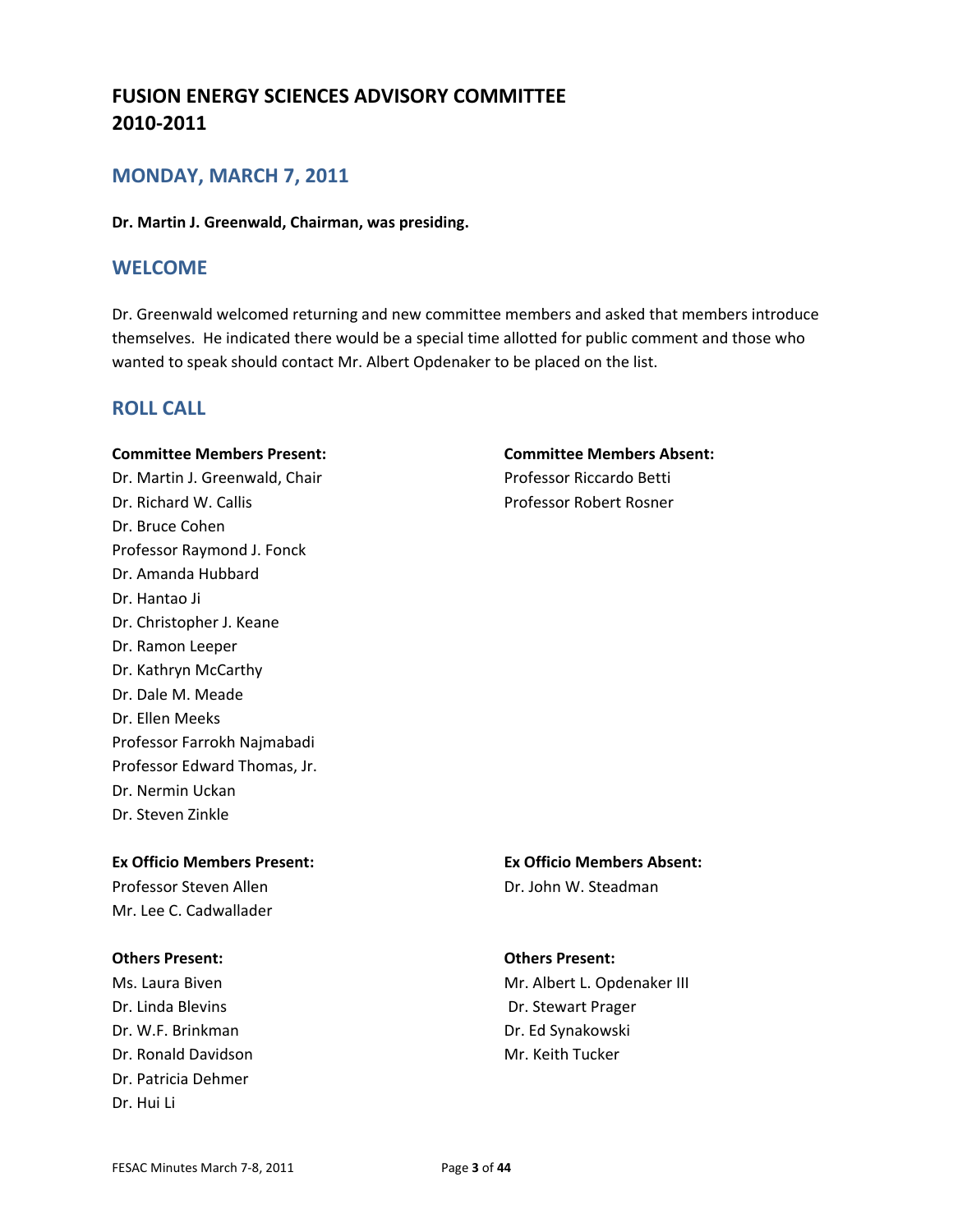# **AGENDA ITEM: DOE/SC PERSPECTIVES INCLUDING THE FY 2012 CONGRESSIONAL BUDGET REQUEST**

#### **Dr. W.F. Brinkman,** *Director, Office of Science*

- Expressed uncertainty about the current state of affairs regarding the federal budget and proposed cuts.
- Detailed the function of the Office of Science and their work on the frontiers of science.
	- o Supported 100 Nobel Laureates 22 in the last decade
	- o Provided 45 percent of federal support for physical sciences and in that support there were key components of the nation's basic research in biology and computing
	- o Supported 27,000 PhDs and graduate and undergraduate students
	- o Provided access to 21st century tools accessed by 26,000 users per year
	- o Reviewed major events and noted that the President had said that it was our generation's 'Sputnik' moment and that the budget would assist the Office of Science in meeting the goal of reaching a level of research and development not seen since the space race.
	- o Acknowledged that the United States faced a different world with countries such as India, China, Europe, other Asian countries including Japan in intending to compete vigorously in science and technology, including in energy technology.
	- o Stated that the President intended to push hard on clean energy technology and the Office of Science was well positioned to respond to that with an arsenal of basic science capabilities, major scientific user facilities, national laboratories, and university researchers. These resources were focused on critical national needs.
	- o Noted the creation of bioenergy research centers and energy frontier research centers. A new energy innovation hub, the Joint Center for Artificial Photosynthesis has also been created.
	- o The Office of Science has responded to the President's goals in the 2012 budget in a three‐ fold fashion:
		- **•** Applying new material design to energy technology, including nanoscale structures. The growth of materials was formerly an empirical process but today that could be improved. The goal of clean energy had a starting point with materials.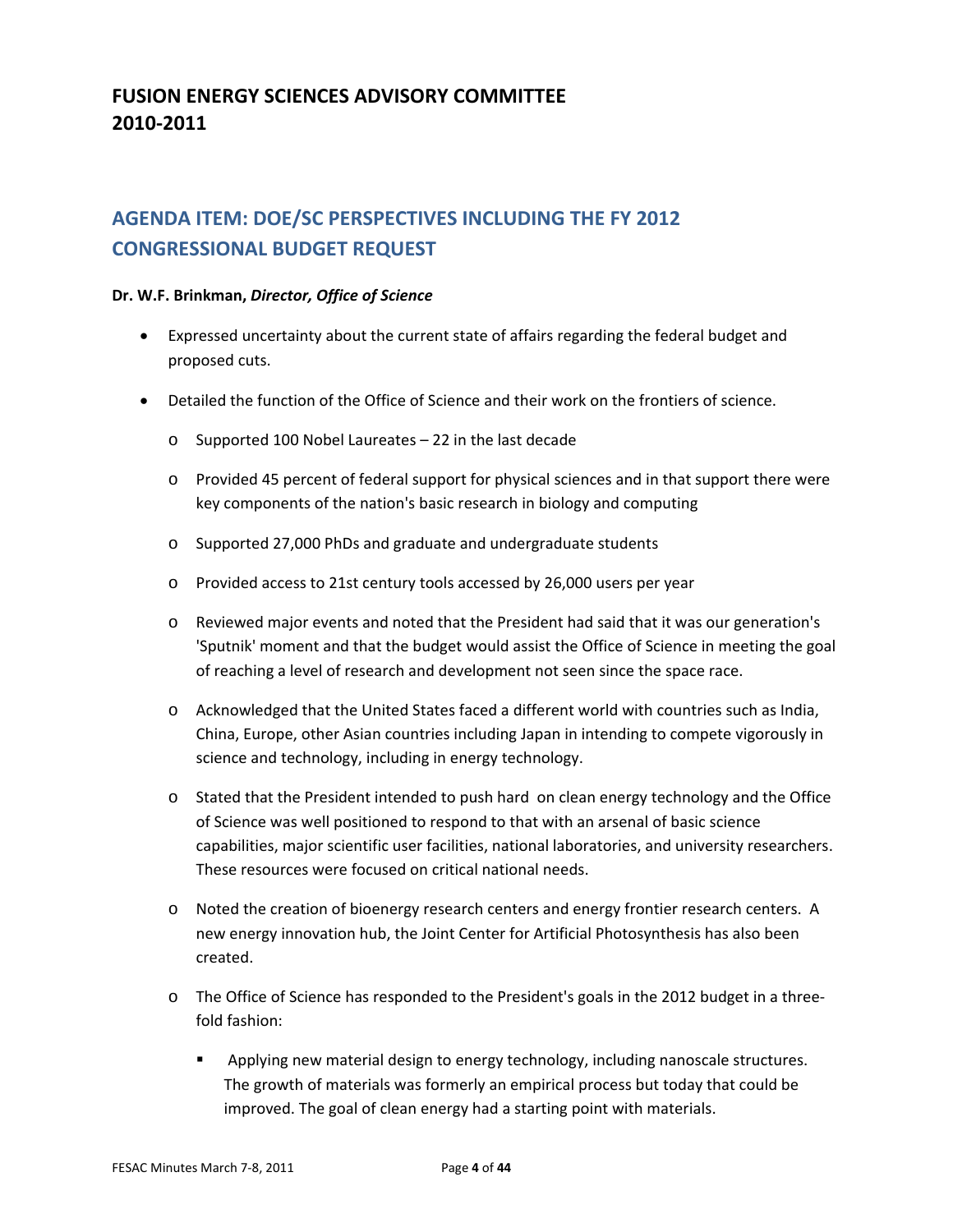- Biosystems developing new molecular toolkits and testbeds for improved biological components/biohybrid systems and processes. Indicated that the challenge was not decoding DNA but controlling and learning how to use enormous amounts of data in databases. An example was given of using synchrotrons to study the structure of proteins with a database of 40,000 proteins today. Discussed how they had been able to now itemize what made up biology. Acknowledged that the challenge was still to learn about how cells work and to be able to use biology more successfully.
- **IMPROM** Improving modeling and simulation to facilitate materials and chemistry design, enabling simulation of more complex things. Gave several examples of simulating multigrain materials such as the crack propagation in multi‐grain nickel. Described their interest in synthetic biology using DNA to structure things that previously they had not thought to do. Noted that they were using their super computers, located at Oak Ridge and Argon for this type of analytic analysis.
- Discussed the breakdown of the budget to recognize initiatives, noted that money was put into three areas; the basic energy sciences, the environmental sciences and advanced computing.
- Noted second that there was a decrease in fusion funding but this would be balanced out by funding promised by the Senate in 2011 when they would have more fusion energy than fusion research dollars than anticipated especially for ITER (International Thermonuclear Experimental Reactor).
- Discussed research hubs which the Office had always promoted and were now receiving positive publicity. Noted that hubs were being actively promoted and that they had one hub for research on artificial photosynthesis with the object being to find a catalytic way of producing fuels from sunlight and  $CO<sub>2</sub>$  presumably in water and in an efficient fashion.
- Confirmed that they were also promoting a hub on batteries. Described batteries as being a critical issue in energy technologies. Noted research was being done on improving lithium batteries with the dual issues of materials and due processes involved.
- Discussed six associate director organizations and their highlights.

#### **Scientific Computing:**

o Stated that the major machines of Scientific Computing should be nurtured to ensure that good science was done with them. Acknowledged that the real challenge was the exascale supercomputer and hoped that solutions could be found in the next six to eight years. Described this process and challenge in detail. Noted that a challenge was also the design of a computer that could handle storage needed for exascale both economically and in terms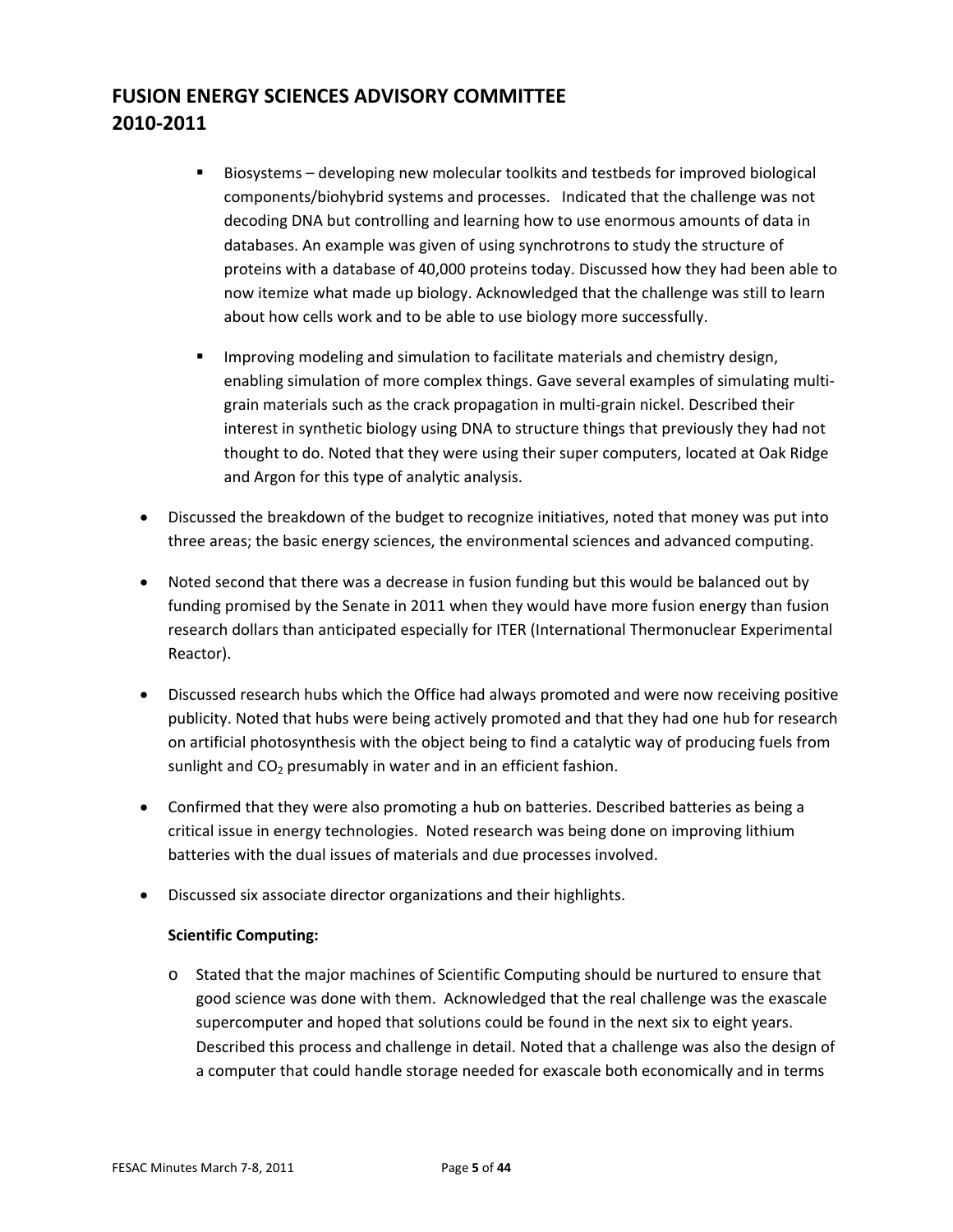of power consumption. Also described the difficulty of uncertainty quantification due to computing error. The budget would determine when the program would commence.

o Discussed the work done at Oak Ridge using the Jaguar supercomputer together with the work done at a company called BMI working on simulations of airflow around trucks travelling at highway speed. The research had shown that addition of shaped boxes on the bottom of the trailer could reduce drag by 12 percent. That translated into a 6.9 percent increase in fuel efficiency. Advised that there were 1.3 million of these Class 8 trucks on the highways today which would result in cost savings of a billion and half gallons of diesel fuel if applied to all the trucks.

#### **Basic Energy Sciences:**

- o Noted that they deal with the battery hub and want to look at interfaces. Noted that there were many examples in the energy world of using them with high efficiency and related to the interfacial structure of various interfaces between solids. Used the example of First Solar, a company making solar cells from cadmium telluride and the challenges they faced in making the process more efficient with interfacial resistance issues.
- o Commented that Basic Energy Sciences had strong interest in light sources and the free electron laser in the x‐ray regime at the SAC (Scientific Advisory Committee). Described an experiment that illustrated how to obtain the structure of a protein and said it sometimes took 10 to 15 years to crystallize a protein into a large enough crystal that you could do structural determinations with a cyclotron. Described a process where they took nano‐ crystals and used an liquid jet to propel droplets through an x‐ray beam to get the crystal to get a diffraction pattern.
- o Remarked that Basic Energy Sciences had made progress in batteries which have been applied to cars. These inventions included a new cathode material, a lithium manganese material which had several beneficial features, including far lower weight.

#### **Biological and Environmental Research:**

o Summarized the work of BER (Biological and Environmental Research) including climate research. Stated that the next IPCC (intergovernmental panel on climate change) report would come out and expressed the importance of understanding what the issues were with respect to climate and global warming. A lot of simulation work has been done using machines at the repository at Lawrence Livermore Laboratory for all the models and for inter-comparison work of different models in climate. Noted that they have a set of facilities called arm facilities designed to measure the nature of clouds and aerosol effects which are the two issues that lead to the most uncertainty.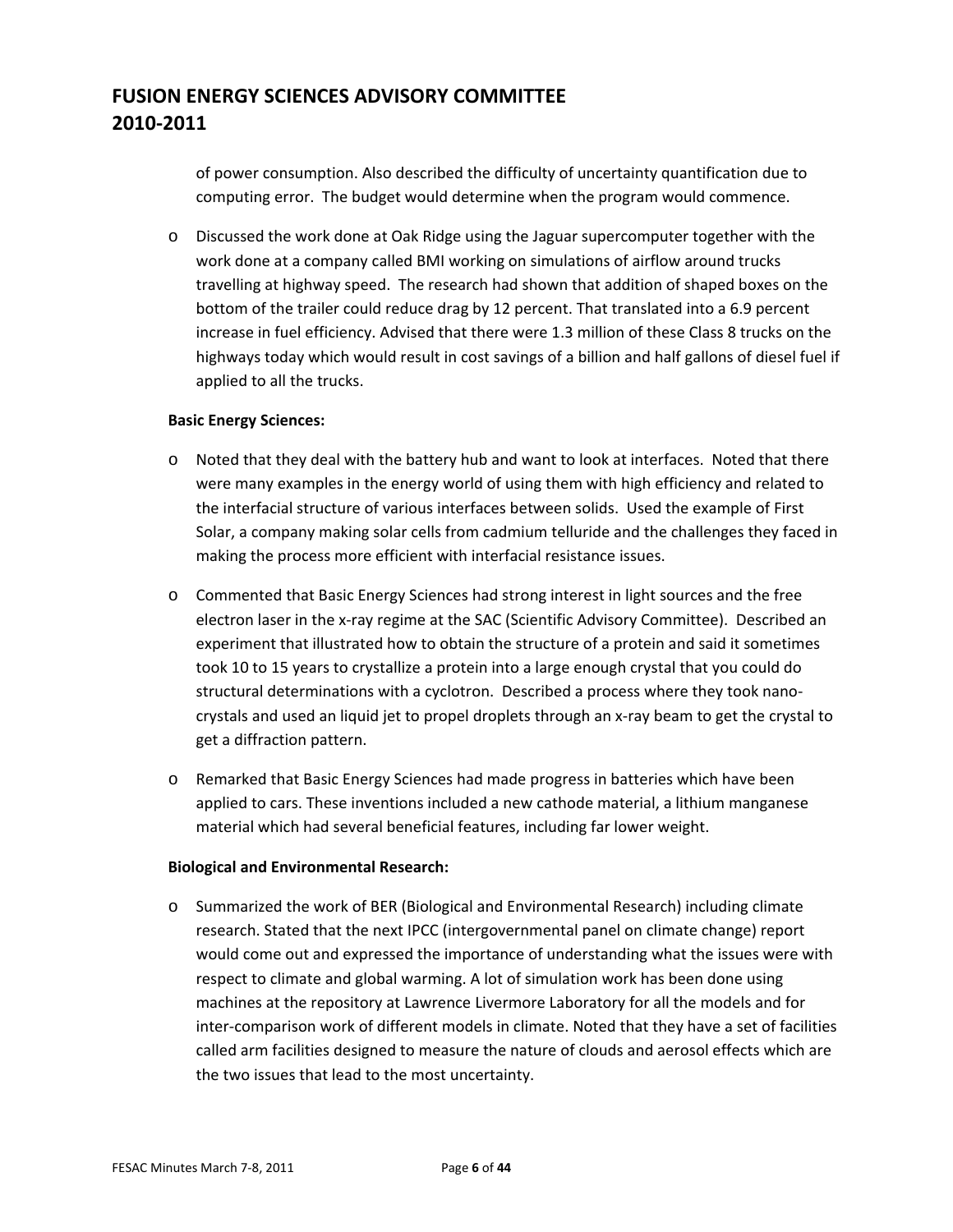o Stated that BER has been working on biofuels and making progress. Biofuels are made up of what you extract from switchgrass or a corn stalk. The researchers have modified the DNA of switchgrass and reduced the amount of lignin resulting in 30 percent more sugar. This pushes it closer to being economically viable without government subsidies. Several other examples were given of research being done in this area.

#### **Fusion Energy Sciences:**

- o Noted that the community was becoming closer due to ITER which was positive. Acknowledged that it was an enormous challenge ensuring that ITER was a reality. Advised that they needed to be concerned about high energy density materials and large numbers of displacements. Commented that the management at ITER was good and headed by Prof. Osamu Motojima. Felt that ITER was still an enormous challenge that faced huge technical and design problems, but significant progress had been made, and management had improved. A slide of the ITER site under construction was shown. Stated that funding demands regarding ITER would really increase in 2013.
- o Highlighted recently verified research with the D‐IIID fusion reactor which suppressed potentially damaging L‐mode issues.

#### **Nuclear Science:**

- o Noted that this was broken into three groups, those who do conventional nuclear physics, those who want to do detailed structures of the proton and the neutron and finally those who study quark‐gluon plasmas. Stated that quark‐gluon plasma research was being done at Brookhaven National Laboratory. Discussed the search for element 117 and commented that the community was hopeful regarding research for ion stability and hopeful that it would be found.
- o Discussed laboratories and noted that two new facilities were being built, one being an upgrade of the Jefferson Laboratory and the other a building called FRIB (Facility for Rare Isotope Beams) at Michigan State University. Stated that these new constructions had strained the budget for nuclear physics so a decision was made to close the Holyfield Accelerator at Oak Ridge National Laboratory.
- o Discussed the production sites of the isotope program in the United States and noted that it was well organized and was a complex endeavor, illustrating with a slide that showed the different contributors who supply isotopes of various types. Commented on the two issues in isotopes and discussed problems of availability in the world. Commented specifically on the shortage in Helium 3 and said that there are heavy water reactors like the CANDU (Canada Deuterium Uranium) reactors in Canada that have tritium which could be processed into Helium 3.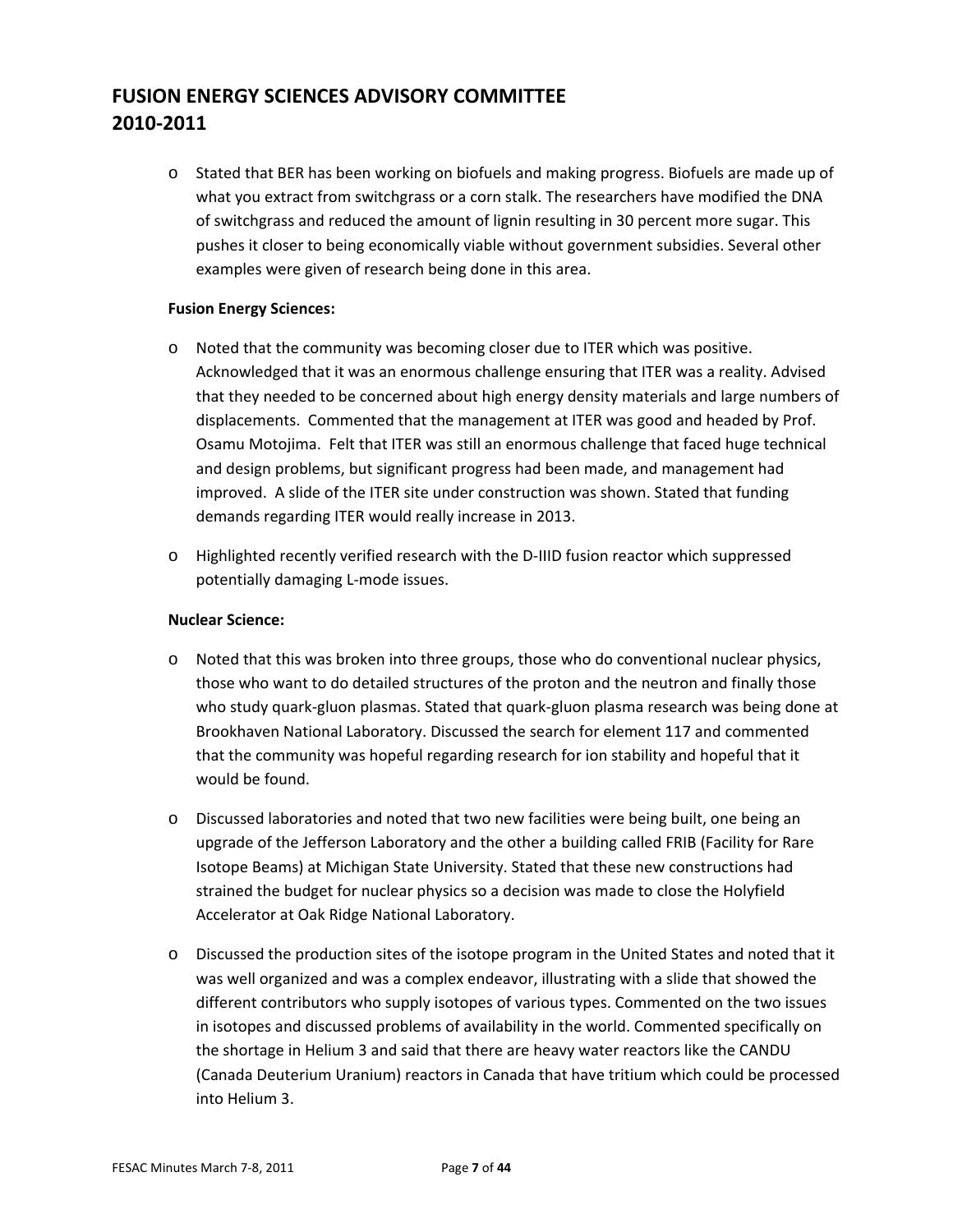#### **High Energy Physics:**

- o Noted High Energy Physics is going through a complex phase transition. Confirmed that they would turn off the Tevatron at the end of September, the last major accelerator in the United States for high energy physics. Noted that high energy was now completely at Cern and the United States had a large effort at Cern. Tevatron was closed based on an original intention to close it in 2011 due to decreasing efficiency.
- o Noted achievements in particle physics. The Fermi satellite was built which is a large gamma ray detector and its investigations into pulsars and novas was discussed.
- o Noted that in high energy physics they were trying to decide the direction in which experiments should take place in the U.S. Commented that one potential area for investigation was long baseline neutrino experiments.
- o Briefly discussed accelerator technologies development and the impact that it has had on the world including in medical technology. Also noted the interest that their developed technology was having on countries like India and China.
- Confirmed that the Office of Science tried to do a lot for students. His slide showed their Science Bowl winners, high school students competing nationally in a science contest with First Lady Michelle Obama and Mr. Steven Chu giving out the awards and also the first class of 150 graduate fellowship recipients. Confirmed the importance of that program and hoped that the program could be started once more in 2012.
- Concluded with the point that it was important for the science community to help sell the importance of ITER in Washington and stated that it would be a major challenge to keep on track in terms of funding to make it work. Emphasized that it was important to have people in Congress who were enthusiastic.

### **COMMITTEE DISCUSSION**

A question about the difference in numbers between the 2010 and 2012 budget was raised by Dr. Greenwald where the Office of Science received more funding but fusion science received less. A response was given by Dr. W.F. Brinkman who replied that some of the funds were taken up by ITER. He also noted that the White House had emphasized the importance of clean energy and they had to comply.

A member commented that Congress, in particular the House didn't appreciate the impact of the bio and physical sciences that the Office of Science supported. He was asked how the Office of Science was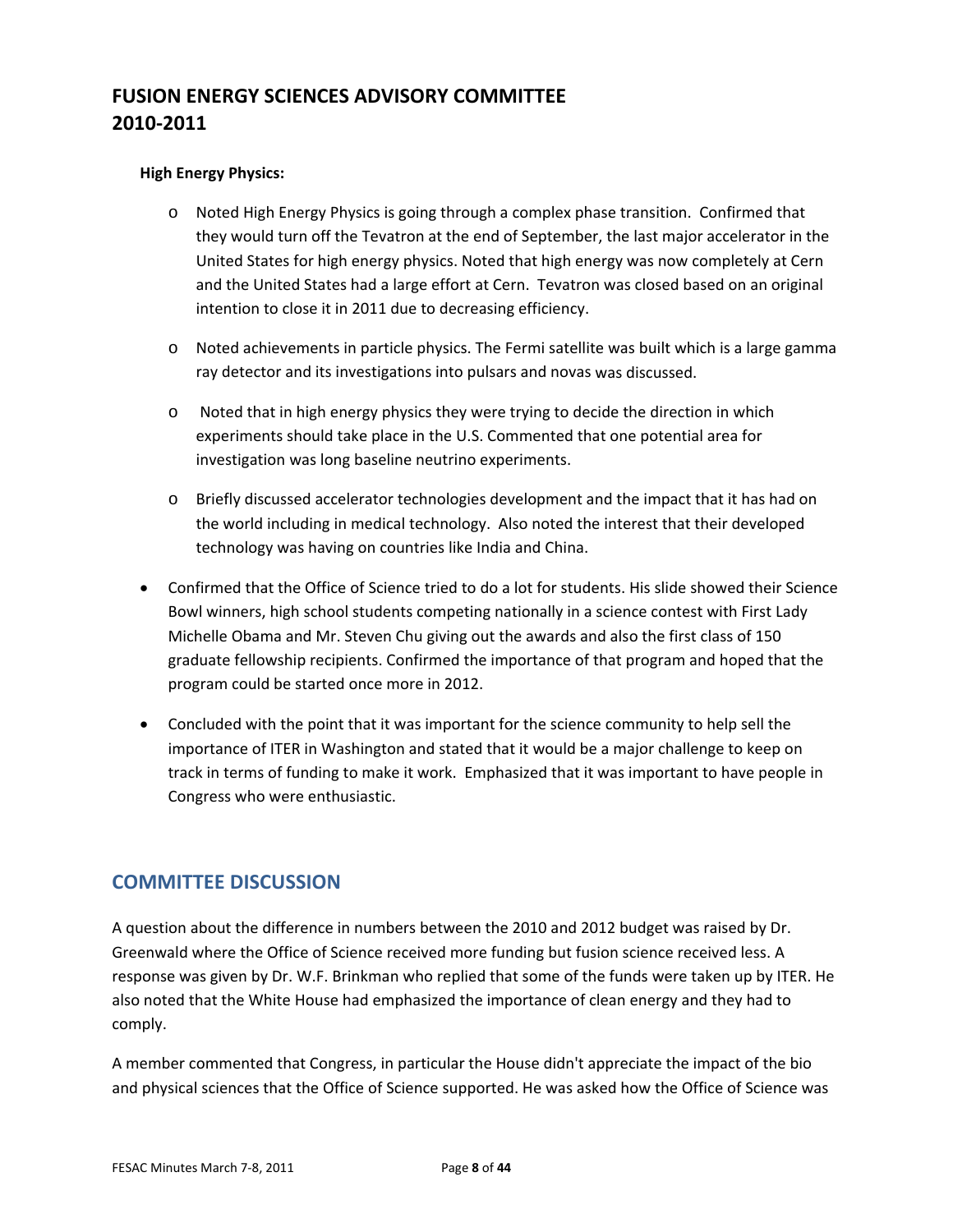addressing this. A response was given by Dr. Brinkman that he believed many were not aware of the impact at all and further that there was sometimes a prejudice against the Department of Education and the Department of Energy and it seemed to come up in 2011 again. This was acknowledged as a particular problem in Congress as was climate research.

The issue of ITER and the process to close on the baseline in FY12 was raised. What reviews would be held? Did he see any major changes to the scope? Dr. Brinkman confirmed that that was to be controlled by Professor Motojima but he thought that he would try to keep costs under control and would trim his management teams.

Dr. Hantao Ji remarked internal departments within the Department of Energy could work more closely together and this would save costs. Dr. Brinkman agreed and responded that there was ongoing collaboration going on with the department. Dr. Ed Synakowski confirmed that there had been discussion within offices in the Office of Science and also with nuclear energy on what a joint effort might be. It was also noted that a lot of collaboration was going on in computing as well.

The question was asked about why they couldn't make a stronger argument for funding on the basis of contributions to the economic wellbeing of the country, to the preservation of the environment and to national security. Dr. Brinkman responded that they had been focused on energy and that they had not focused on security. It was acknowledged that they do supply research regarding weapons, such as anthrax but that they could do a better job with this argument.

### **BREAK**

The advisory committee stopped for a ten minute break.

### **FES PERSPECTIVES INCLUDING THE FY 2012 CONGRESSIONAL BUDGET REQUEST**

#### **Dr. Ed Synakowski,** *Associate Director for Fusion Energy Sciences*

- Stated that it was a pleasure to meet with everyone to talk about challenging times and work hard to develop budget proposals according to priorities that had been laid out.
- Welcomed the opportunity to discuss choices made in the FY12 budget proposal and to communicate the views of his office regarding those priorities.
- Noted that it would also give them an opportunity to talk to him and program managers about those choices. Commented also that he would also discuss office activities and how FESAC (Fusion Energy Sciences Advisory Committee) interacts with the national community.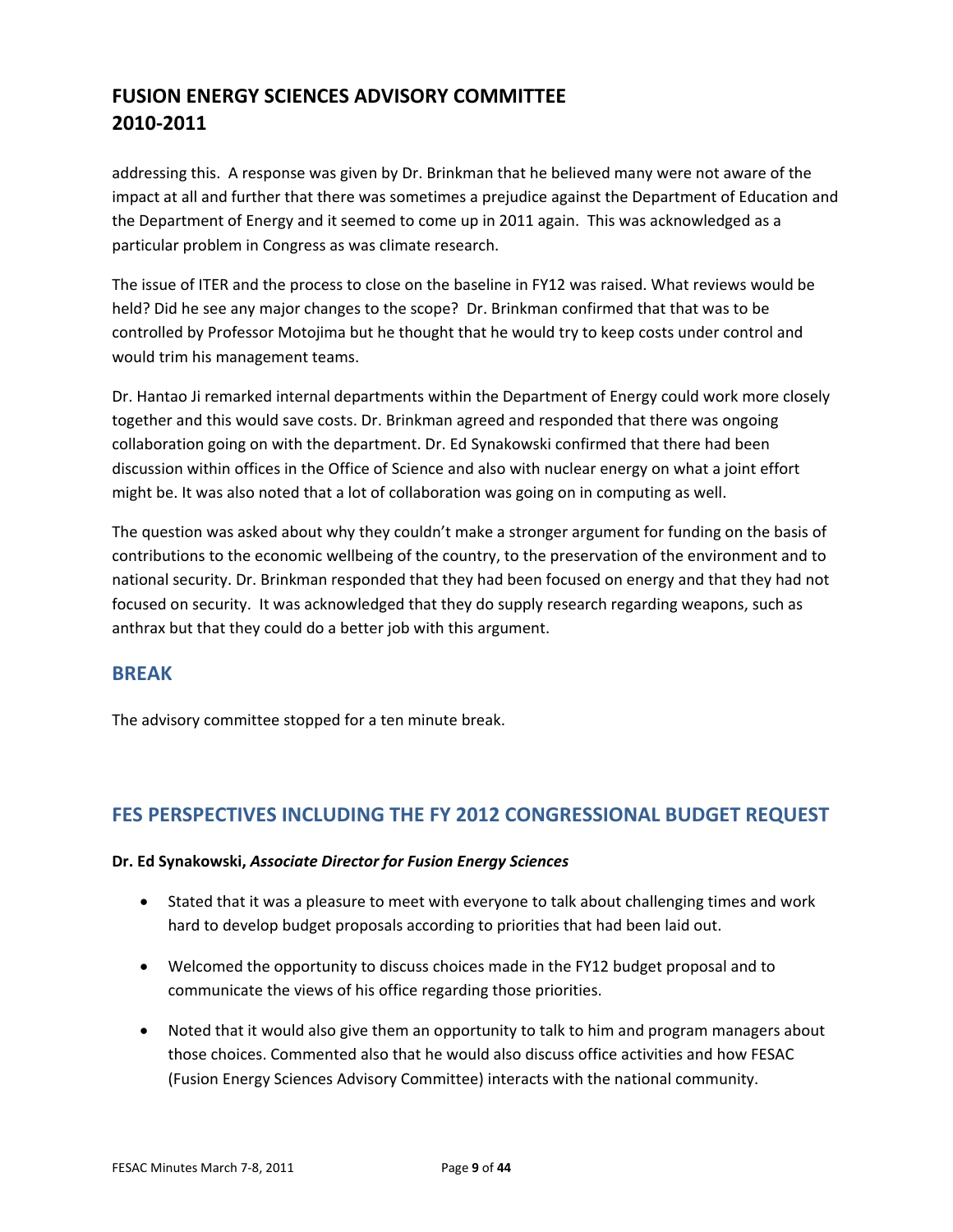- Welcomed new members and thanked them and continuing members for serving on the committee.
- Advised that he would present a perspective on the administration's standpoint on science and its place in the budget and fusion's place within it.
- Indicated that the talk would concentrate on the priorities and opportunities that they had and how they infused the FY12 budget proposal. Also noted that he would highlight the motivation for particular choices and how the priorities made would inform those choices.
- Discussed the FY12 budget rollout and points communicated by Secretary Chu.
	- o A major theme noted was sacrifice and even with the administration's emphasis on science such as energy efficiency and renewable energy and funding for hydrogen technology, the Tevatron, fossil energy, credit deductions for oil, gas and coal activities would be eliminated or phased out. This included the closure of the Holyfield facility at Oak Ridge National Laboratory.
	- o He either reduced or increased the FES (fusion energy sciences) budget depending on your position. Some changes occurred due to the ITER budget rollercoaster.
- Confirmed that the administration was committed to targeted science investments that had near‐term payoffs with a period of approximately a decade or two.
- Stated that requests were up from FY10 and FY11 requests.
- Stated that it was to advance U.S. leadership in basic and applied science and to support targeted investments in basic investments relative to new, clean energy technologies.
- Advised that Fusion's request of \$400 million represented a 6 percent decrease compared to FY10 and a 5.1 percent increase over FY11.
- Underscored that science did well when compared to other federal endeavors in the recent budget proposal, considering the financial context.
- Discussed priorities and opportunities in the context of the FY12 budget proposal.
	- o Advised that when the program is discussed on Capitol Hill the point is made clear that fusion could make a difference this century with respect to the health of the planet and national security. Noted also that the U.S. is leading or among leaders in critical areas of the fusion energy sciences and distinguishes itself in terms of the nature and impact of its innovation.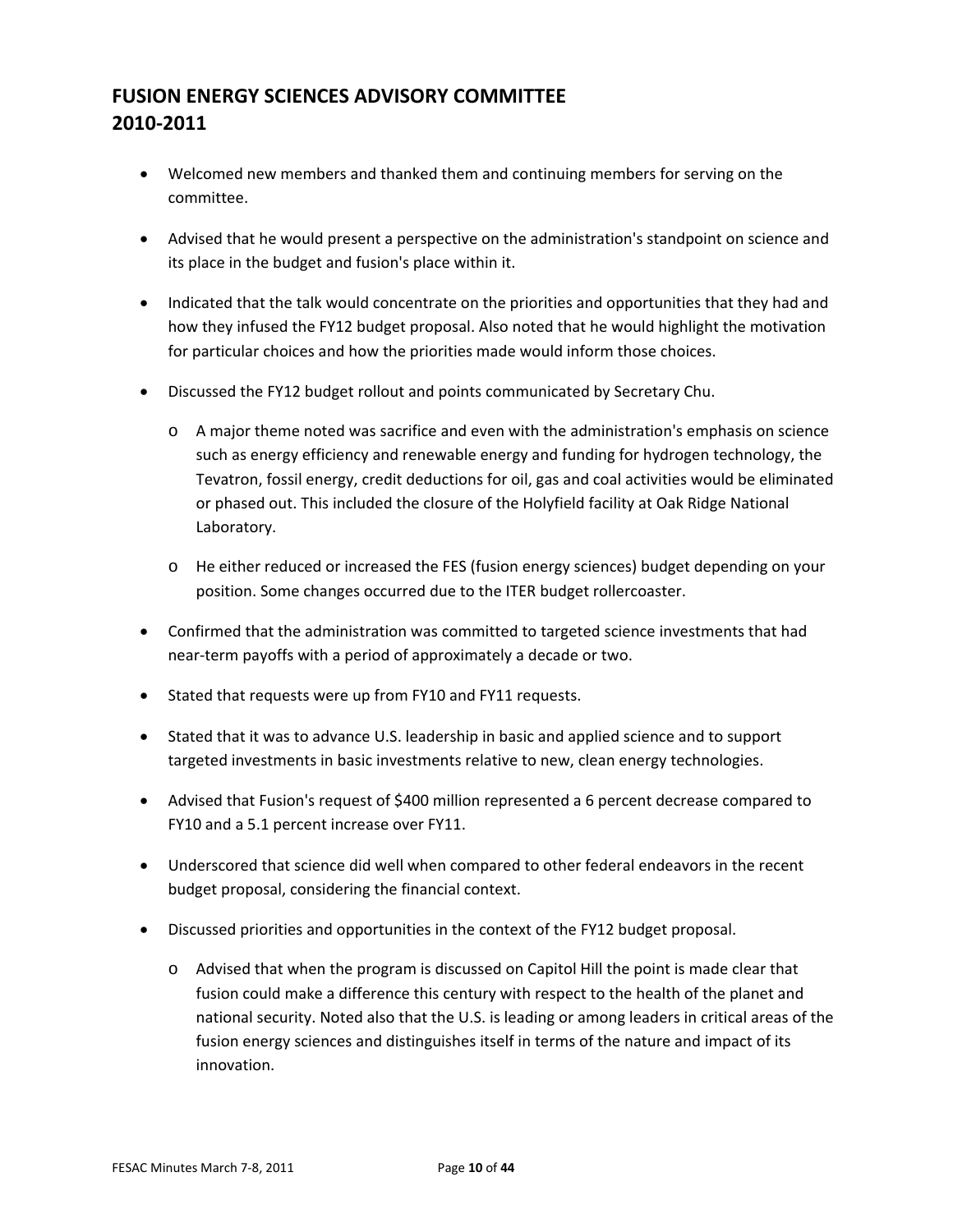- o Commented on the mission statement of the department and advised that they were aiming for understanding for fusion on earth and of the plasma universe. Described in detail in a more in‐depth discussion of this, how it affected the drive for national and international research and that they should take advantage of existing overseas facilities.
- o Discussed the Greenwald Report regarding a long‐range strategic plan for magnetic fusion energy. Confirmed that this was viewed as an urgent international need but also represented a U.S. leadership opportunity.
- o Stated that discovery science was common to all elements of FES and captured the need to reach beyond the challenges of particular targets.
- Discussed FES priorities:
	- o Learning plasma science, the ITER project and the future research program.
	- o The ITER future driving the demand for continued or growing major facility operation.
	- o Attention to the emergent science of 3D physics.
	- o Careful consideration with how we proceed with validated simulation.
	- o Growth of the international research portfolio.
	- o Plasma dynamics and control science and using existing tools and investments, again capturing international research development.
	- o In material science and fusion nuclear science investment is required in both experiment and computation.
	- o The Plasma 2010 Report calling for a federal home for plasma science which would help motivate a growth in the discovery science area.
	- o HEDLP (High Energy Density Laboratory Plasmas) science to inform IFE (Inertial Fusion Energy) and for discovery, looking for a restructuring of that portfolio with emphasis on maximizing leverage with other agencies and laboratories and priority for near-term results.
- Discussed the budget and detailed the breakdown.
- Confirmed that the main share of the funds was going to operations on the major devices as well as theory and simulation.
- Stated that ITER was the keystone for establishing the scientific and technological feasibility of magnetic fusion energy and discussed the budget for FY10 and FY11 relating to ITER. Acknowledged that ITER was unique in that it touched all of the major elements. Reviewed the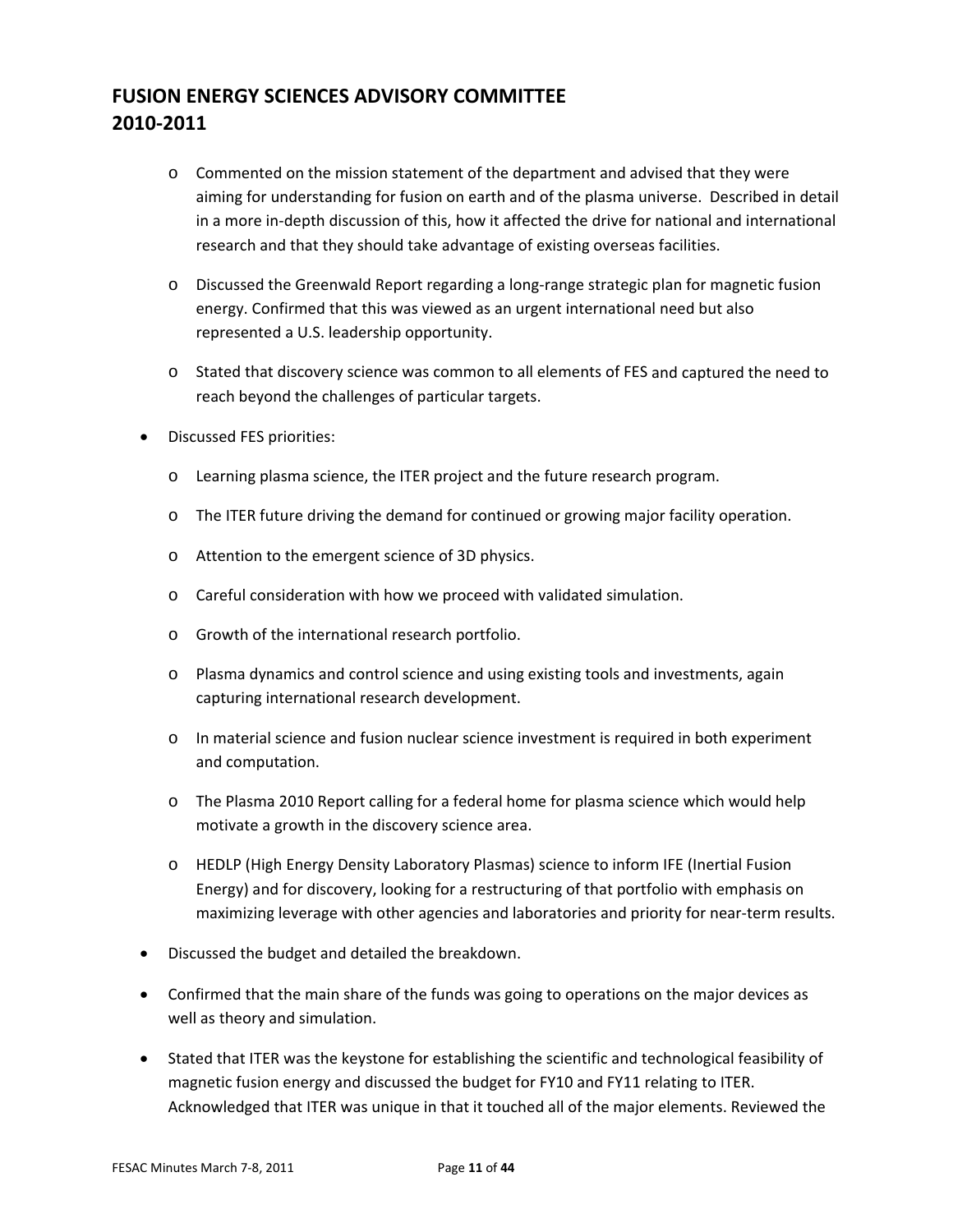construction and progress of the ITER site. Discussed the new management team. Asked that if members are asked about ITER on Capitol Hill to state that the project had already benefitted U.S. industry and that over the duration of the project 80 to 90 percent of funds allocated for hardware construction would be awarded competitively within the U.S.

- Stated that the U.S. facilities were a leading strength and they contributed to every major research area especially the plasma control science. Gave the opinion that they should be complemented with investment in international research.
- Noted that with respect to material science and technology there was a high quality of research in the U.S. and the effort could be deepened on major facilities.
- Discussed the point that major facilities should be partnered with university‐scale efforts to answer critical questions.
- Advised that four out of the five winners of the nuclear fusion prize were U.S. researchers and two were from universities and all of the awards were for research conducted on their major facilities.
- Discussed international research and collaborations on overseas devices and noted he thought this needed to grow despite challenges to U.S. based major facility and university teams working in international situations.
- Advised that there was an increase in material science and enabling technologies proposed.
- Advised that the Fusion Nuclear Science Pathways Assessment (FNSPA) was ongoing and a high priority was identifying clarifying information that would assist in decisions. Elaborated further on this assessment.
- Noted that a challenge within the Office of Science and an opportunity in the Office of Science was building a scientific basis that established a scientific credibility for developing into a true energy development area, that the Office of Science should be an incubator for scientific ideas.
- Confirmed that there was an increase in funding with respect to SciDAC (Scientific Discovery through Advanced Computing) supporting a new computational materials project.
- Confirmed that the FSP (Fusion Simulation Project) planning activity would be completed this fiscal year and that due to ITER it might make it difficult to execute the FSP at the funding levels previously envisioned. This was elaborated on in more detail.
- Stated that with respect to high-energy density laboratory plasma physics there was an intention to adjust and realign that portfolio.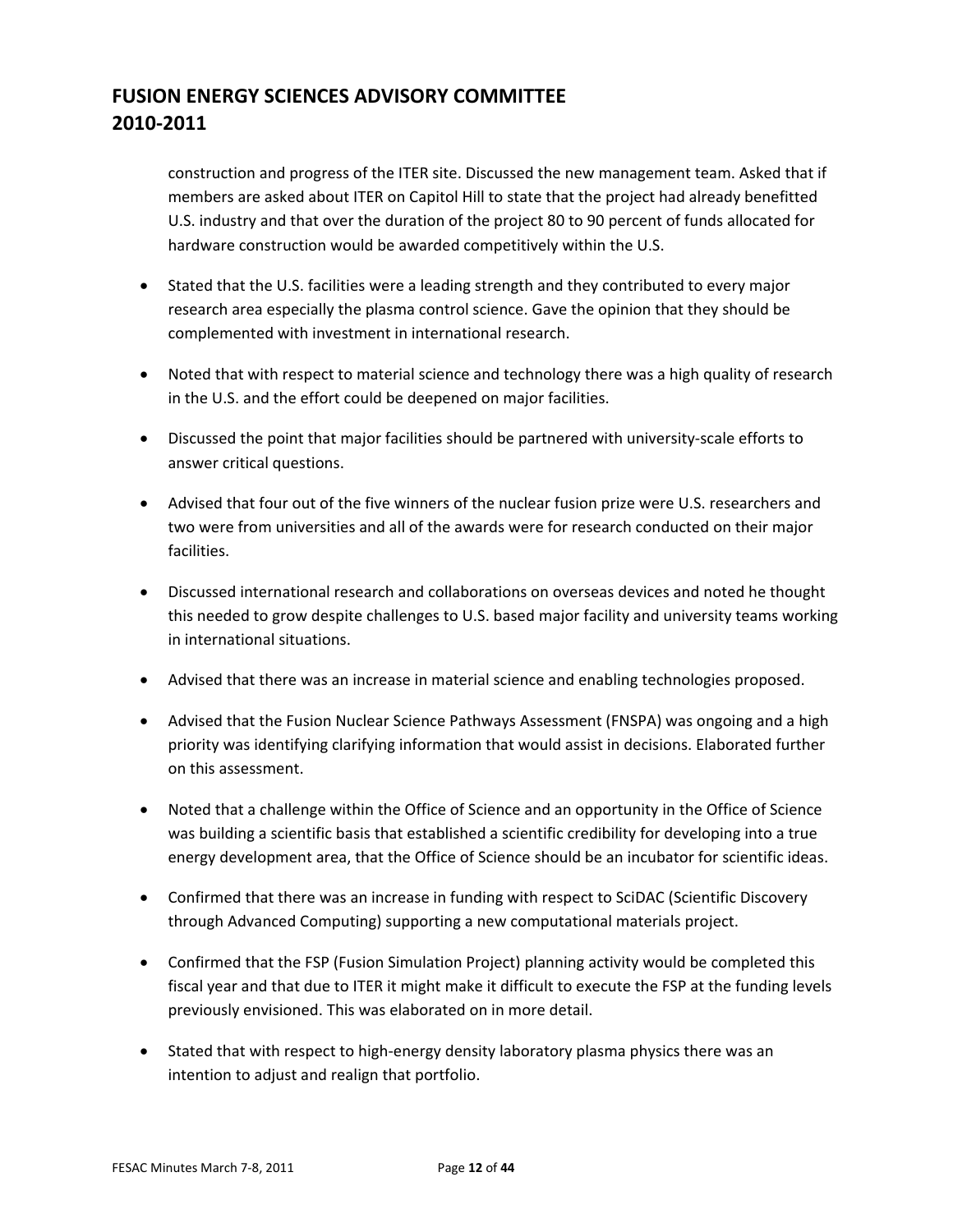- Advised that in the budget proposal general plasma science was increased in the FY12 proposal. The increase would allow for the increase in new proposals. The emphasis on cross-agency and international partnerships was emphasized again. Noted there was an effective partnership with the NSF (National Science Foundation).
- Discussed the substantial depth and extent of university engagement in FES sponsored activities. Approximately 490 students participated in research across the portfolio. Confirmed that the challenges included creating opportunities for students in areas most relevant to fusion in plasma sciences future. Advised that they had a responsibility to find models that students and university leaderships find exciting.
- Made a point on IFE (Inertial Fusion Energy) stating that any new initiative in IFE technology would depend on the output of the NAS (National Academy Study). Stated that Dr. Ronald Davidson would discuss those processes further tomorrow. He mentioned ignition with regard to the NIF (National Ignition Facility) and the scientific output of the national ignition campaign and available budget authority.
- Related his personal and the Office's perspective regarding IFE and reiterated comments made in a public forum for the national academies.
- Discussed FES work, approaches and engagement with the community and noted that FES program managers were currently doing double or triple duty driven by retirements and departures. Elaborated on new hires and hiring processes currently going on and plans for the future regarding personnel.
- Described a new organizational structure which would make it a rewarding place for the program managers to work which would then lead to them seeking further rewards by helping the communities succeed. Commented that the operating principles were two divisions, research and facilities operations and projects and details regarding this were elaborated on and an in-depth description was given using the accompanying slide.

### **COMMITTEE DISCUSSION**

Speaking as the voice for the theory community in FESAC, Dr. Bruce Cohen noted that there was concern over the pause in the FSP (Fusion Sciences Program). The concern was over the delay of implementing a robust FSP especially as there might be limited impact on ITER because of that delay. He expressed concern that theory and modeling would suffer a budgetary decrease, and they had previously suffered with a flat budget. He described this as a blow to the theoretical modeling community. Dr. Synakowski was asked if he could comment and asked what he envisioned the future would be after the pause.

Dr. Synakowski responded that the potential of validated simulation as a tool for discovery was recognized. It was not a value that was lost. The decision to make this pause was not taken lightly. He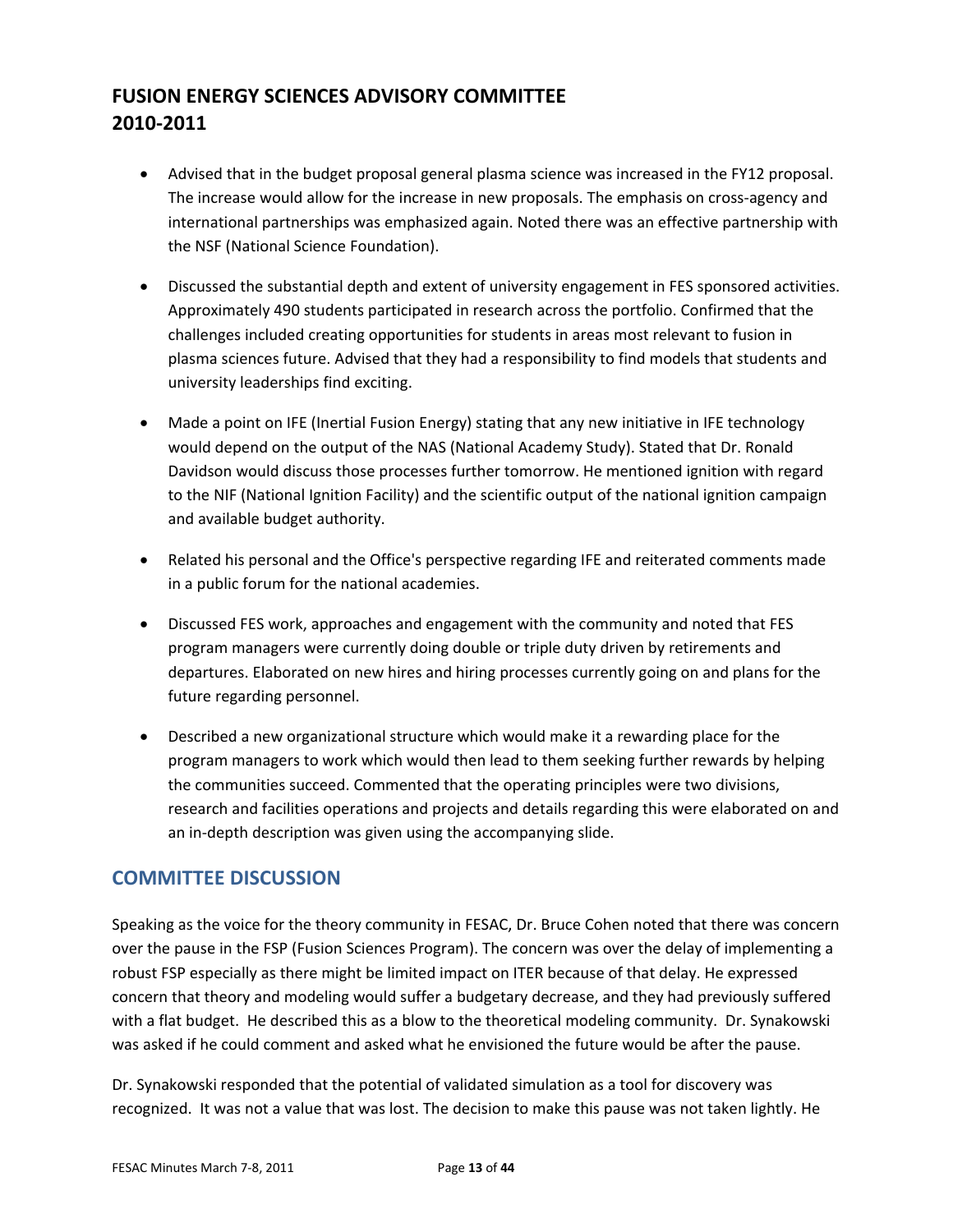noted the forces that led to it were budgetary constraints and that with the FSP in planning activity, but no formal start of activity yet, this was the best time to make the painful decision to pause, and make sure things got off on the right foot. He clarified that this was a purely internal decision.

Dr. Cohen remarked that the decision regarding the pause should have involved dialogue with the FSP planning team, and those in the executive committee. Dr. Synakowski said they take on this sort of dialogue "with extreme caution" when developing a budget.

The 'Sputnik' moment that Secretary Chu and President Obama had been proposing was brought up by Dr. Steven Zinkle. He asked if Dr. Synakowski could say a few word about OFES (Office of Fusion Energy Sciences), a capsule version of what their 'Sputnik' moment was for this. He asked if it was 'deliver on ITER' or the fusion pathways analysis, or was there more for accelerating development on fusion?

Dr. Synakowski responded that ITER was a critical element adding that ensuring there was a vibrant program to take advantage of it was also important. He said the things we should pay attention to were the development of the international facilities in tokamaks and accelerators, and depending on what they found, the U.S. could fall behind. Dr. Greenwald added his comment saying from what they had heard he didn't hear any sense of urgency befitting a 'Sputnik' moment. Dr. Synakowski reiterated that it would be more challenging still in 2013 due to budget issues, and that they needed to work internationally or they would have no vibrant research element on ITER. These were unprecedented challenges.

Dr. Edward Thomas Jr. questioned whether the restructuring of the ICC (Innovative Confinement Concepts) program was problematic to the emphasis rightly placed on the significance of university programs. Were ICC programs in universities moving away from high‐risk, high‐reward type activities to more validation and verification activities? Secondly, he asked for more crystallized plans about how the university programs would go forward and the role of the universities given the budget pressure.

Dr. Synakowski said for the ICCs the intent was to sharpen the portfolio towards validation and verification and experiments that could support answering fundamental questions. He stated that the university programs touched every element of the portfolio that FES sponsored. He also confirmed that there were many opportunities for university engagement which they currently did not pursue, for example, in material science and discovery science that was clearly discovery‐driven.

Dr. Thomas again remarked that he didn't see a structure for making the universities part of larger international activities, and Dr. Synakowski conceded that this was a liability, and expressed how proposals on partnerships with international labs had met with unexpected back pressure, and that they were still pursuing models for attracting students to be involved in advanced facilities, and that their past model would likely not be sustainable in the future.

The question of collaboration was raised by Dr. Ji as a more effective use of a limited budget. He suggested for example model testing with both material scientists and fusion scientists to solve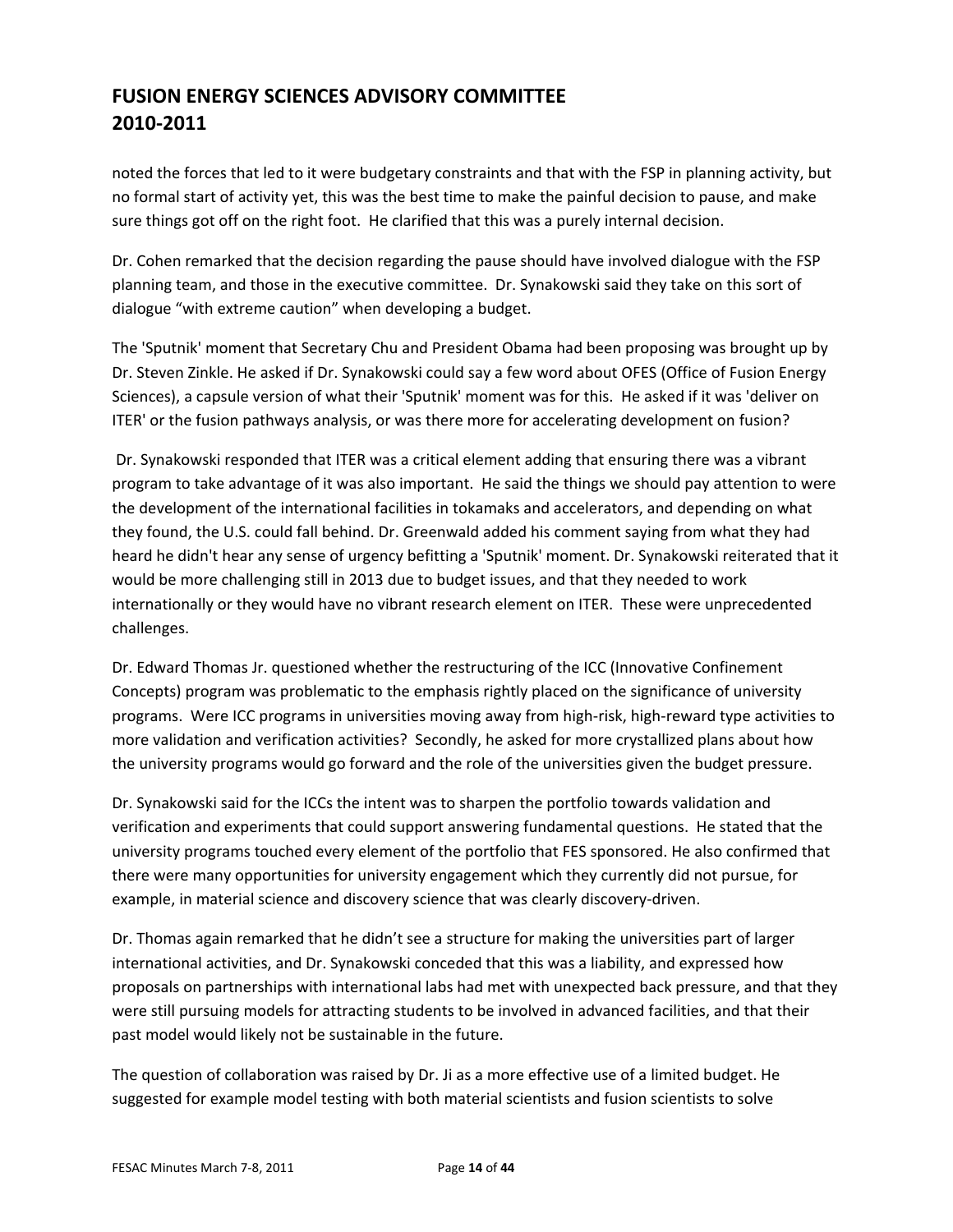problems simultaneously through collaboration. He gave two other examples for collaboration such as computing and astrophysics. Dr. Synakowski responded that there was a viable model in place for some areas of the program, for example the partnership with NSF. Relationship building was required, and this was slow to develop. Other examples of collaboration were also given.

Dr. Ji noted that the restructuring of the management team should lead to better internal collaboration, and that this related to Dr. Thomas' question on how the universities fit into the structure. Dr. Synakowski agreed and remarked that the change in management structure was designed to soften the barriers between facilities, labs, and universities to coherently address questions using a wide range of scales of facilities, and determining which is best suited, and this would provide an opportunity to engage the universities. Dr. Ji remarked that smaller projects were often not communicating with mainstream fusion research, and this was a missed opportunity to make things more coherent and share discoveries between different regimes and concepts.

Dr. Ji asked further about what the evaluation process was on the FSP, and why this was taking a year. Dr. Synakowski was not prepared to discuss the process at this time, that there wasn't yet one defined, and indicated the process was taking a year because there was no point launching the program half way and they only wanted to launch it when they could do it properly and meet the necessary scale size.

Dr. Ramon Leeper asked about what the appropriate home was for the IFE, or what the possibilities were for it. Dr. Synakowski responded that from a technical perspective they were perfectly capable of creating space for a working environment where they could deal with classified issues. He thought that there could be a separate office to manage IFE technology and a political concern was if you were managing them, what would the discussions look like on the Hill. He thought there would be constant review by staffers, for example asking questions such as, why did we have to have IFE and MFE (Magnetic Fusion Energy). Why did we have two offices? He noted that that might create problems. He believed a single home had the best prospects for success.

A member asked what would happen if the funding for FY11 was not received let alone the funding for FY12. How would that affect the balance of elements? She also said that as they were an advisory committee it would be good to know what advice would be helpful in dealing with the tough questions and issues around the budget. Dr. Synakowski noted that the priorities were clear. He said if the FES was affected adversely in the budget in FY 11 or FY12 he wasn't prepared to say what area might suffer but they would try to stay with priorities outlined.

It was noted that for FY13 that Dr. Synakowski had provided some information on the technological planning. He was asked if he would be able to expand on longer range plans to help chart a path forward. This longer range plan seemed to be lacking. It was also noted again that there did not seem to be a sense of urgency for development in fusion, given that fusion represents a transformative opportunity. Energy security also represented a good argument for the value of fusion that was not being made.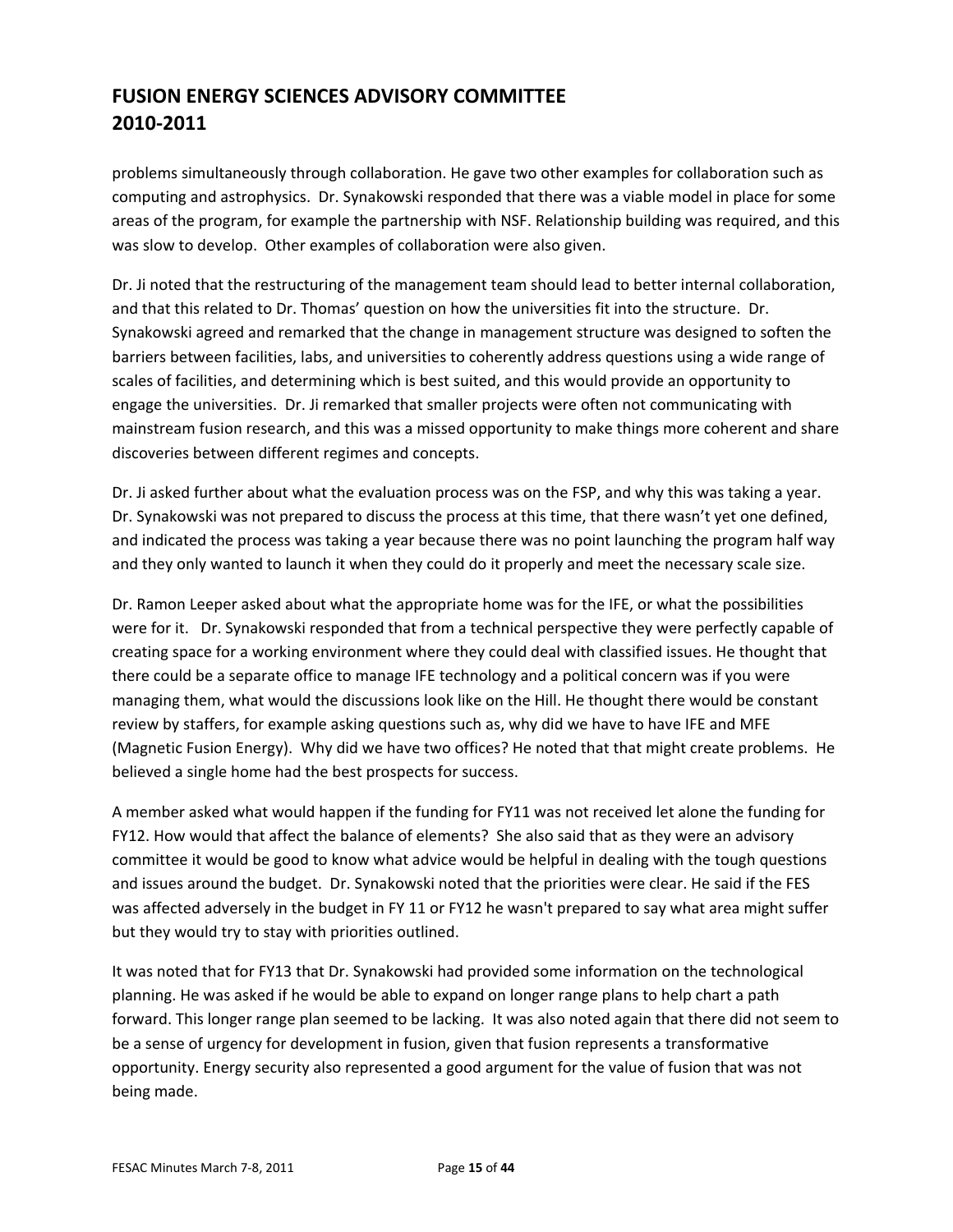There was also a comment on the IFE and MFE meetings and National Academy reviews endorsing the importance of keeping those activities together because there was a common bond. Dr. Synakowski said that he agreed regarding the sense of urgency. He also agreed regarding arguments on energy security, however this ran aground on materials issues until they had more credibility. He noted that it might not be as fast as hoped but within the constraints of what is available in terms of budget authority the development of ITER alone was giving an extraordinary lift.

Another member commented that the synergy between IFE and MFE was asymmetric due to the different nature of their charges. Should there be an equivalent study on MFE which could evaluate the credibility of MFE as there is for IFE? Dr. Synakowski agreed that there was merit to this, and noted that the asymmetry had been noted. Dr. Greenwald asked whether recommendations to addressing this imbalance was something that FESAC could assist with, and Dr. Synakowski said this was worth talking about.

Dr. Synakowski was asked to comment on where he saw HEDLP going. He responded that the call was cancelled because the FY11 budget request had no reality and that they would have to assume a continuation of some reduction. The restructuring or reorientation of the program he envisioned taking place through the solicitation and the values would be expressed in the joint solicitation for FY12. If more promising results were seen, then solicitation would follow.

### **LUNCH**

The Advisory Committee recessed for one hour for lunch.

### **ITER UPDATE: ACCOMPLISHMENTS, STATUS AND DOMESTIC ISSUES**

#### **Dr. John Glowienka,** *Assistant U.S. ITER Program Manager, Fusion Energy Sciences*

- Advised that he would be providing a high level status report and Mr.Tom Vanek would provide an update on the program on an international level.
- Advised that considerable progress had been made and that it was a significant transition year for the United States as the project was moving from research, development and design to fabrication.
- Confirmed that ITER would continue to incorporate critical input from the industry to ensure that they were constructing the right thing and that it could be maintained. They wanted to avoid previous problems where the EU wanted to build a vacuum vessel and were told that the industry was not capable of building it.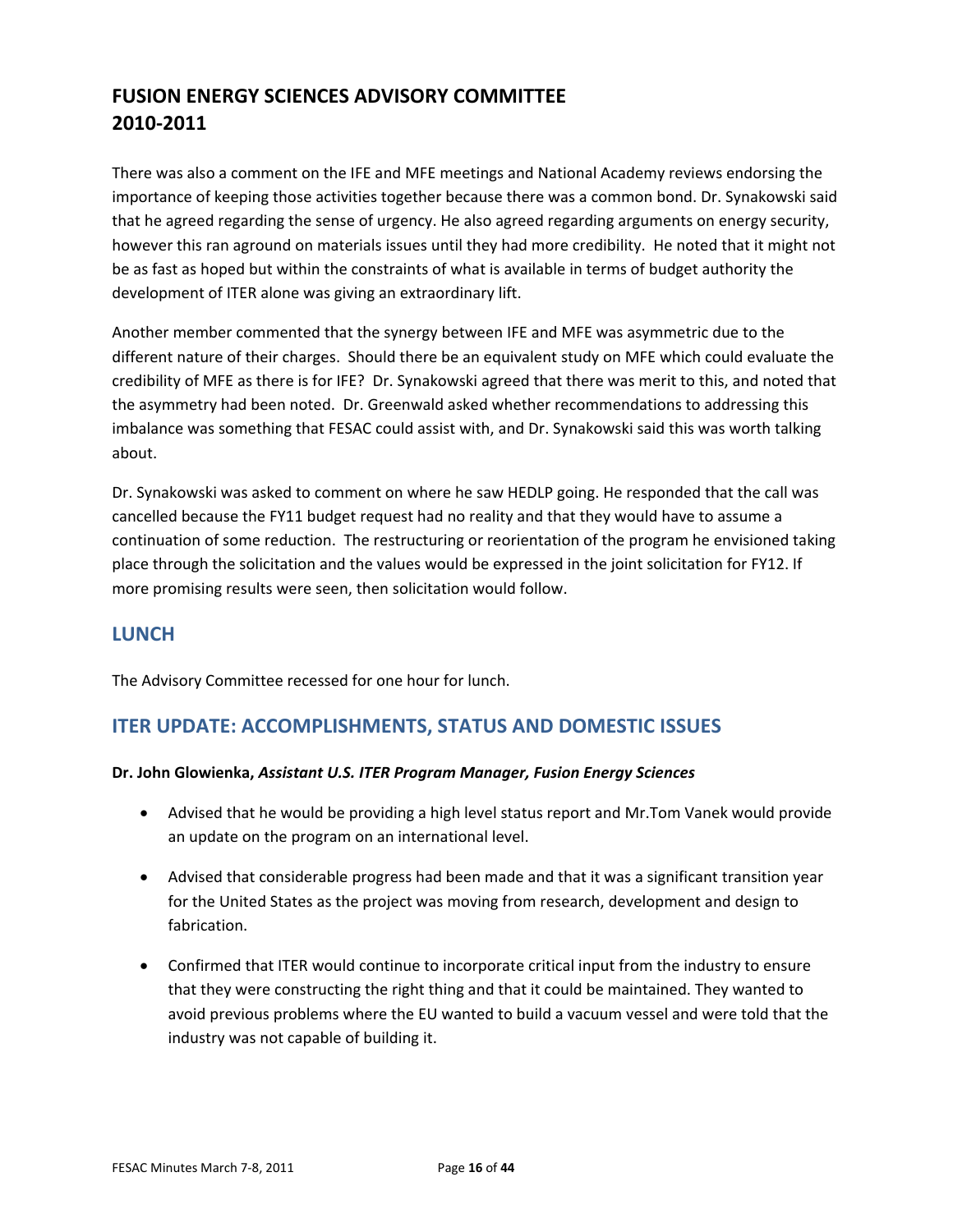- Advised that an assessment review of the project would take place in April at Oak Ridge hosted by the DOE (Department of Energy), Office of Science and they would review the plans, processes and progress made toward the goal of launching the project.
- Confirmed that the project team was on schedule to complete the preliminary design to enable them to move to Critical Decision 2 for a major project in the United States hopefully by June 2012.
- Described the procurement arrangement and noted that they have five procurement arrangements for 11 of their assigned commitments for ITER. The five were listed. Described what the procurement arrangement entailed and noted it was a clear delineation and agreement of the roles and responsibilities of all the parties involved for meeting a commitment of particular hardware. The agreement stated what would be done and the credit assigned by accountants for completing it. It was confirmed that the five procurement arrangements in place accounted for 60 percent of value of U.S. commitment.
- Advised that for 2011 they continued to work on the design only of the blanket and shield and noted that they hoped to get a procurement arrangement in place for the electric power supply. Confirmed that they did have CD (Critical Decision) 1 which allowed them to do long leap procurement and award the contract for 40 tons of Niobium‐tin strand for their 8 percent commitment to supply Toroidal field coil strand for the EU.
- Advised that there were delays and the CD was supposed to have taken place last year but would not be completed by June 2012.

### **Mr. Tom Vanek,** *Senior Policy Advisor, Office of Fusion Energy Sciences*

- Stated that the ITER project was further complicated by the structure of the seven-member international agreement on the project. He would first discuss the domestic situation and then the international situation.
- Advised that the domestic situation regarding ITER would be discussed first. He noted the request for 2012 was \$105 million.
- Advised that there was a strong political consensus to complete the project to a sufficient state to have 'a first plasma' at the end of 2019. The date had important significance as the project was sold to the member governments and the U.S. based on keeping to a cost and schedule. The ITER council revisited the question and had always concluded that the project must be ready for a first plasma date of November 2019.
- Related the difficulties of adhering to that deadline with seven members plus the Congress, and the Office of Management and Budget. In addition financial resources would be required. Noted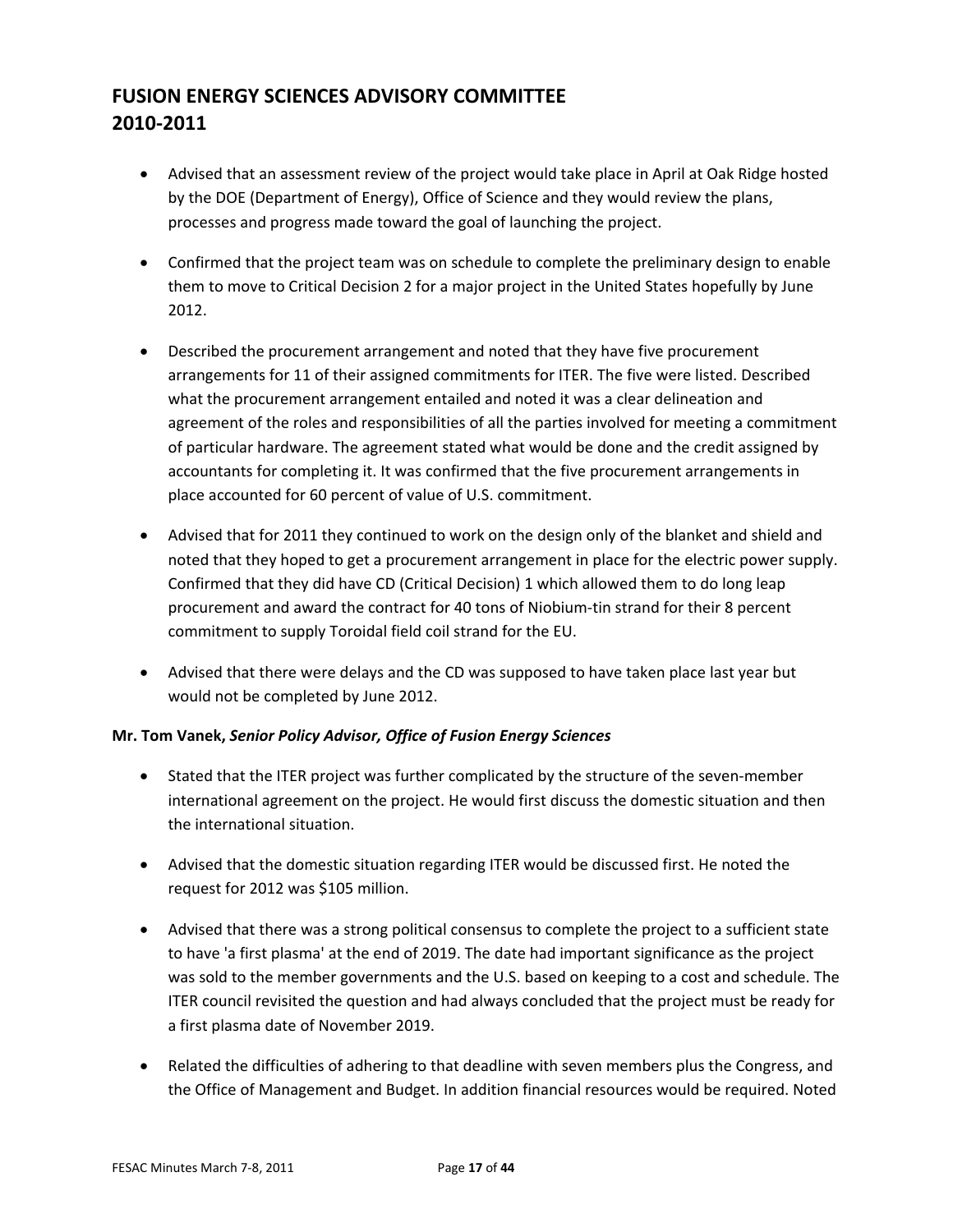that at the time of the CD 1 a profile was published with an earlier deadline. Advised that the funding was shy of the levels that were called for in that profile and noted that this was a consequence of where the administration viewed the project as of March 2010. Stated that the funding level that was there would enable them to proceed with critical components in 2012 but would make the completion date of 2019 challenging.

- Noted that it was incumbent upon policymakers such as Dr. Brinkman and Dr. Synakowski and above to ensure that we could fund the project adequately and appropriately. Discussed the economic situation in the United States with significant budget cuts and an unstable international economic situation that could produce challenges.
- Advised that a strong case for ITER would have to be made. He noted that ITER could be considered the 'silver bullet' for long term energy needs and that ITER was extremely important and the point would have to be made effectively to have success with fusion.
- Confirmed that they needed to make sure that Congress and the administration understood the situation in that it represented the main hopes for humanity in terms of energy.
- Stated that there were six other members besides the U.S. in ITER. One member alone was comprised of 26 individual states. Each member had faced internal challenges. Advised that the ITER council decided on the need for a new management team. Confirmed that the U.S. took management, schedule and cost seriously. Believed that the new team could carry the project forward and hold to the schedule and costs better than the previous team and had noticed a marked improvement in the way things are being done at ITER. Noted the problems of having the project run by committee.
- Noted that the EU's commitment to the project had been raised. Stated that the EU was the biggest contributor and found it had the largest need for additional funds. Identified a shortfall of \$1.3 million for the years 2012 and 2013 but this was not affecting their funding profile for 2011. Noted that to stay on schedule the EU would need to come up with additional €1.3 billion but as at the end of 2010 the EU had came up short.
- Confirmed that the U.S. relationship with the other members of ITER was very strong and although the U.S. was a 9 percent member there was significant leadership within the ITER council and in the organization. Acknowledged that although there were challenges the situation had improved over the last 18 months.

### **COMMITTEE DISCUSSION**

Dr. Greenwald remarked on problems that were holding up progress; decentralization and the fragmented procurement model. The second was the lack of staff with domain‐specific knowledge that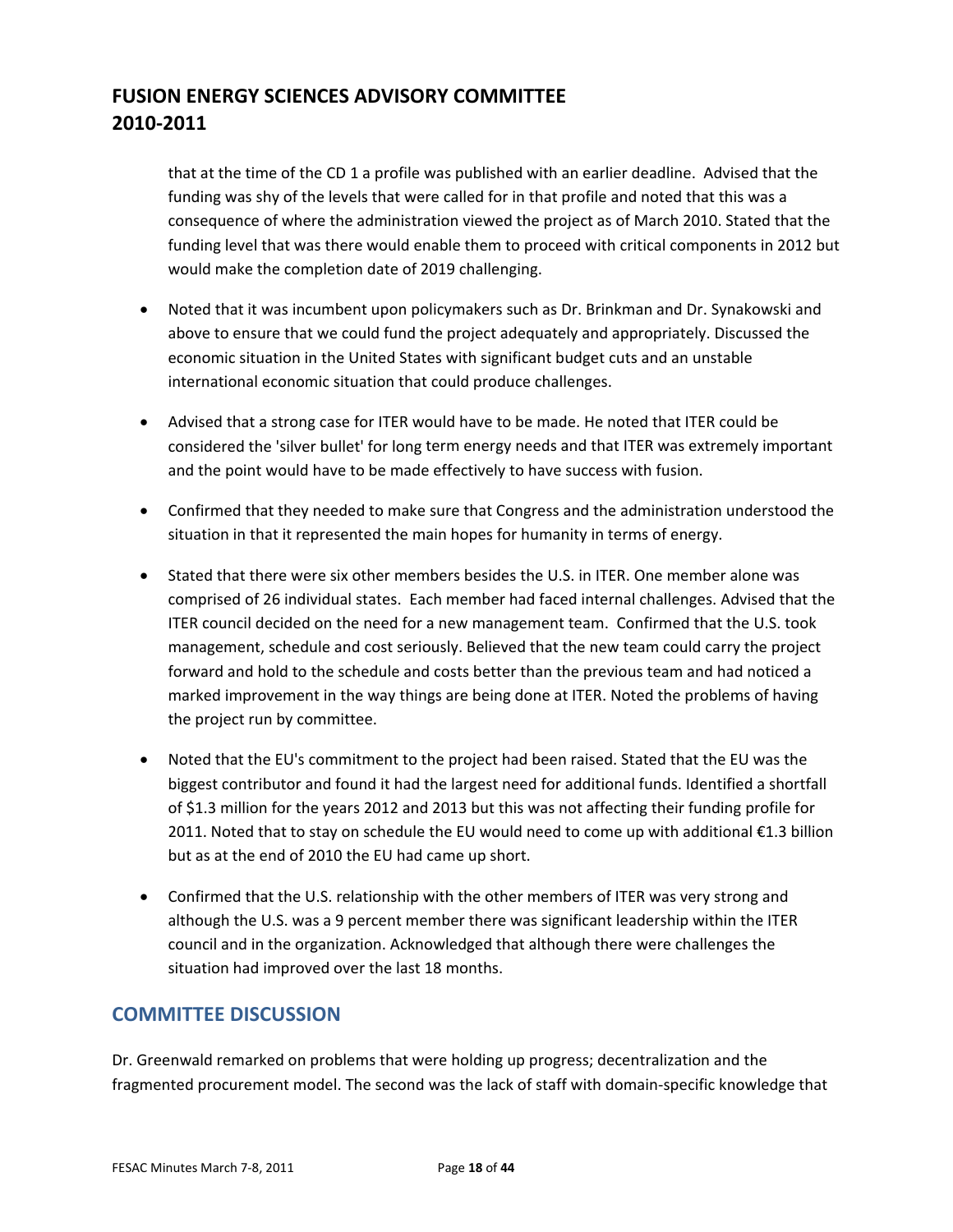would be needed to guide the large team of engineers. He asked if they had any comment and how they might evolve over the next few years.

Dr. Glowienka indicated there had been leadership change. He said that Prof. Motojima was replacing non‐performers at ITER at every layer of management with people with better skills. Regarding decentralization, he noted 80 percent of the value of the ITER device comes from the domestic agencies. He confirmed that while the ITER organization was the design authority, the source of the materials and the commitments come from the domestic agencies. It was acknowledged that some of the problems were caused by the nature of the project as an international experiment. Mr. Vanek elaborated in some detail on the procurement scheme, which was designed to distribute costs as well as business to the different domestic industries which garnered political support. While there had been some difficulty with procurement, it had increased political buy‐in. Dr. Richard Callis commented on the fact that several members of ITER chose for political reasons to support their technology base by taking on tasks they did not have expertise in, and this allowed for political reasons.

Dr. Callis stated that at the previous two international conferences on fusion reactor materials, there had been an accompanying ITER business forum, one in Nice, France and one in Sapporo, Japan. Now that the conference is in the United States he had not heard any announcements of the U.S. sponsoring a similar industrial forum, which he thought most useful for industry to learn about ITER and get involved.

Mr. Vanek noted that the USIPO (United States ITER Project Office) which was acting as our domestic agency has done a number of vendor conferences but that he would ask if they had plans to do more of this. Dr. Callis said these vendor conferences had a narrow scope, but the business forums was broader and encouraged teaming of industries. Dr. Synakowski made comments about the enthusiasm of business leaders he had experienced in a conference at Monaco regarding fusion and long‐term energy development.

A response was made to Dr. Callis' first comment regarding the risk of procurement to non performing members, Mr. Vanek confirmed that this was a known risk, and ITER would put out to worldwide tender any work that members did not complete as per their signed commitments, and the non performing members would be responsible for the equivalent value.

Dr. Cohen noted that some U.S. R&D centers had responded to an ITER call for R&D support. He acknowledged that this was small compared to procurements but not to the theory groups were interested in helping ITER. He noted there was a disconnect and misunderstanding of procedure about what the U.S. IPO understood as the ground rules for solicitations to ITER. He stated that the U.S. groups were frozen out due to overhead costs and that this was a result of unclear communication among parties concerning costs applied for in proposals, and indicated that the US ITER organization must do a better job communicating these ground rules. Another member clarified that this was a process problem, that other countries listed costs differently. Dr. Glowienka confirmed there would be other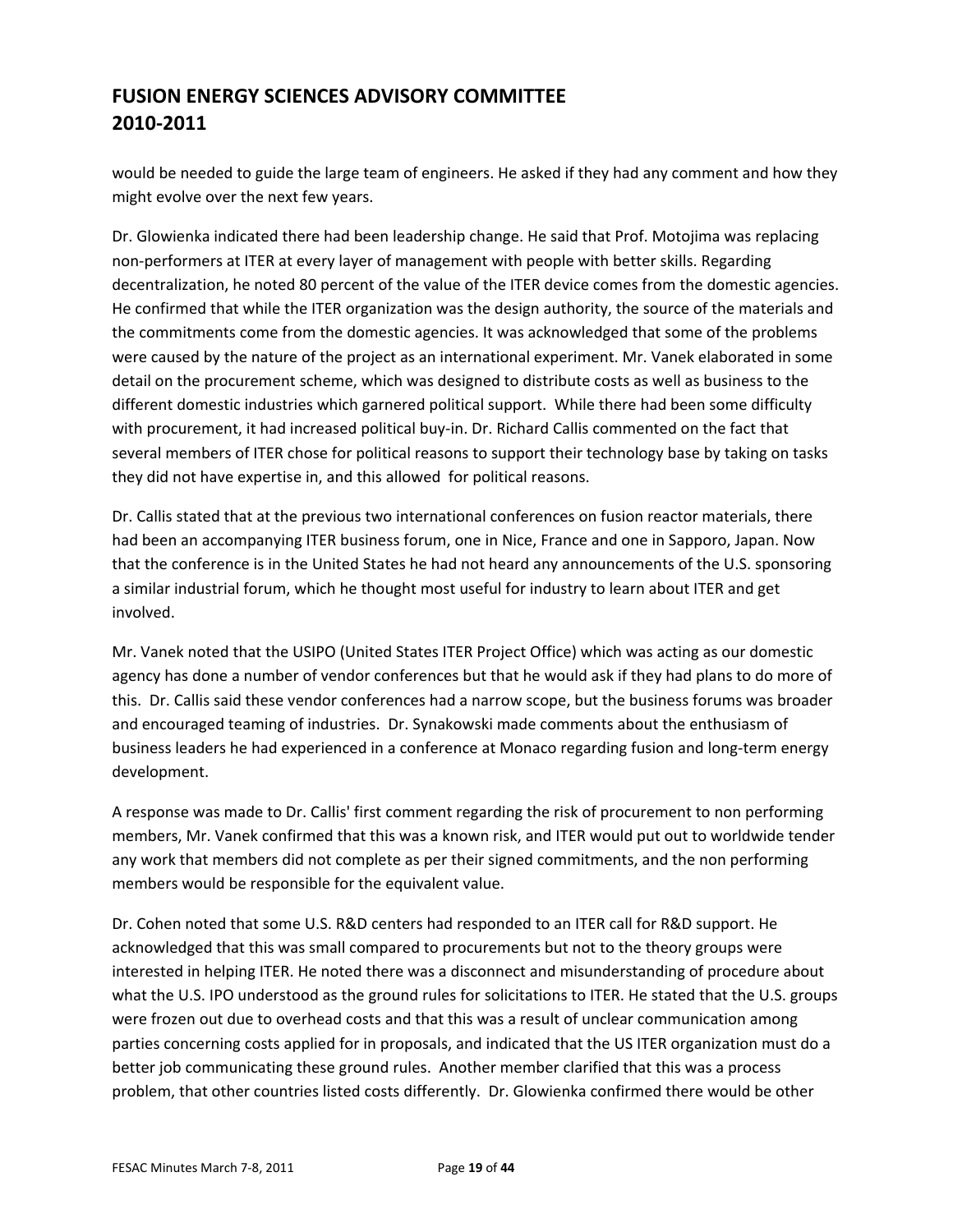calls for tasks and that they could be successful. Dr. Glowienka asked the members to let him or Mr. Vanek know if they were hitting a wall with the USIPO with future problems.

Dr. Christopher J. Keane asked them to consider if funding was in place what would be the things that they would consider the highest risk issues in terms of bringing the project home by 2019. Mr. Vanek said the schedule was already compressed with an early finish date. He noted there would always be technical risks. Dr. Glowienka confirmed that the biggest technical risk was the central solenoid conductor which would come from the Japanese. He noted as at November 2010 they did not have a qualified conductor. He noted intense efforts were underway between the USIPO, ITER and the Japanese to determine the path forward and recover.

A question was asked regarding CD2 and the cause of the delay in the U.S. Was this budgetary, technical, or schedule related? Dr. Glowienka confirmed it was not budgetary but they did not have the materials to certify that they had a design that they could work against. He explained that with procurement, there had to be a design that was completed and agreed upon between parties and in many cases that was delayed. A question was asked what sort of process there would be to assess any schedule slippage due to the failure of a non performing member. Dr. Vanek said there was an aggressive attitude toward assessing whether milestones were being met.

Dr. Greenwald noted that within the U.S. communication had been good through the U.S. BPO (Burning Plasma Organization). He felt that overall ITER communication was poor with no communication strategy and he urged the presenters to bring this deficiency up with the new ITER management. He saw that as very important with such a decentralized program. Areas noted were the slow filtering and dissemination of information, strategies, progress and tenders. Dr. Vanek stated rapid improvement had occurred due to new management , and believed further improvement would be seen.

# **FUSION ENERGY RESEARCH AND DEVELOPMENT IN THE "ITER ERA": A KOREAN PERSPECTIVE**

Dr. Synakowski introduced Dr. G.S. Lee, thanked him for coming and indicated he had an interesting vantage point as a national leader within his country, holding a position on ITER, and having experience with success bringing fusion to the forefront of South Korean national energy policy.

### **Dr. G.S. Lee, President***, National Fusion Research Institute, Korea and Chair, Management Advisory Committee, ITER Council*

**Past and Present: KSTAR**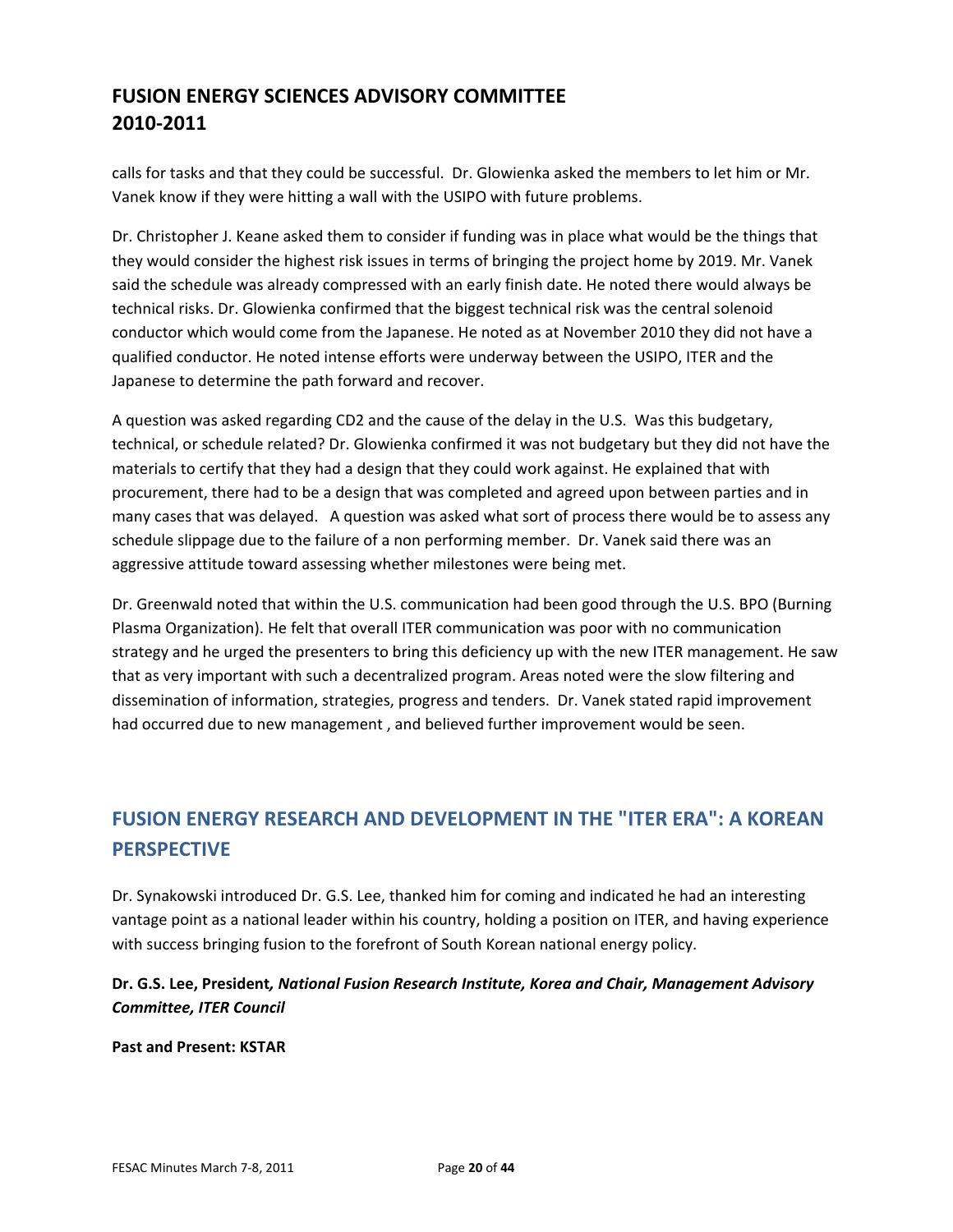- In Korea KSTAR (Korea Superconducting Tokamak Advanced Research) was a purpose and goal driven energy development program.
- Noted that to be successful in the development of that science they had cultivated and encouraged both diversity and creativity.
- Advised that the yearly budget for fusion was slightly shy of \$300 million a year and that that this was a big effort for Korea especially relative to larger countries.
- Advised that it is called basic science research in Korea and mostly universities are involved not the national laboratory.
- Commented that when fusion was started as noted by Dr. Synakowski, they were at the University of Texas, Austin together. Confirmed that he came to the United States in 1980 and spent 12 years and returned to Korea in 1991. At that time they proposed a 50-year program to achieve viable fusion.
- Described a slide with diagram showing the history of research with KSTAR in Korea. Noted that for him as a project planner KSTAR was done. Confirmed that now he was working hard to make ITER move forward.
- Detailed the technological goals and targets and achievements of KSTAR starting from 1996 when the Center opened. Described design issues and problems during period of economic downturn in Korea.
- Advised that KSTAR utilized 70 Korean industries, not small companies but companies like Hyundai and Samsung. These industries included IT (information technology), aerospace, nuclear and heavy industry. Noted that from the beginning there was an emphasis on quality in management. Pointed to this corporate involvement as a significant reason for their success.
- Reviewed the status of construction progress with KSTAR in 2010. Explained the science and technology while showing a slide of the site. Subsequent slides illustrated the different constituent systems. Showed the operation phase in 2012 and second‐year start 2013.

#### **Present and Future: ITER**

- Advised that they also started the Center for Fusion Theory and Simulation and discussed the facility, what they do and how they collaborate with ITER.
- Illustrated a slide of the ITER Facility Design and Construction site. Explained that they had to cultivate good scientists to learn how to operate an machine like ITER, which really had few precedents. Reviewed the construction schedule.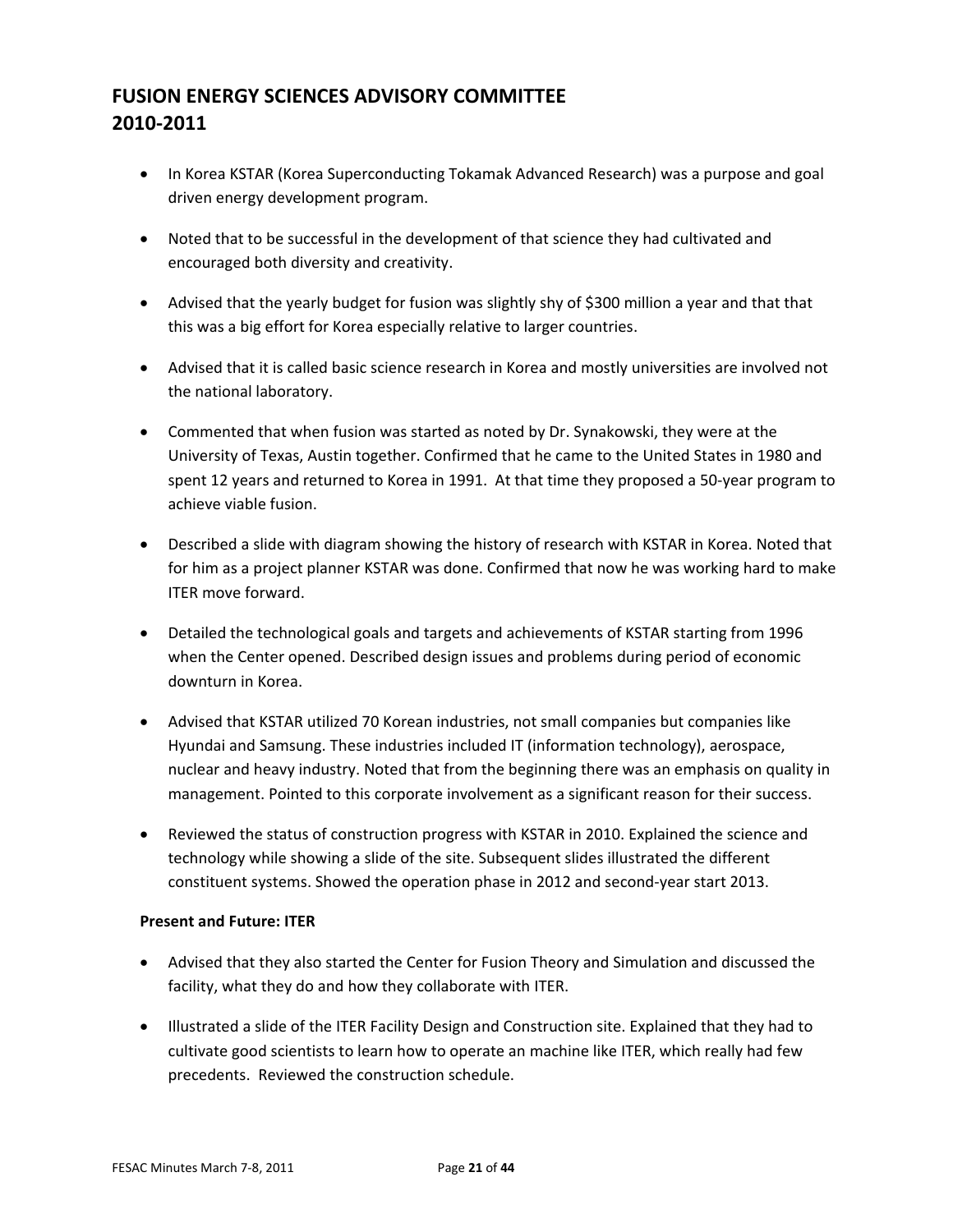- Advised that KSTAR spent \$420 million during the ten-year construction period. Stated that many companies did not make money during the period. Advised that Samsung funded a test facility in the amount of \$500 million and Hyundai funded large amounts of the work.
- Acknowledged that Korean industry had a very competitive edge and noted that Korea could compete aggressively with Europe and complete projects ahead of schedule, given their success and experience with KSTAR.
- Confirmed that Korea had 10 procurements and he reviewed their progress regarding those procurements. Advised that except for tritium storage and diagnostic all eight were completed. Confirmed that they have 100 industries that have experience from KSTAR construction.
- Advised that they promised their National Assembly to procure domestically, but believes that segmentation isn't necessarily a bad thing, they had brought in parts of KSTAR from a variety of different countries.
- Confirmed that they have always concentrated on quality first, then schedule, then cost. The least important point was the procurement. Success of the project must not be sacrificed due to a country not wanting to procure internationally to finish a component. The ITER community requires trust, and he believes the attitude is changing. All member states must deliver on their promises, and he urged the committee to stress this point with the U.S. government, it was essential for the success of modern fusion.
- Gave an overview of the various potential points of failure that are difficult, and require massive testing, documentation, and quality assurance. KSTAR documentation was offered to ITER to assist, and while KSTAR wasn't as ambitious as ITER, he sees no reason why the various member states involve can't enjoy similar success if they have the right approach.
- Gave an overview of studies at KSTAR over a long period of time intended to resolve many control issues for ITER, and the various other collaborative efforts intended to prepare for ITER.
- Stressed the value of remote operation capacity using information technology as a way of saving costs and promoting a culture where everyone was working together and felt shared ownership.
- Confirmed the close relationship with his American colleagues in that many of the Koreans working in Korea on the project worked at Oak Ridge. Offered to work jointly with any of the member states of ITER. Emphasized that Korea was very interested in working collaboratively.
- Confirmed that they were beginning the construction of a new \$45 million ITER research facility in April 2011, this facility would prepare by emulate running ITER once it was running.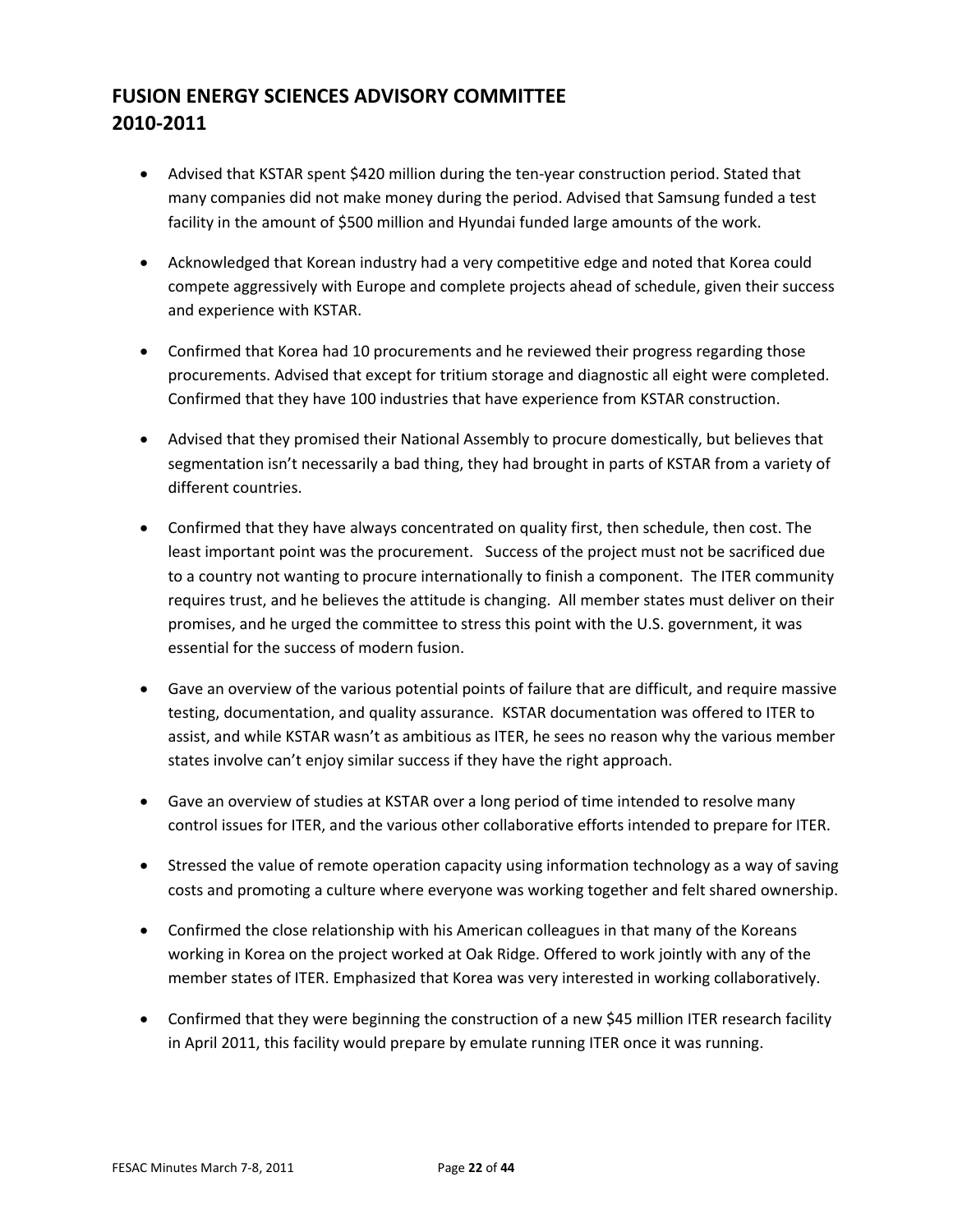#### **Future: K‐DEMO Design and R&D**

- Discussed the future in K-DEMO Design and R&D and noted that Korea had the first Fusion Energy Development Promotion Act, 2007. He noted that the National Assembly in Korea was on board with regard to the Act and ITER. There was almost 100 percent support behind them. Detailed the main ideas behind the 2007 Act including tax breaks for R&D. Described the five‐ year plans in process in Korea for K‐DEMO construction.
- Korea is working with the assumption of success, and is working toward abilities to process tritium.
- Discussed the construction of a campus in 2012 or 2013 with a ten-year budget of about \$500 million and elaborated in detail on the current planning study for this facility.
- They are already looking at possible sites for a K‐DEMO plant.
- In the long term he wants to facilitate KO-US collaboration post-ITER which will align with DEMO R&D.

Epilogue:

- Showed a slide from 1959 of the groundbreaking at the first nuclear research reactor in Seoul. Contrasted this with this with a slide showing in 2009 the Korean Power Company celebrating winning a Nuclear Power Plant contract, this is a company that operates 21 nuclear plants. Noted the remarkable progress both on nuclear, and in general in terms of overall development. With these successes leading up to KSTAR, there is no reason to think fusion success isn't possible, but it requires collaboration.
- Confirmed that that Korea wanted to work and collaborate with people who were dedicated, diverse and creative to build a machine and work with ITER.

### **COMMITTEE DISCUSSION**

Dr. Nermin Uckan thanked him for his inspirational talk and wished him good luck.

Dr. Amanda Hubbard asked how his government was convinced to make fusion such a high priority? Dr. Lee responded that communication was the key and that you had to believe what you professed. He said that for him that the success of the work was ultimately more important than the money for him. The importance of the lifework was the key.

A member of the committee advised some caution in that the United States passed an act in 1980 that put fusion on the map as a law but it lasted two, maybe three years and it was not sustained. He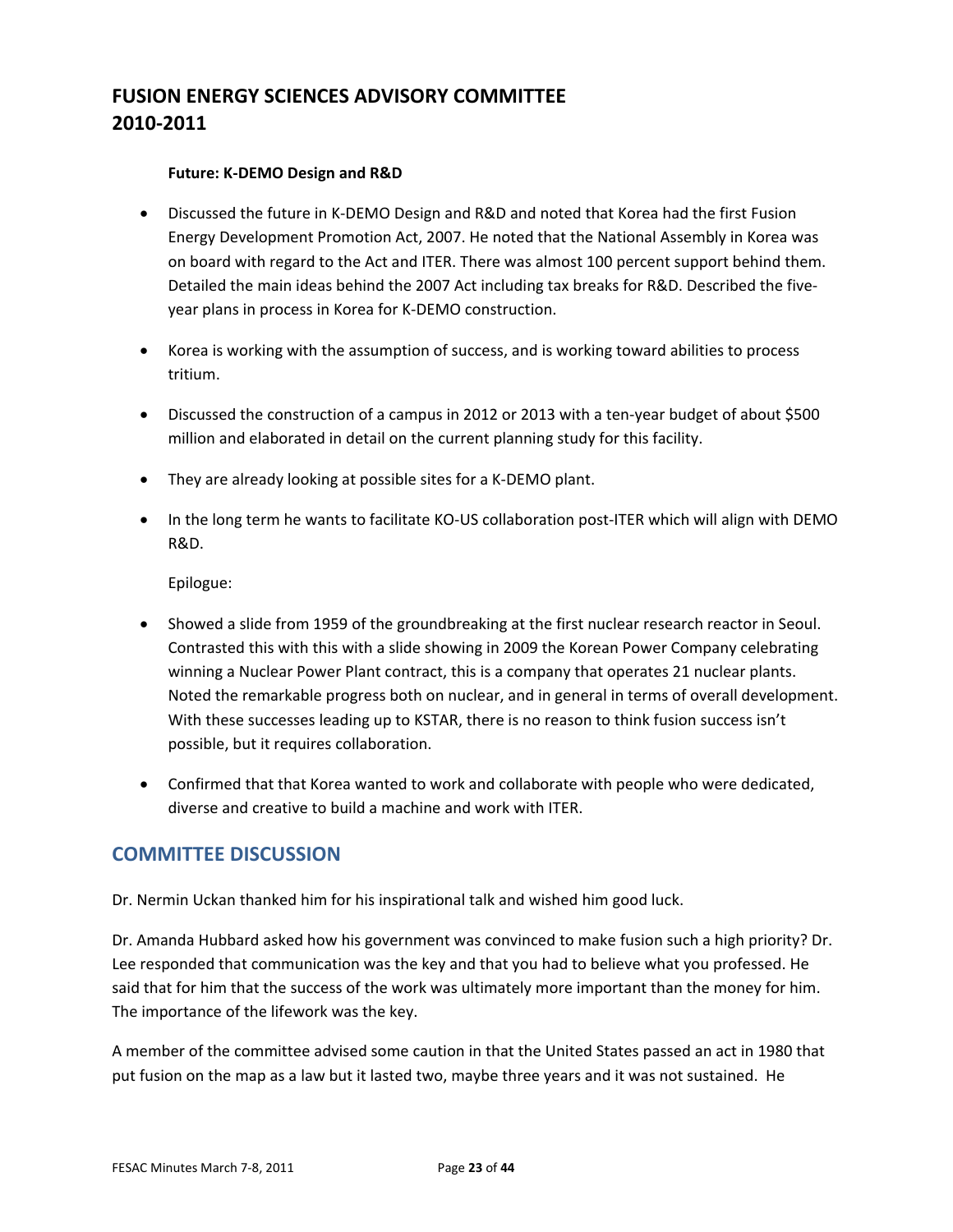confirmed that the challenge was to have the commitment to make it work and saluted the efforts made in Korea in putting fusion on the map.

Dr. Lee said that there was a plan at work in Korea, and it was crucial to make a step by step plan which involved meeting and then expanding targets. Lawmakers must be convinced to believe and trust, and this was encouraged by using a specific target line.

Dr. Synakowski thanked Dr. Lee for his presentation and advised that the character of the talk was very welcome at FESAC.

### **BREAK**

The Advisory Committee recessed for a ten minute break.

### **UPDATE ON FUSION NUCLEAR SCIENCES PATHWAYS ASSESSMENT ACTIVITIES**

#### **Dr. Charles Kessel,** *Princeton Plasma Physics Laboratory*

- Noted that the motivation was an increasing awareness of the missing half of the fusion research program in the U.S.
- Stated that fusion nuclear science development was necessary to take any step towards fusion energy.
- Stated that ITER had shown how important technology was when mixed with plasma physics. Noted additional steps were needed to fill substantial gaps between ITER and the vision of a DEMO (demonstration) power plant.
- Commented that material science and technology was found to permeate all the areas in fusion energy development and served as a critical first step in FNS (Fusion Nuclear Science).
- Suggested that a broad program in fusion energy science was needed that would begin in basic R&D and lead to fully integrated systems for fusion.
- Noted that the purpose of Fusion Nuclear Science Pathways Assessment activity was to provide the scientific information to FES to enable them to develop the program.
- Advised that FES gave guidance with an aim to continue a process to define the research and material science, nuclear and non‐nuclear and infusion nuclear science required for DEMO. This guidance required building on the priorities gaps and opportunities report and the ReNeW (Research Needs Workshop) reports and identifying research to be done so FES could prepare proposals.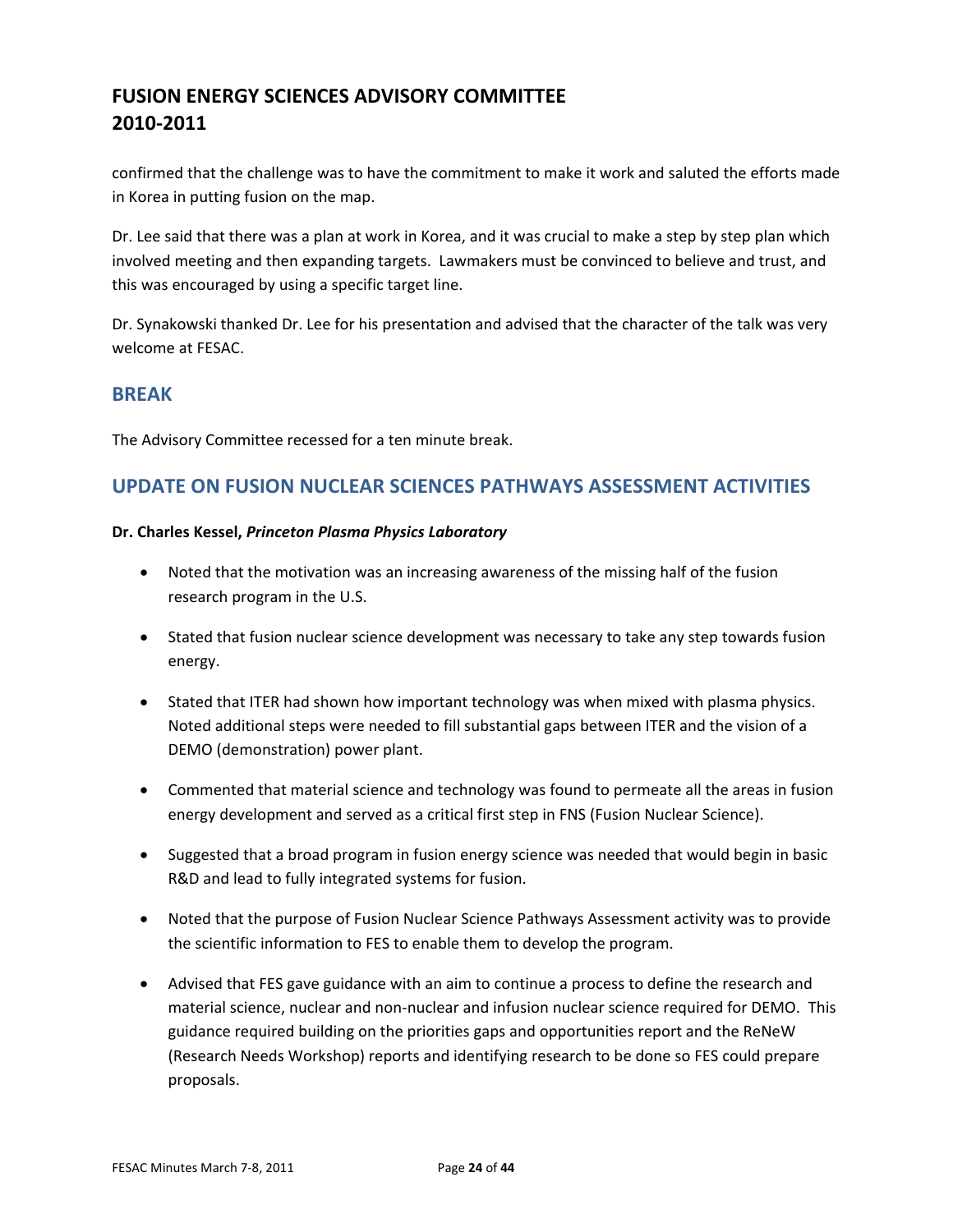- Felt that the center of attention should be on research that's required before a new facility.
- Noted that material science questions are accepted in the Office of Science as the frontier that would join burning plasma physics in establishing fusion's credibility.
- Stated the importance of identifying cross-office and agency synergies and noted that IFE was critical and necessary.
- Noted that he would look into pathways to DEMO and what the gaps benefits risks would be and the implications.
- Advised that the basic parts of the activities fell into three categories, first a detailed DEMO description for rollback, roll forward R&D specifications to begin the next level of detail by describing R&D items to be done over the next five to ten years and examining missions along the pathway to DEMO.
- Advised the need to establish the metrics by which they could show progress toward DEMO and examine steps and understand requirements for steps.
- Detailed the goals of the FNS-PA (Fusion Nuclear Science Pathways Assessment) activity:
	- o Identify R&D activities in a series of topical areas.
	- o Motivate R&D by rolling back from DEMO.
	- o Subject DEMO parameters to critical review.
	- o Noted they would be rolling forward from scientific need studies and identify what could be started now.
	- o Primary focus is on R&D in the next 10 years, though long term R&D should be evident and lead to DEMO efficiently.
	- o Summarized that they were trying to establish what had to be done, why it had to be done, how it was going to get done, facilities in particular and when it needed to be done.
	- o Identify synergies with non‐fusion and also international and ITER.
- Noted that the FNSPA should supply FES with accurate and clear information on the R&D that would allow them to make good choices, generate initiatives and proposal calls.
- Discussed the detailed DEMO rollback and noted that the U.S. DEMO definition is a power plant and the fact that electricity could be generated reliably and profitably by utilities. Mentioned a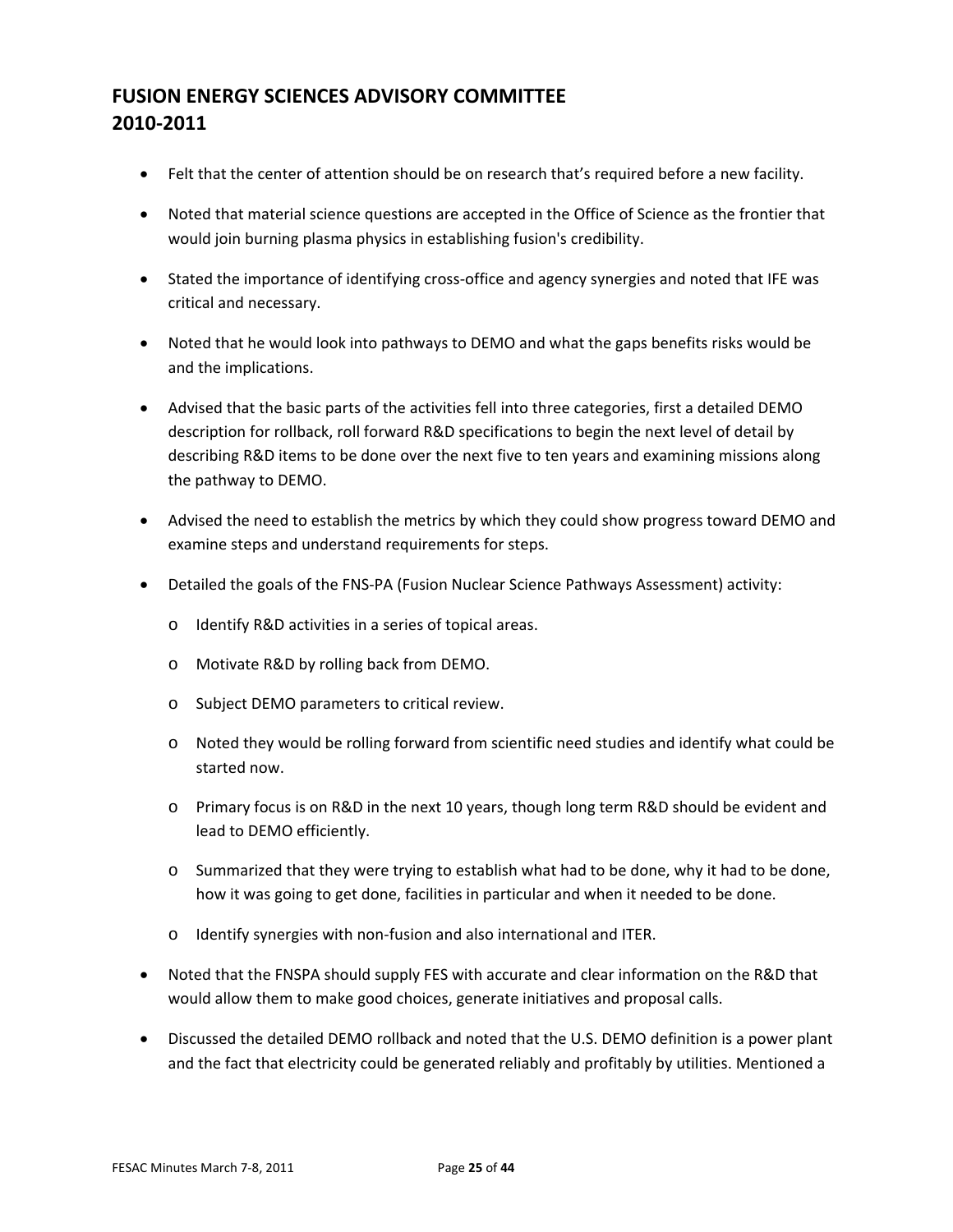few areas where DEMO could step back from this goal initially, but establish the physics and technology.

- Advised that they would be using a series of ARIES studies looking at various blankets and plasma configurations to establish the rollback parameter set and this was further detailed.
- Described " DCLL (Dual Coolant Lead Lithium) Demo Reference Parameters" table they had established regarding these parameters and went over it in detail.
- Discussed the face to face meetings which were followed by the formation of topical groups made up of core and outside the core of members and this was further described. Reviewed a slide with a description of the topical areas. Noted that the design studies were intended to be an integrating tool. Discussed enabling technologies and elaborated on the list. Discussed safety and environment including cultural issues and R&D areas. Reviewed plasma duration and sustainment and elaborated further.
- Described one of the first topical areas in materials science and technology being run by Rick Kurtz and Brian Wirth and detailed the core and non‐core members. Outlined the subtopics in that area and allocations of teams.
- Detailed rough guidance on identifying the R&D and discussed the list in detail. Discussed timeframes, and goal, stated research should reflect path beyond five to 15 years. Described many aspects of the R&D and the processes.
- Detailed a facility list with R&D specification including the parameters for the devices. Noted there was a column for ITER for a comparison.
- Detailed a list for R&D specification concerning inserts and described the technology in detail. Gave an example of a tungsten initiative with more detailed information.
- Discussed enabling technologies which included all critical technologies for a successful device. Gave several examples of areas in this list and researchers involved.
- Reviewed the process of how to establish the most efficient step(s) or pathway from ITER to DEMO or missions. Noted that it was a complicated problem which they were currently working through. Noted the philosophy was his and outlined a thought process and understood the tradeoffs. Discussed these issues in greater detail including a list of metrics for measuring steps.
- Detailed his schedule, topical areas and groups formed by mid March, group work done by early June. Reports would be done by early June. Final reports would be written in June and July.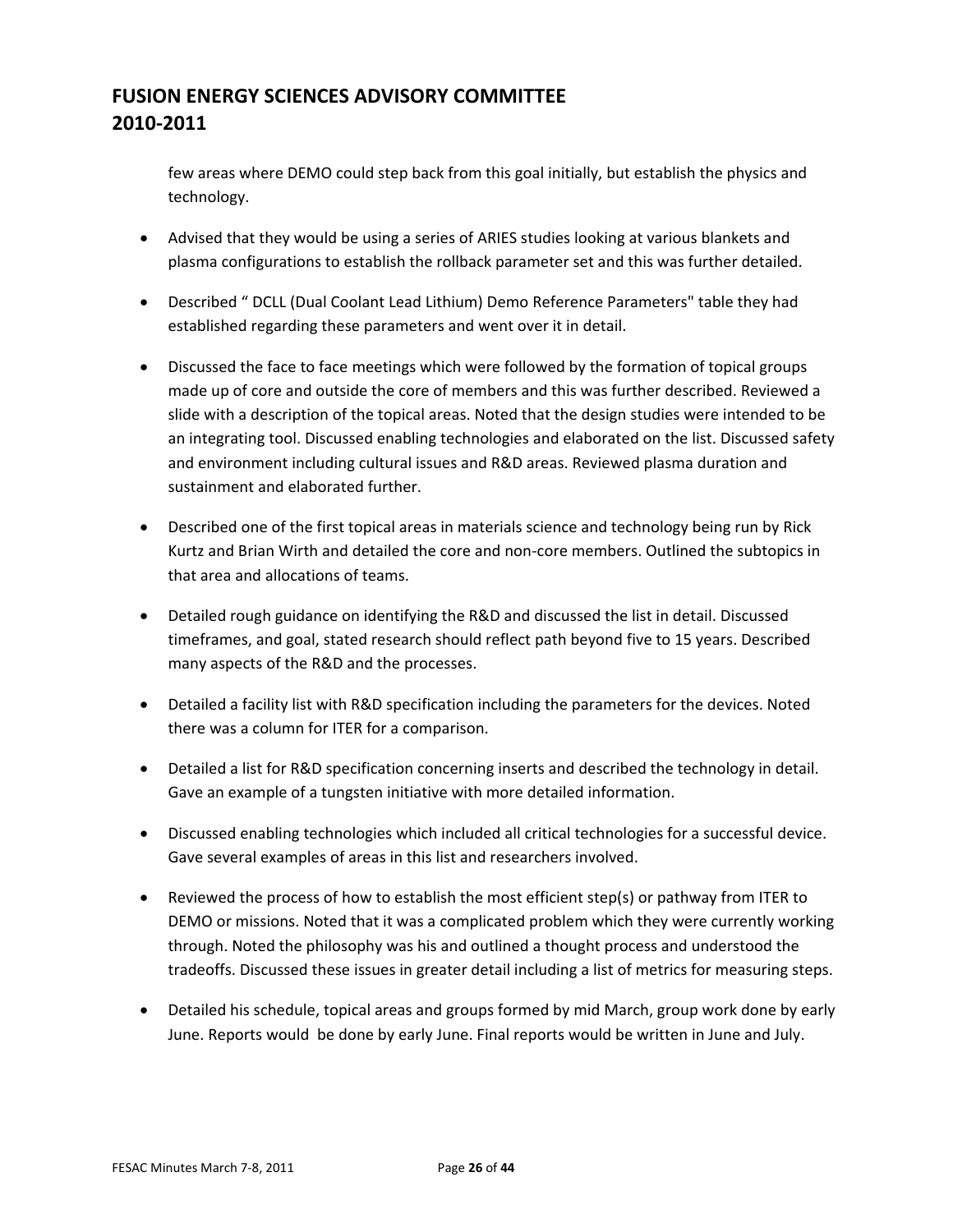### **COMMITTEE DISCUSSION**

Dr. Kathryn McCarthy suggested to Dr. Kessel that when the project was in the review stage that they use someone who has been involved in similar work, for instance on fission, as it was noted that the group of core people was mostly comprised of advisory committee members.

Dr. Greenwald made a comment about them getting into the work with greater specificity, and Dr. Kessel was asked to describe the granularity at which he was addressing the issues and the plan. He responded that each of the topical areas would be broken into subtopics and within the topics similar things would be seen such as establishing properties of a material in an environment, so real R&D items, specified in lists and scheduled.

Dr. Uckan raised the point of the lack of transparency in that there was no access to ITER documents unless a researcher was directly involved in a specific group. He responded that this was the case. He also noted that the material on the public presentations was not available. Dr. Greenwald said that lack of access to meetings should be reconsidered.

The issue of priorities was raised, was some prioritization for specific areas from his exhaustive list. Dr. Kessel responded yes, first was that there was a time sequence which would impose prioritization, and that they would leave it to subgroups to prioritize. A member suggested that they should reconsider "punting" on balance of plant, as this had a big impact on attractiveness.

Dr. Ji asked for more specificity on international collaboration. He responded this was difficult. They would know the parameters of overseas facilities and would be aware of groups of researchers but other than that it might present some difficulties.

Dr. Synakowski underscored that the most essential thing was to have enough information to craft solicitations, and the range of needs was so varied that if any traction was found there wouldn't be any issue hitting targets. There's less need for strategy and more just technical clarification on needs.

The need for more transparency with meetings was echoed by Dr. Hubbard, who went on to ask about the "plasma duration sustainability" group. Would they be coming up with a list of needs for this group? Is this something tackled with the new management structure at the FES? Dr. Synakowski said that this is precisely what the one element of the new organizational structure was meant to address.

### **PUBLIC COMMENT**

Dr. Greenwald noted that they would now move on to public comment. There were three, Mr. Glenn Warden, Mr. Mike Mull and Dr. Adil Hassam.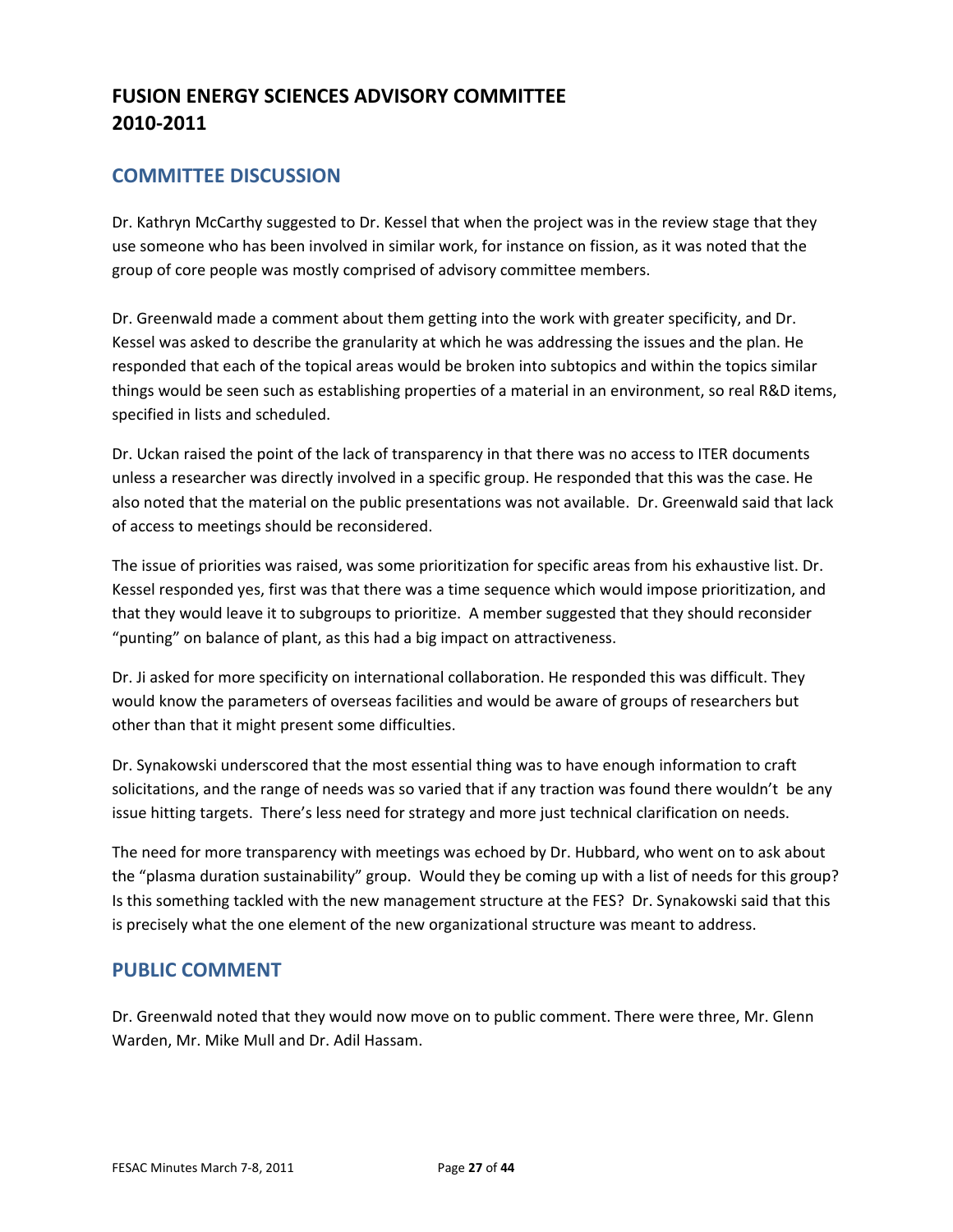#### *Mr. Glenn Warden*

- Stated that he had an objection in regard to the HEDLP proposed changes for the FY12 budget and an objection to a sentence on Page 220 of the FY2012 budget submissions which described magnetized HEDLP being "significantly redirected and re-sized toward basic science".
- He believes the intention is to draw these funds and use them for warm dense matter research and develop user communities at ARRA‐funded efforts (American Recovery and Reinvestment Act). He believes this would be a programmatic rather than scientific decision.
- He believes there has been no community input in this decision, and that it would go against FESAC recommendations. It would also require projects which are underway, particularly PLX at Los Alamos, to resubmit, even though they have already been peer reviewed. This action would dissuade research in areas that FESAC has considered a priority.
- All three approaches for creating access to extreme states of matter should be explored.

Dr. Synakowski responded as the comments were directed to him. He confirmed that the intention was not to eliminate the area of research but to re‐direct it and resize it. He agreed that there should be a lot of caution when evaluating how guidance was put out, when it would have an impact on upcoming activities. That said, in their particular solicitation, it's reasonable and responsible for them to recast programs due to budget pressure, otherwise they can't move.

Mr. Warden said that they already had a broad program on warm dense matter, and if the activity needed to be broadened, the budget should draw from all sources, not from one.

#### *Dr. Mike Mauel*

- Prefaced that he was speaking from a personal perspective, not as a representative of any group. Stated he would discuss discovery research in magnetic fusion energy.
- Noted his interest was not in discovery science that allowed us to have understanding and validation of what was already being done. Stated that he was talking about research that made discoveries, changes or improvements to what we do that makes fusion better.
- Discovery research is vital to science, and cannot be managed like technological development, and had to be promoted with patience.
- Examples were given of many discoveries, each was a game changing idea, and many came from smaller studies. Looking forward to ITER, we need to maintain commitment to discovery research in discovery science.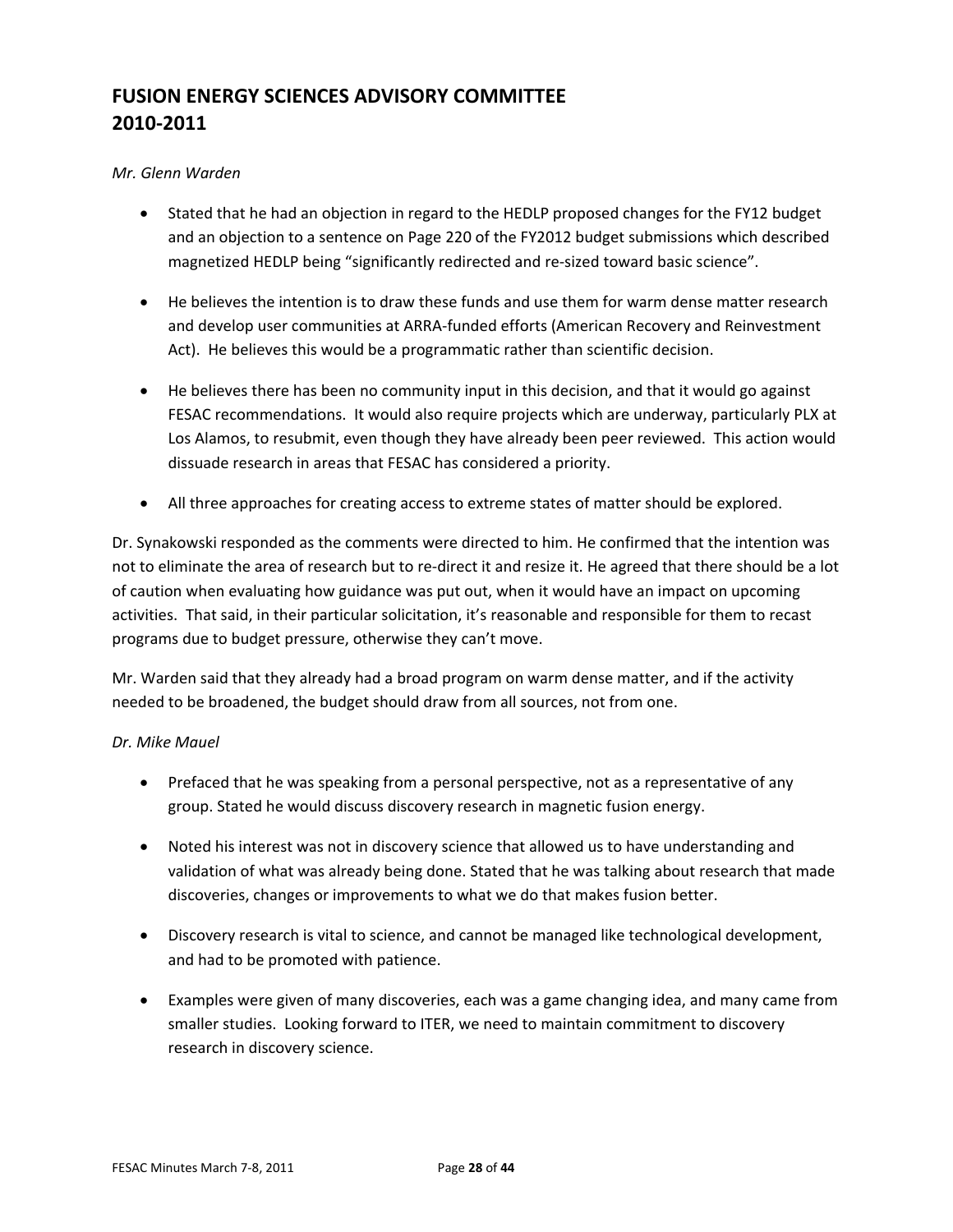- The recent decision by FES to focus on tokamaks and stellarators has had a negative impact reducing the number of university based plasma experiments, reducing intellectual vitality, and alienating researchers by shutting down productive experiments.
- Spoke from his experience at Columbia on the LDX (Levitated Dipole Experiment) in conjunction with MIT which was shut down. He pointed out the nature of this experiment, as well as the discoveries it had produced, which were mirrored and verified in Tokyo, where they had a record steady state confinement of magnetic fields.
- Argued that this LDX research would assist with ITER, and had expanded understanding of the science, but next step experiments was not supported, and he believes it was due to the refocusing on accelerators and tokamaks.
- These shut downs are a discouraging message to the community.
- Called for a reinvigoration of discovery research, and that the alternate confinement research program be focused on experiments that seek deep understanding of phenomena, and game changing discoveries, this would include tokamaks and stellarators, but not exclusively.
- Called for an open dialogue with the university to promote research and to widen participation across the spectrum of research.

Regarding this presentation a comment was made agreeing that there should be a way to engage smaller universities in ITER and other big machine‐dominated research, to have greater participation in the whole scientific community. This was a difficult and unresolved issue. Dr. Mull said that experimental plasma research was an important high profile part of research that was crucial to universities to point at to stake their involvement in a fusion program.

#### *Dr. Adil Hassam*

- Stated that he would discuss his view that small intermediate-scale experiments at universities were needed elements in a vibrant fusion energy sciences program.
- Used the Maryland Centrifugal Experiment as an example with his talk.
- Described the experiment and gave a technological overview, and discussed how they had achieved their goals.
- Stated that the physics researched are cross-cutting into other areas.
- Graduate students are motivated by science which has a basis in fusion energy, they are excited about being part of a cause, and this focuses their efforts. This leads to new physics and applied physics.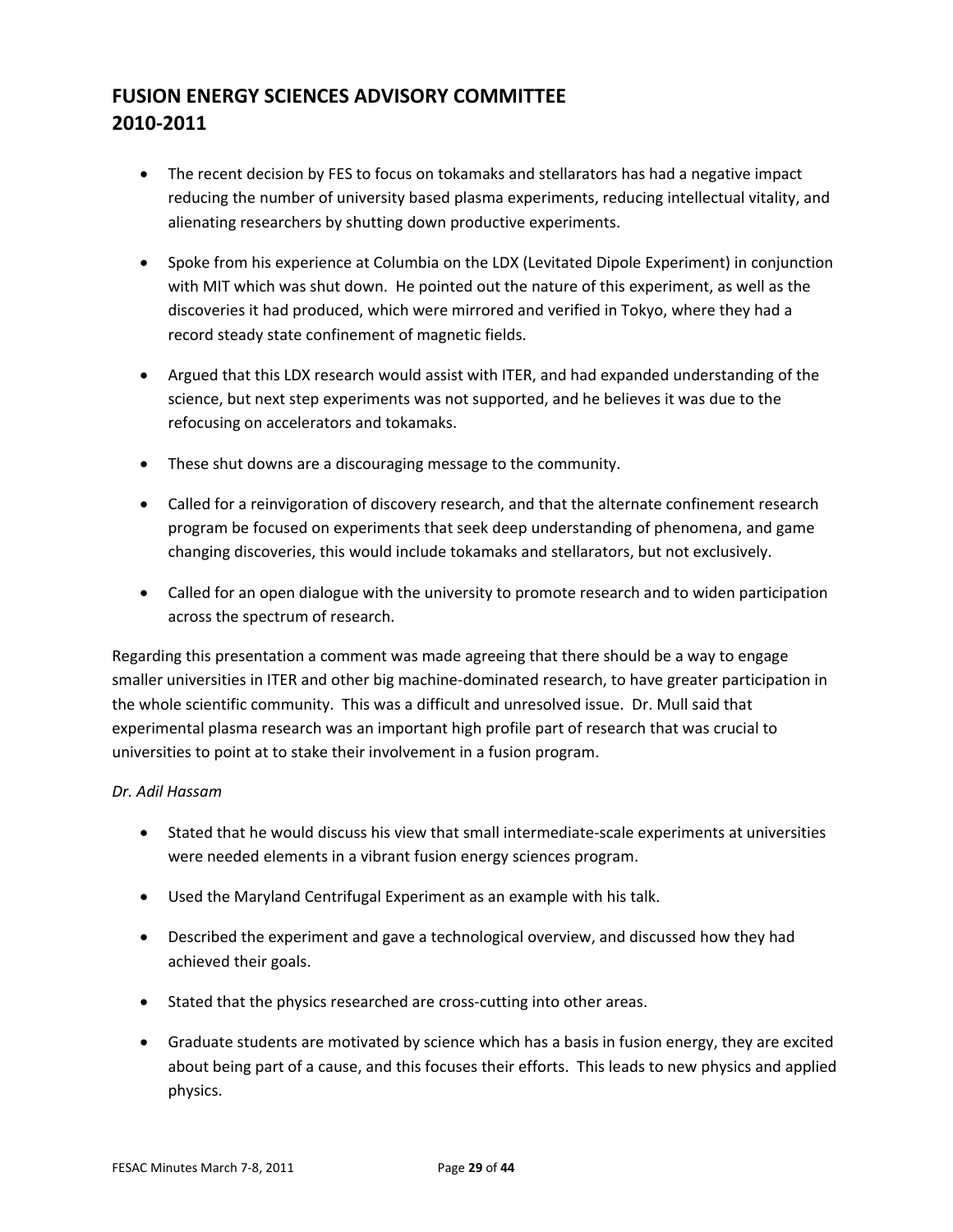- Small and intermediate experiments are cost-effective, and even though diagnostics may be basic, the fact that many small scale experiments are novel means they are still very productive.
- Local experiments contribute to the long-term sustainability of plasma physics as an academic discipline by increasing visibility, and passing on the knowledge base to younger scientists.

Dr. Greenwald confirmed that he agreed with many of these ideas particularly the ability of small experiments to contribute to theory and modeling. Dr. Dale M. Meade felt that universities were incubators of ideas of the next generation. He acknowledged special attention should be given and it was a good place to try to innovate. He agreed with the importance of experiments for the sake of students and gaining support at departmental level. He also said that large offsite research at a major facility was the next best thing if budget constraints meant research was cut at universities, as they do with high energy physics. Infrastructure issues are as important as the innovation side of things.

Dr. Hassam echoed Dr. Meade's thoughts on the importance of stability in attracting students, but said he didn't believe the high energy physics offsite model would work given that these are smaller experiments.

Dr. Synakowski reiterated the difficulty of shutting down these valuable experiments for tactical reasons, but did not want to comment on the specifics of the experiments that were raised. He called on people to remember the priorities that have been focused on in the past, and believes with these priorities in mind they are well structured for these small to medium scale university experiments. He believes that change was required, and as the change was instituted, many opportunities for research experiments have arisen with opportunities for growth.

Dr. Hubbard said she was struck by how results from these smaller university experiments applied to other areas, and wondered whether there was an opportunity to redirect this research. Dr. Hassam worried that some of these redirections might draw them into verification activities rather than discovery science.

A member stated that some of the ramifications of these cuts could be seen in prospective students asking about the viability of programs. If new programs were being planned which strengthened these partnerships, there should be urgency in the leadership in developing these programs. Dr. Synakowski again pointed to the reorganization efforts which were motivated in part by the need to involve universities in a systematic way, and ought to help, even though they were in a difficult transition period.

Dr. Ji again pointed to using a way to stretch funds by having collaborations and killing two birds with one stone. He believes funds could be used more efficiently.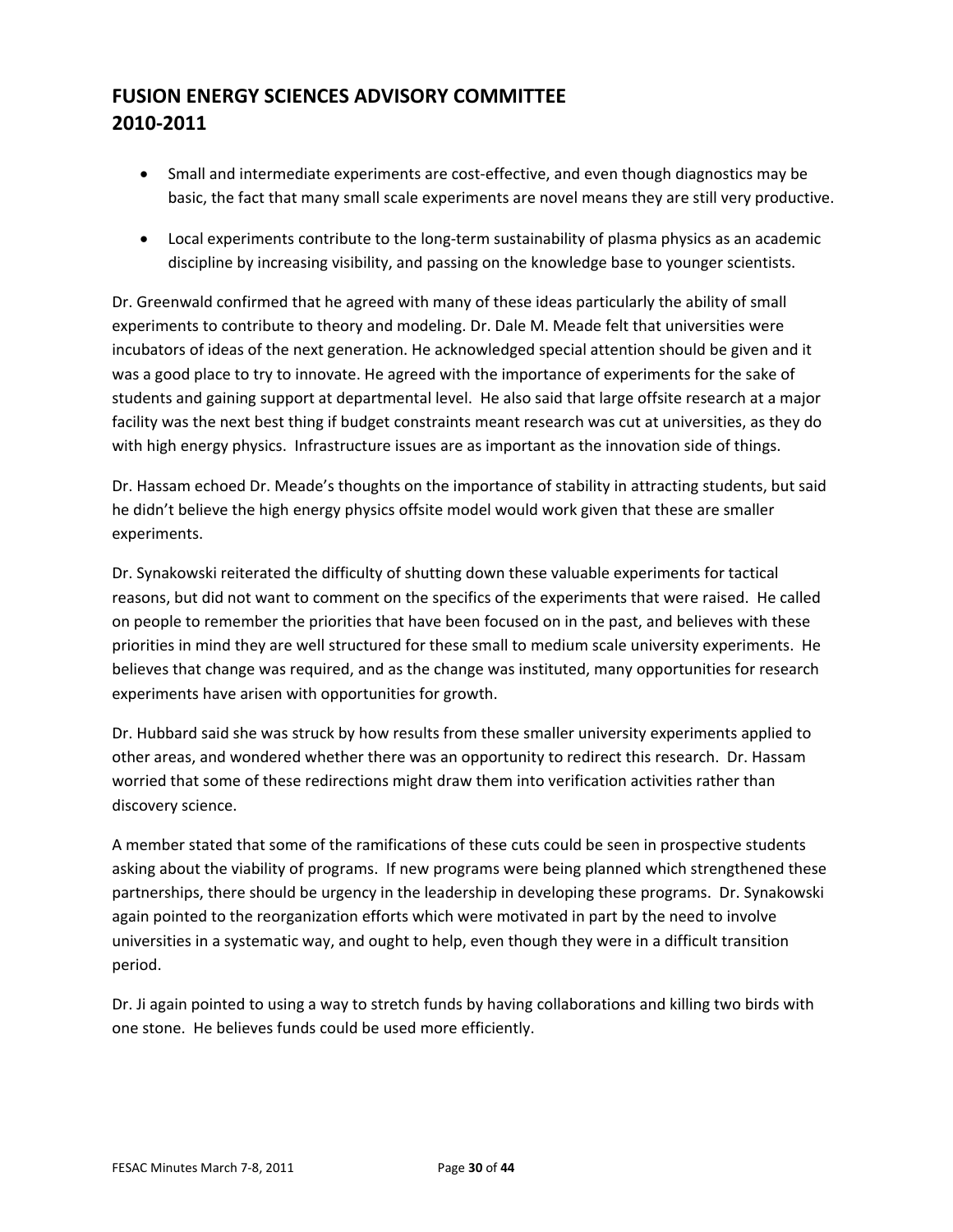### **ADJOURNMENT**

**The Fusion Energy Sciences Advisory Committee adjourned for the day at 5:15 p.m. The committee will reconvene tomorrow March 8, 2011 at 9:00 a.m.**

### **TUESDAY, MARCH 8, 2011**

# **BRIEFING ON THE RESULTS FROM THE WORKSHOP ON OPPORTUNITIES IN PLASMA ASTROPHYSICS**

#### **Dr. Stewart Prager,** *PPPL Laboratory Director, Princeton University*

- Stated that he, Dr. Ji and Dr. Hui Li were presenting the results of a study and a report titled "Research Opportunities in Plasma Astrophysics".
- Noted that the results are from the workshop and the report was being given on behalf of the community of researchers that participated in the study.
- Advised that Dr. Ji was an experimental plasma physicist and Dr. Li from Los Alamos was a theoretical astrophysicist. Advised the presentation would be split between them.
	- o He would give some background and motivation for the study and workshop.
	- o Dr. Li and Dr. Ji would present and synopsize the substance of the report.
	- $\circ$  One area of the report was the identification of 10 major questions in plasma astrophysics and Dr. Li would describe those.
	- o The bulk of the work was focused on 10 plasma topics or plasma processes that underlay astrophysical phenomena presented by Dr. Ji, the opportunities and a summary.
- Reviewed slides showing illustrations of plasma pervading the universe at all spatial scales from solar wind to plasma jets.
- Noted that plasma astrophysics is a diverse field in terms of practice, comprised of theory and computation and involves observations from both the magnetosphere observation to cosmological scales.
- Plasma astrophysics consists of laboratory experiments including magnetized basic plasma experiments, high energy density experiments, liquid metal experiments and aspects of fusion experiments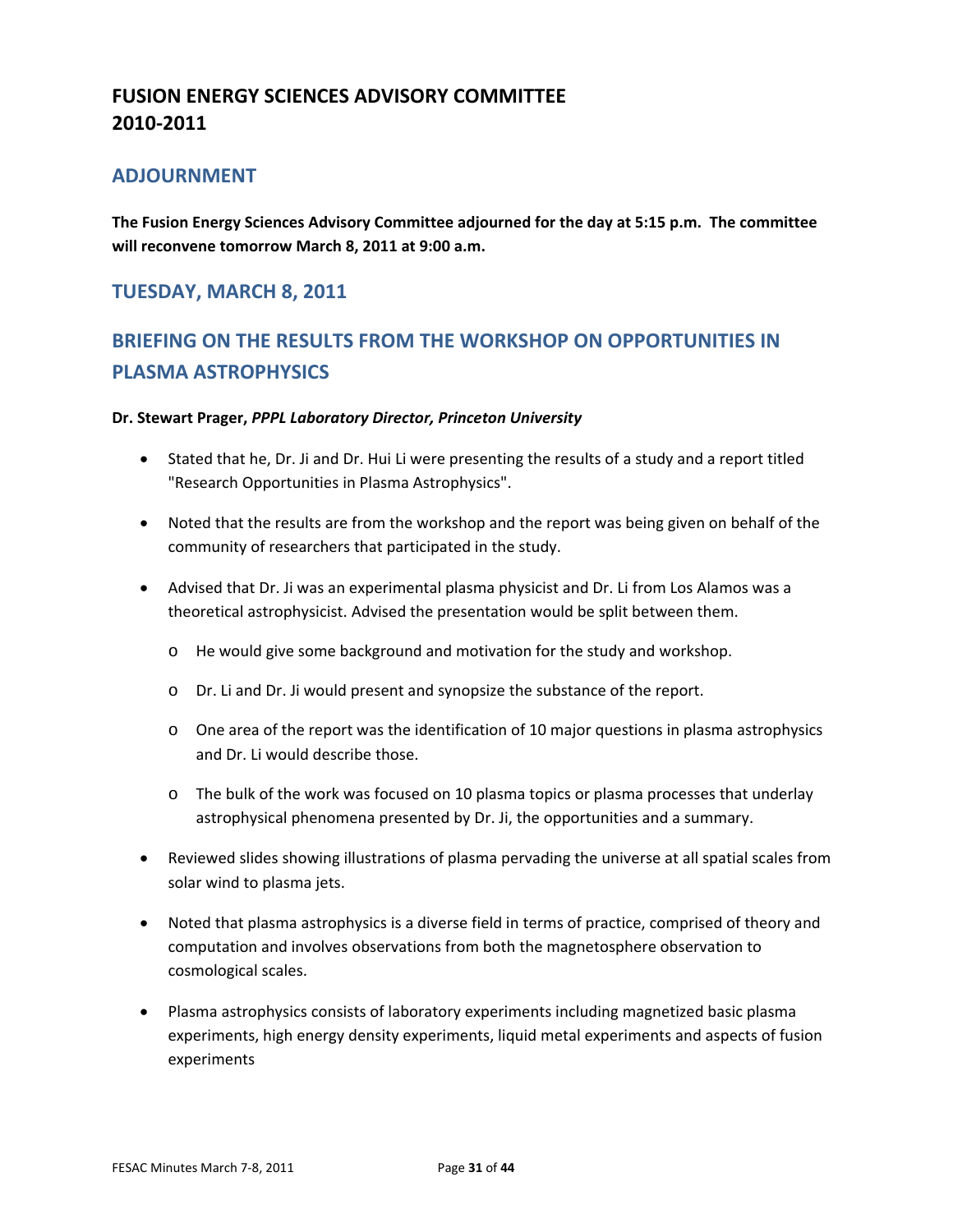- Gave pictorial examples of the diversity of plasma astrophysics and noted different examples of experiments. Described numerical simulations.
- Defined plasma astrophysics as any plasma physics that is important beyond the earth's atmosphere.
- Described observations, several being the aurora in the earth's atmosphere to the solar flares, pulsar winds and extra‐galactic jets.
- Noted that it was good time for plasma astrophysics, and it was enjoying growth, because of the maturity of the field thanks in large part to fusion. Stated there was enormous progress to be made thanks to applicable diagnostics and techniques from fusion. There is a surge in remote sensing data.
- Noted it was a diverse field in its practice and the full realization of the opportunities of plasma astrophysics would require a coordinated effort among all practitioners.
- Noted that sometimes the different communities working with various aspects of the field did not get together, were funded by divergent groups, and this did not reflect the unity of the field. Astrophysics was supported by NASA (National Aeronautics and Space Administration) due to relevance to missions, support from DOE because of fusion relevance, and some NSF support but had no clear funding home.
- A workshop was organized to identify the challenges and opportunities in the field by coordinating all the diverse experts.
	- o Involved greater than 100 scientists in the preparation and participation.
	- o This review was similar to what ReNeW was for fusion. Unlike ReNeW however, this was grassroots driven not funded by an agency.
	- $\circ$  It was a study of six to nine months with 10 topical working groups that brought forward the challenges and opportunities in 10 different topics. The workshop and study was organized according to basic plasma processes.
	- o Provided a list of the topics covered and researchers. Presented information on the diverse membership within each working group.
	- o Noted that plasma astrophysics had impact in three areas beyond solving direct astrophysical problems: fusion in terms of the people who practiced it and also topics including overlap with MFE and IFE, observational missions and basic plasma physics.
	- o Noted that the workshop had the support and endorsement of all relevant funding agencies.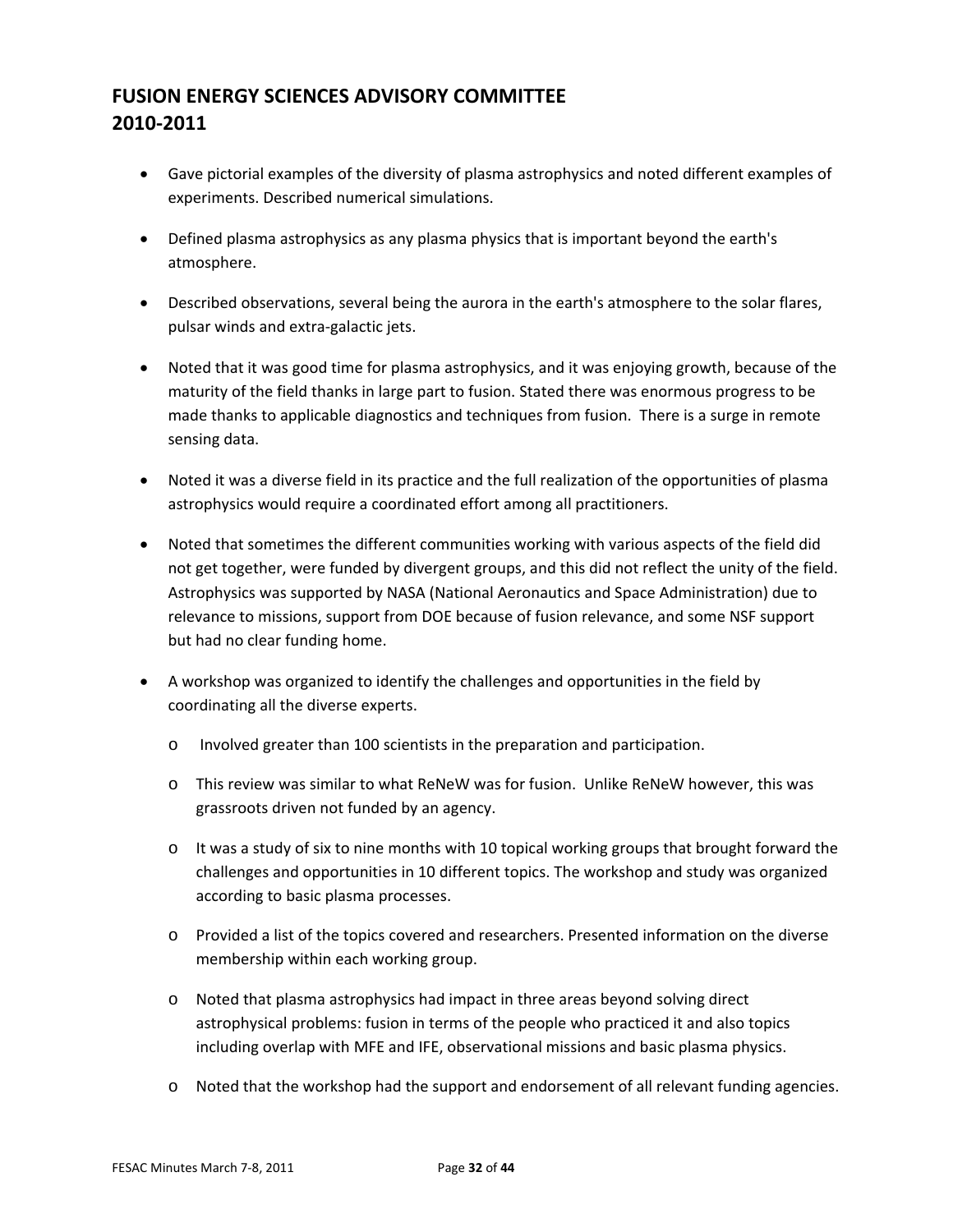- Described the workshop outcome report. At the end of the workshop the working group leaders extracted 10 major questions in astrophysics that one would need plasma physics to answer.
- The workshop listed 32 opportunities on the questions raised.

#### **Dr. Hui Le,** *Princeton University*

- Noted that there were 10 problems listed. Planned to concentrate on six or seven. All were illustrated by slides and described in detail:
	- o How magnetic explosions work, for instance in solar flares. How are particles accelerated during reconnection process?
	- o How cosmic rays accelerate to ultrahigh energies, is this due to shock, reconnection, how do they propagate?
	- o How are magnetic fields generated in stars, galaxies and clusters? What is the dynamic process where flow kinetic.thermal energy is converted to magnetic energy?
	- o What powers the most luminous sources in the universe?
	- o How are star and planet formation impacted by plasma dynamics? How do dusty plasmas behave in planet creation?
	- o How are jets launched and collimated?
	- o Do magnetic fields affect cosmological structure formation?

### **Dr. Ji,** *Co‐Chair, Committee on Opportunities in Plasma Astrophysics, Princeton Plasma Physics Laboratory*

- Noted that he would discuss the processes to answer all the previous questions. Decided to concentrate on six. For each he discussed what it was, why it was important, the challenge and the relevance to fusion.
	- o Discussed magnetic reconnection, a fundamental process to rapidly release magnetic energy through topological rearrangements.
	- o Discussed collisionless shocks and particle acceleration.
	- o Talked about waves and turbulence.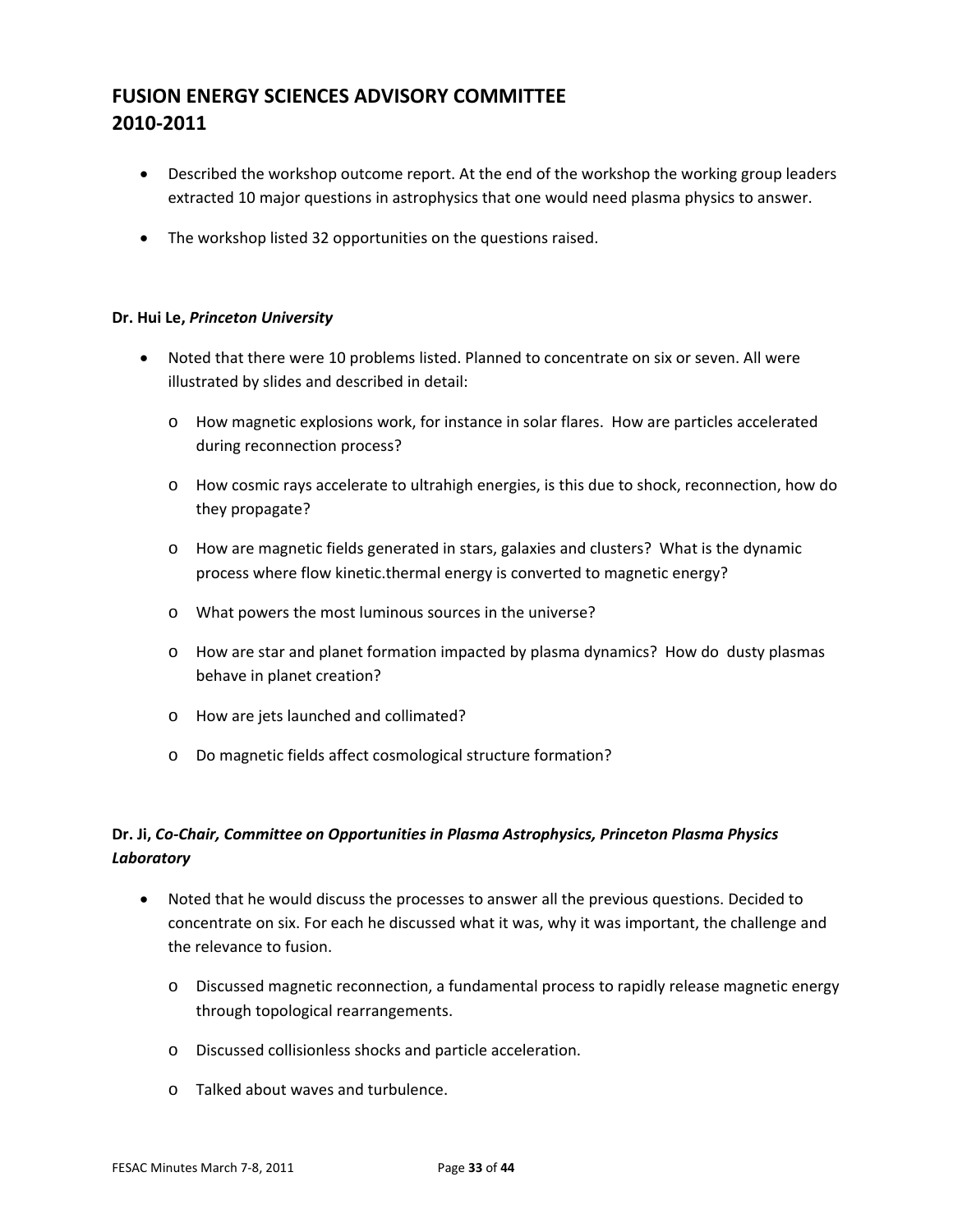- o Discussed dusty plasma.
- o Talked about radiative hydrodynamics.
- o Discussed relativistic pair‐dominated strongly magnetized plasmas.
- Remarked on how studying plasma astrophysics can benefit fusion plasma physics, and common ground in techniques, experiments, and theory.
- Discussed the major opportunities born out of the workgroup project:
	- o These included multi‐island reconnection and particle acceleration, shock acceleration of cosmic rays, turbulence initiative, plasma physics under extreme conditions, and a jet initiative.
	- o All of these opportunities were of a magnitude greater than single principal investigator projects.
	- o Noted there were three or four within each group and 32 in total.
- Relayed the recommendations of the group, which was that the plasma astrophysics program be strengthened in structure and coordination across DOE, NSF and NASA.
	- o This would aid the missions of these agencies.
	- o This would provide motivation and justification for deeper consideration of the funding strategy.

Dr. Greenwald remarked how intriguing and important the workgroup was, and how necessary it was for fusion and plasma researchers to reach out to each other, and to reach out to other fields. Dr. Leeper noted that the research would attract top talent into all of the related fields and that the report was impressive.

Dr. Ji was asked if he planned to brief NNSA (National Nuclear Security Administration) in addition to FESAC and raised questions about the funding profiles, and diagnostic requirements. Dr. Ji responded that yes, NNSA and NSA . (National Science Administration) will be briefed. He confirmed that funding included everything, diagnostics and computation etc.

Dr. Leeper asked about multiplexing, having several astrophysics experiments working from the same source. He agreed, and said there was some overlap between the groups.

He was asked if they had considered the relevance and leverage in more industrial plasmas other applications such as low temperature plasmas or processing plasmas. It was noted there was no specific emphasis on this. Another member remarked that while there wasn't this emphasis, several experiments had industrial plasma application. Dr. Ji said this was a useful thing to look into.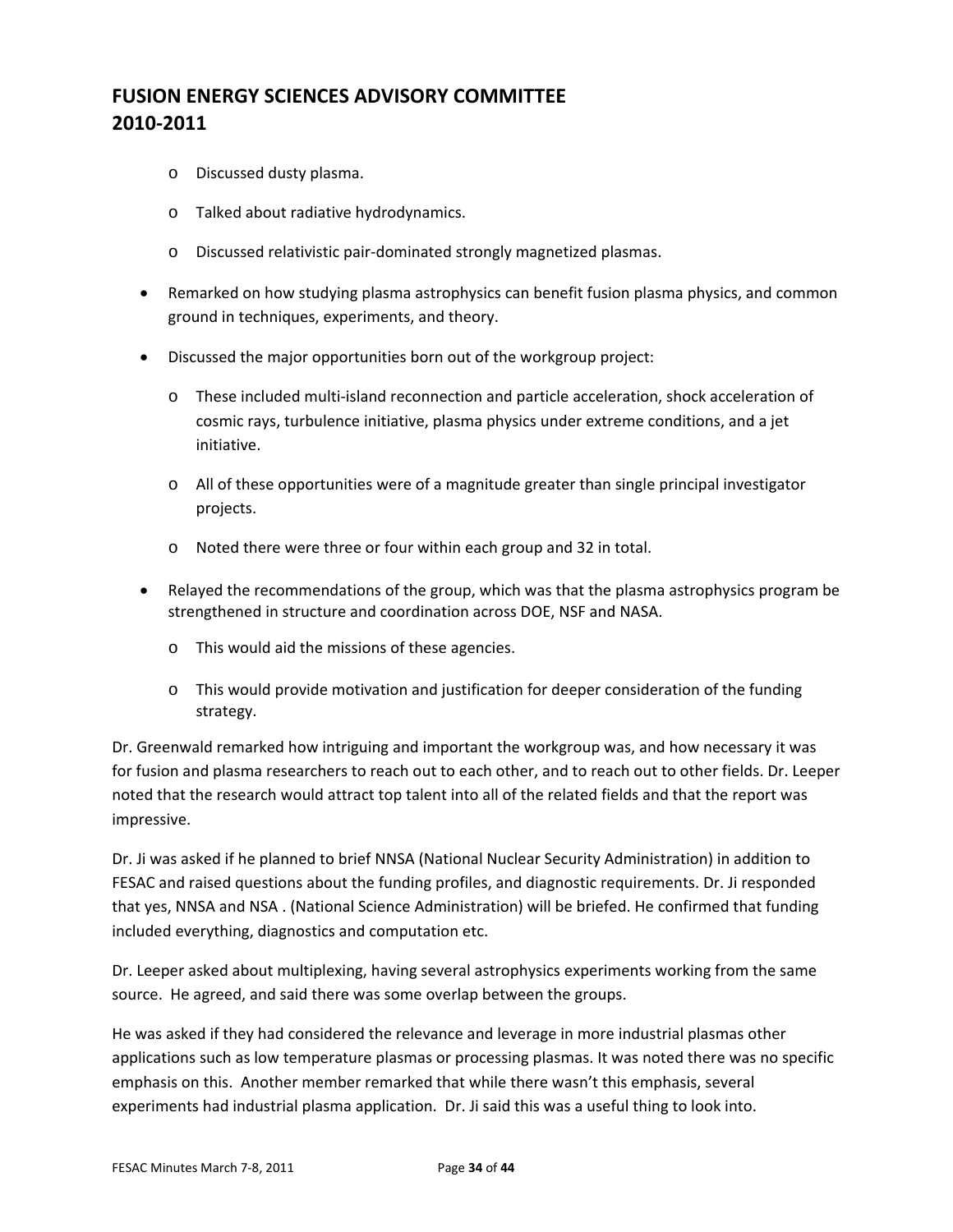Dr. Synakowski pointed out that they have heard of this workshop previously, and there was a lot of interest, and the workshop would help make the budget argument.

### **BRIEFING ON PORTFOLIO ANALYSIS AND MANAGEMENT SYSTEM (PAMS)**

Dr. Synakowski pointed out that there had been recurrent issues with unification of approaches to file management and procurement, and the Office of Science was now addressing this with the PAM (Portfolio Analysis and Management System).

#### **Linda Blevins,** *Office of Science, Office of the Deputy Director for Science Programs*

She thanked the FESAC committee for inviting her to speak.

- Explained that the motivation and the reason that she was speaking was provided by the advisory committees coming in every three years for programs and reviewing files. The most recent FESAC COV (Committee of Visitors) report just issued had a number of recommendations. It recommended a better internal data system and a requirement to collect certain types of data including demographic data. Noted that the PAMS (Portfolio Analysis and Management System) project had been going on for a while. She thanked the contributors to the project.
- Her role was as an integrator of information. Collected input from the six science programs on business practices and the Office of Workforce Development for teachers and scientists.
- Her role was to harmonize practices across the programs. Noted that she was joined by Mr. Keith Tucker, the project manager for the PAMS project.
- Explained the business process using a flow chart which tracked who was involved, different phases of the process from solicitation to proposal to awards, and how this was to change after the PAMS project.
- Noted with the increased proposals coming in that it was prohibitive to do proposals manually from emails. This would be done via PAMS and decisions issued by PAMS.
- Through PAMs all of the information concerning a proposal would be centralized and web accessible, from proposal to close out. Proposals and reviews would now all be communicated through the same system, and the intention was to capture the capabilities of PeerNet.
- Declinations will also now all be dealt with via PAMS to automate the process and reduce workload on staff.
- Technical negotiations on budget and scopes will also be dealt with via PAMS, awards will also be documented in PAMS.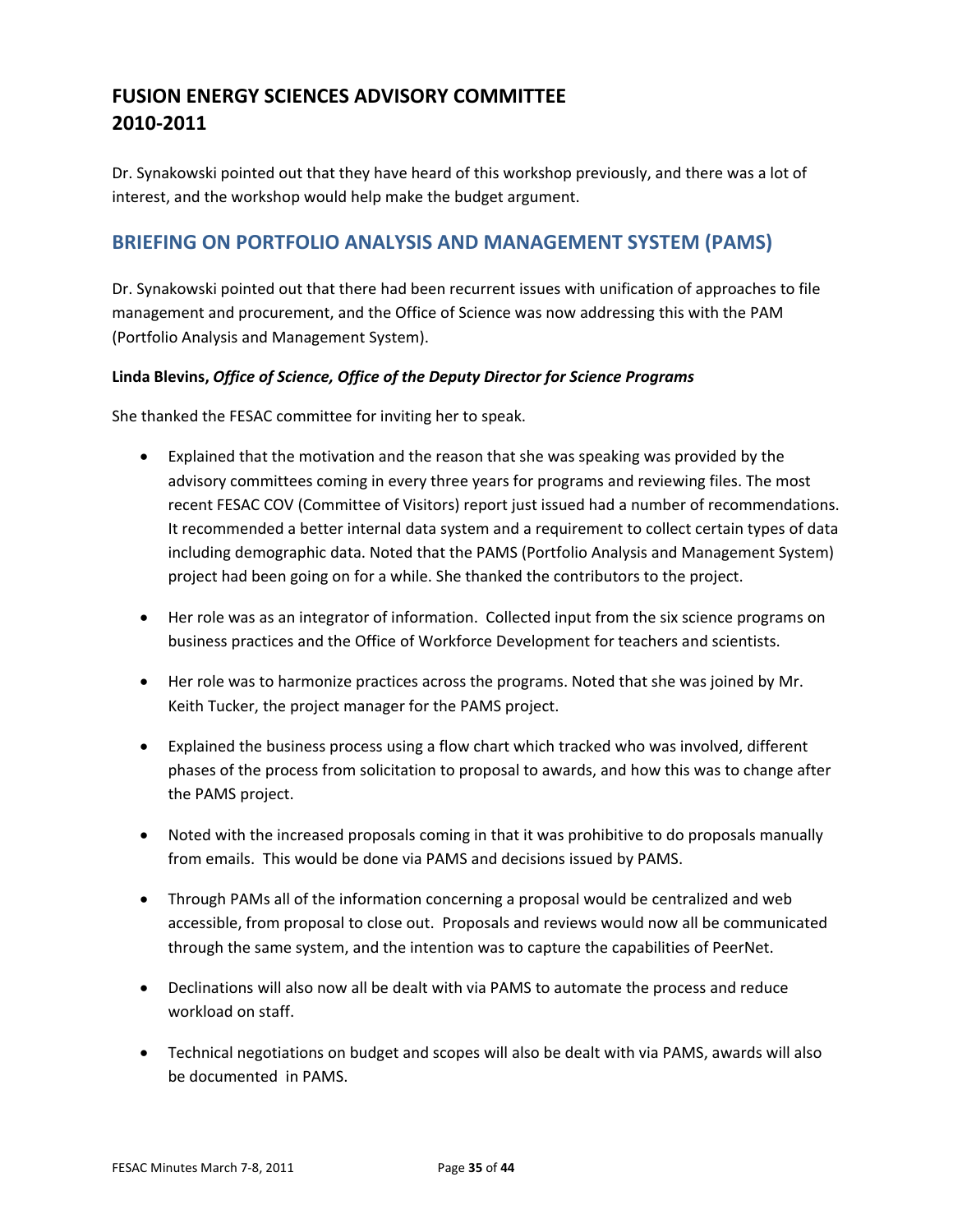- Noted that labs would have the information available to them for viewing in PAMS.
- PAMS will also allow them to compile better information about all the proposals that come in, some of which may be made available for use.

#### **Mr. Keith Tucker,** *Office of Science, Office of Business Policy and Operations*

- Discussed PAMS and noted that it was built on a government off-the-shelf existing system. It was developed for another federal agency originally. Noted it would be modified as required by the Office of Science. Listed the other offices using the program currently, including NASA, and the Department of Justice.
- Noted it supported the grants management process from beginning to end, unlike current systems, and consolidate and integrate with existing systems.
- Stated that it employed a service-oriented design and was already integrated with other systems like grants.gov. Some older systems would still be used such as STRIPES (Strategic Integrated Procurement Enterprise System) on grants. PAMS would interface with these other systems.
- Advised that older systems with outdated technology would be replaced, but they wouldn't duplicate functionality of well‐functioning systems.
- Wanted to improve the data management, collect better demographics*.*
- Reviewed the project's iterative methodology. They conducted a gap analysis. They will test, train, and deploy as they migrate to the new system.
- Noted that data could be migrated for use in the new system.
- Reviewed the current status on the project and said they estimated it would take two to three years to get the full functionality deployed.

### **COMMITTEE DISCUSSION**

A member asked whether the modification of the system was being contracted out, and it was confirmed it was, and was being sustained through the next few years. Ms. Blevins clarified that there wasn't a three year wait for any functionality but that as and when different iterations were ready they would proceed, some things would be available soon.

A member commented that they were happy to see flexibility as a project goal, as they had had bad experiences with off-the-shelf systems that were repurposed for other usage. Dr. Hubbard asked whether the system would have enough flexibility, to be able to not send out an automated letter in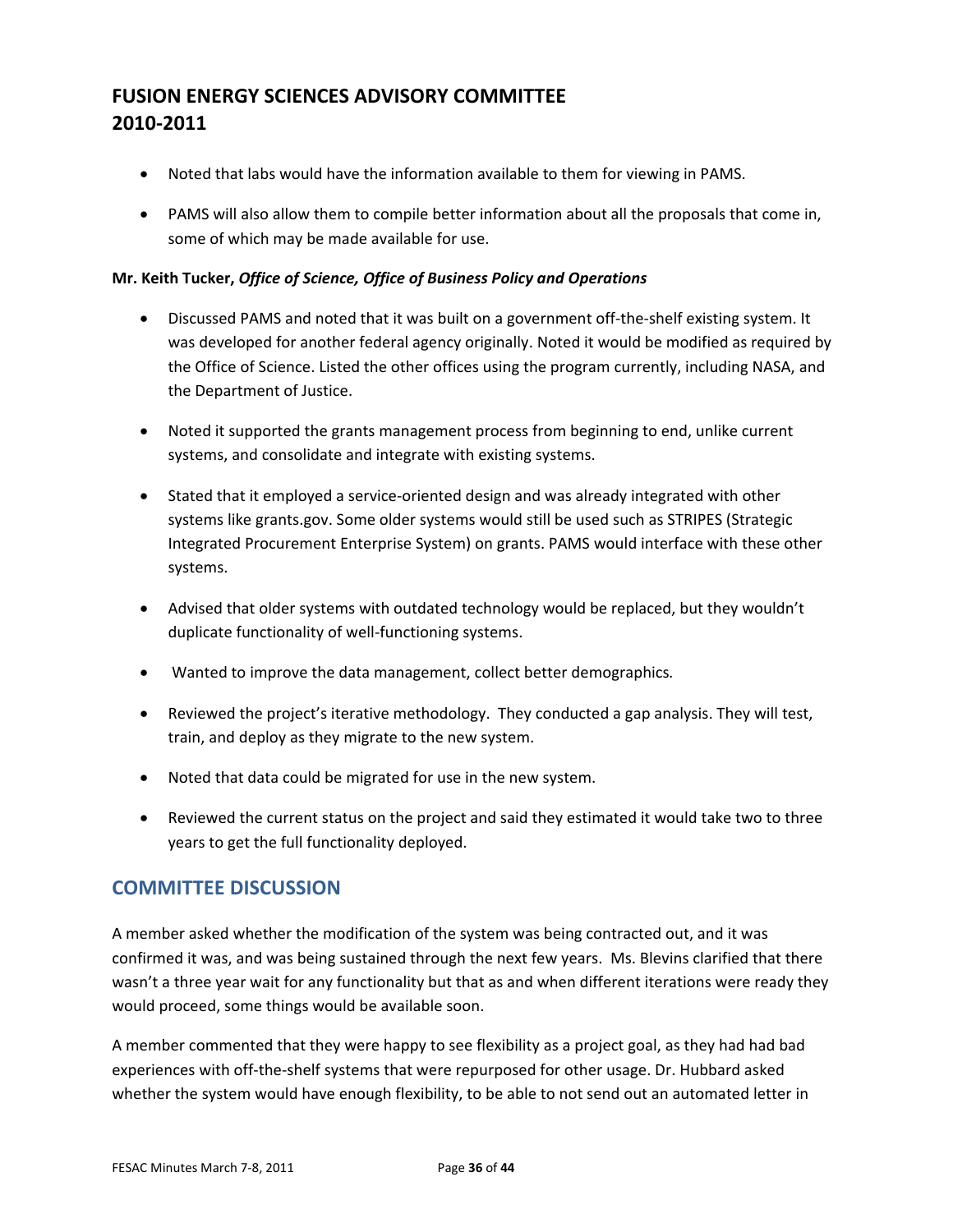smaller competitions for grants, or when funding ran out, due to the sensitivity of the matter. Ms. Blevins said that these would be fully editable on their discretion.

Dr. Hubbard asked whether they would be able to track performance, including publication and citation of early career researchers through and after the length of a project. Ms. Blevins said that all agencies would be moving to a common reporting format, and this could include this information, and they could track this during an award. After the award tracking would be considered to be out of scope.

### **BREAK**

The Advisory Committee recessed for a ten minute break.

# **BRIEFING ON THE NATIONAL ACADEMY OF SCIENCES STUDY ON INERTIAL FUSION ENERGY FOR ENERGY (PROCESS‐RELATED ITEMS ONLY)**

#### **Prof. Ronald Davidson,** *Chair, NRC IFE Panel; Princeton Plasma Physics Laboratory*

- Updated FESAC on the NRC (National Research Council) assessment of inertial fusion energy.
- Noted that their committee was new and in the process of collecting information so he would comment on process, but could not report on findings and recommendations.
- Reviewed concepts and technical challenges for inertial fusion energy including the choice of driver, ignition scenario, chamber technologies and implementation.
- Described the committee structure noting that there was a main committee and a target physics panel. Outlined the responsibilities of each group. Added that they had 22 technical experts from many of the critical science and sub fields on the committee.
- Envisioned a study that would range between 18 and 21 months.
- Provided parameters to the target physics panel. Described the target physics panel and their schedule.
- Noted that that they had acquired the right balance of technical expertise to cover the various areas of expertise for the main committee. Listed the names of the membership of the main committee and the target physics panel.
- Noted the committee's statement of task, which is to prepare a report that assesses the prospect for generating power using Inertial Confinement Fusion, identifies the scientific and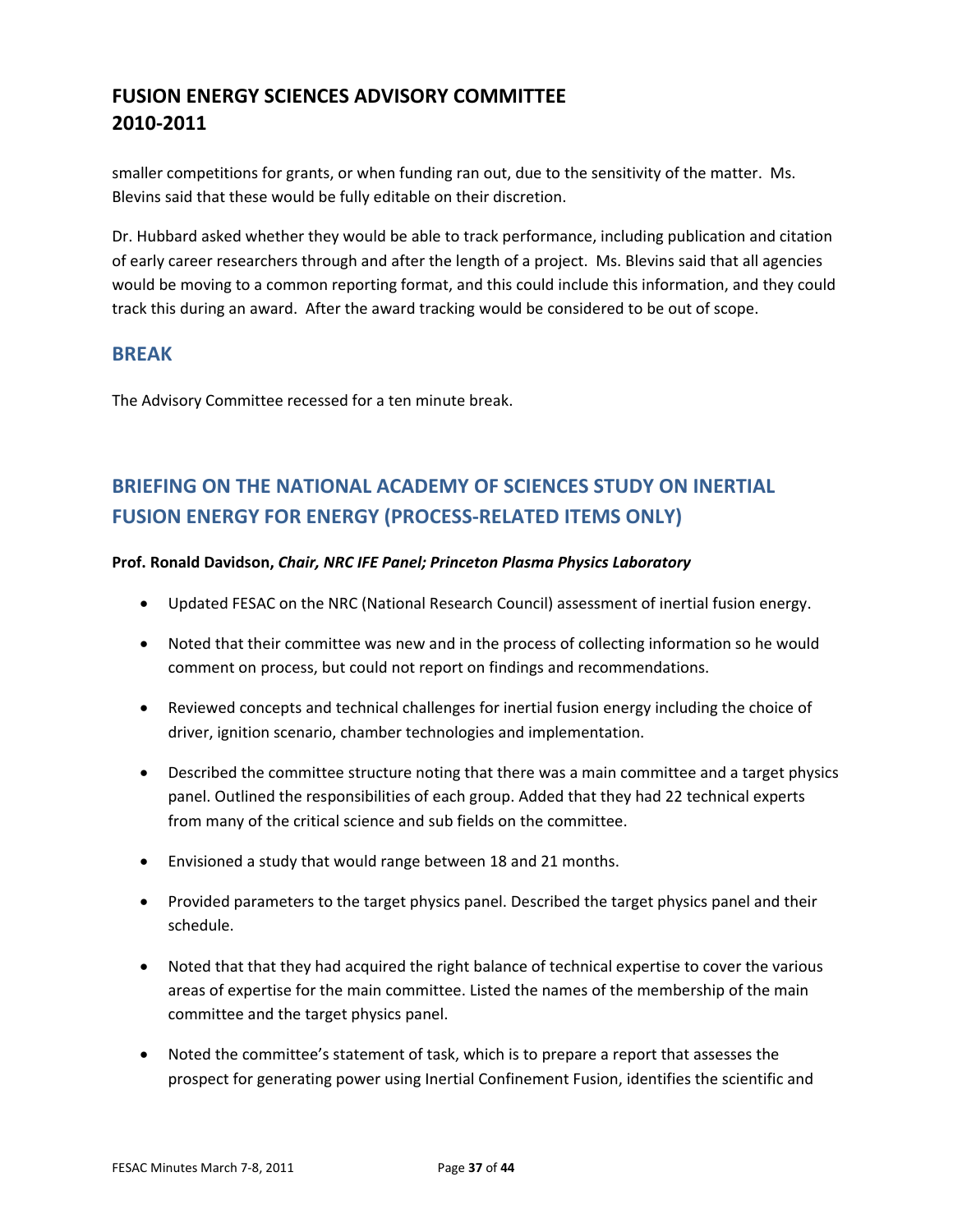engineering challenges to develop a demonstration plant, and advises on the preparation of an R&D roadmap for the conceptual design of a demonstration plant.

- Noted that they were asked to prepare an interim report that would impact programs decisions for FY2013.
- The target Physics Panel main charge is to assess the current performance of various fusion target technologies, and describe R&D challenges to providing suitable targets on the basis of parameters established by the committee.
- Reviewed the NRC inertial fusion energy assessment. Started with the scope of activities of the main committee. This would include identifying what current facilities exist and what would need to be developed, as well as developing roadmaps for promising concepts, with success criteria. Detailed the processes to be used.
- Advised on the present status. Noted that two full meetings had been completed. Needed one or two more fact‐finding meetings before preparing an interim report.
- Presented the timetable for the remainder of the study, culminating in the final report to the department of energy in June 2012.

### **COMMITTEE DISCUSSION**

Dr. Cohen noted that the review was on science and technology issues associated with IFE but to pursue it in a serious manner require addressing the 'elephant in the room' was that the NSA controls a lot of the facilities but had no energy mission and conversly FES has an energy and a science mission but limited resources. He noted that it would be hard to imagine the NAS taking on both MFE and IFE on their budget.

Prof. Davidson noted that it was an area of interest to the community and it was clear that the DOE would have to deal with this if it was seen as a program worthy of an energy mission. He agreed with Dr. Cohen's characterization of the NSA/FES facilities dilemma, but this would be the DOE's issue to deal with.

Dr. Meade asked a question about the wording of the statement of task, and wondered whether it would be more accurate to specify they were looking for commercial power. He also asked about built in assumptions to the study, and how they viewed the NIF (National Ignition Facility) objectives and whether they will be achieved. Prof. Davidson said that they did not assume success at the NIF, however they were aware of the excitement in the community about high gain at the NIF.

Dr. Meade wanted attention paid to the nomenclature used for fusion energy such that it would translate to different nomenclature in IFE and MFE, and not muddy the waters. Dr. Meade also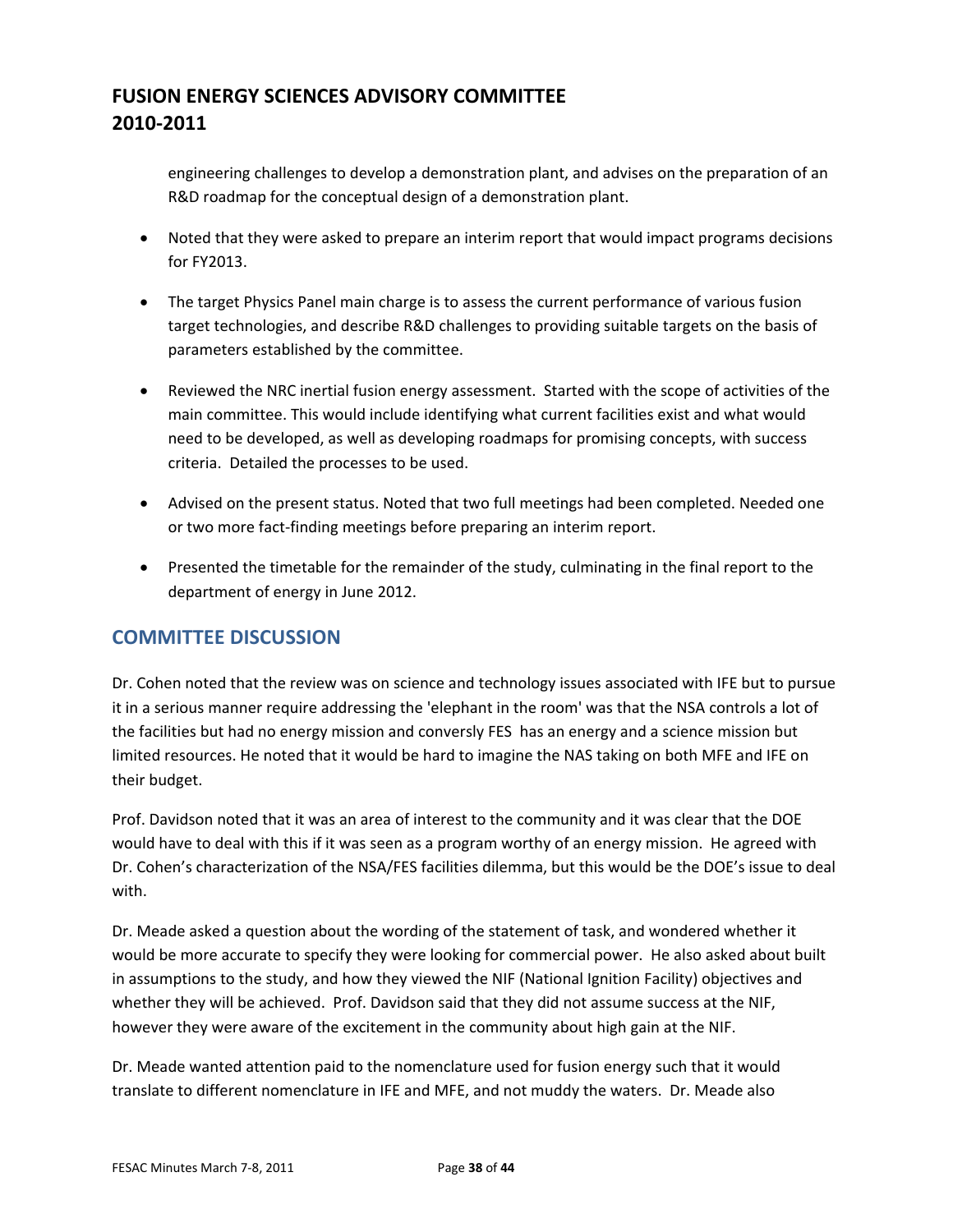wondered whether the MFE community had an equivalent sort of study, but this discussion was tabled until later.

Dr. Hubbard wondered what number of those in the committee were in the community and thus advocates, and how many were skeptics. Prof. Davidson wouldn't put a number on it, and said that he thought people on both sides of the issue would believe the committee biased in two different directions, and perhaps this spoke to its fairness, but his own opinion was they had the right people on the committee with a well balanced breadth of knowledge and background.

# **DISCUSSION OF THE NEW CHARGE: POLICIES AND PRACTICES FOR DISSEMINATING RESEARCH RESULTS**

- Dr. Greenwald opened discussion on how one would balance the public's access to the research results that they pay for compared to issues of copyright, intellectual property and the scientific process. He confirmed that they were not being asked to make policy but to carry out an assessment in their own field of what is currently done and why.
- Noted this question was broad in its reach and included both written documentation and also digital data.
- Advised that Dr. Cohen had agreed to Chair the committee and he had agreed. Advised that they would like a balanced committee from different areas in the field and institutions.
- Noted that Dr. Synakowski would comment and then Dr. Cohen would say a few words.

### **Dr. Ed Synakowski/FESAC Members**

Introduced Laura Bevin and asked her to provide some background on the charge and how the Office of Science viewed the activity. Noted she was in the headquarters of the Office of Science.

#### *Laura Biven, Office of Science, Office* **of the Deputy Director for Science Programs**

- Noted that she would be reviewing the slides that Dr. Brinkman had intended to present on March 7.
- Noted that this discussion had been ongoing but the most recent impetus for the charge was the America COMPETES Reauthorization Act of 2010. (America Creating Opportunities to Meaningfully Promote Excellence in Technology, Education, and Science)
- The Act called for the following: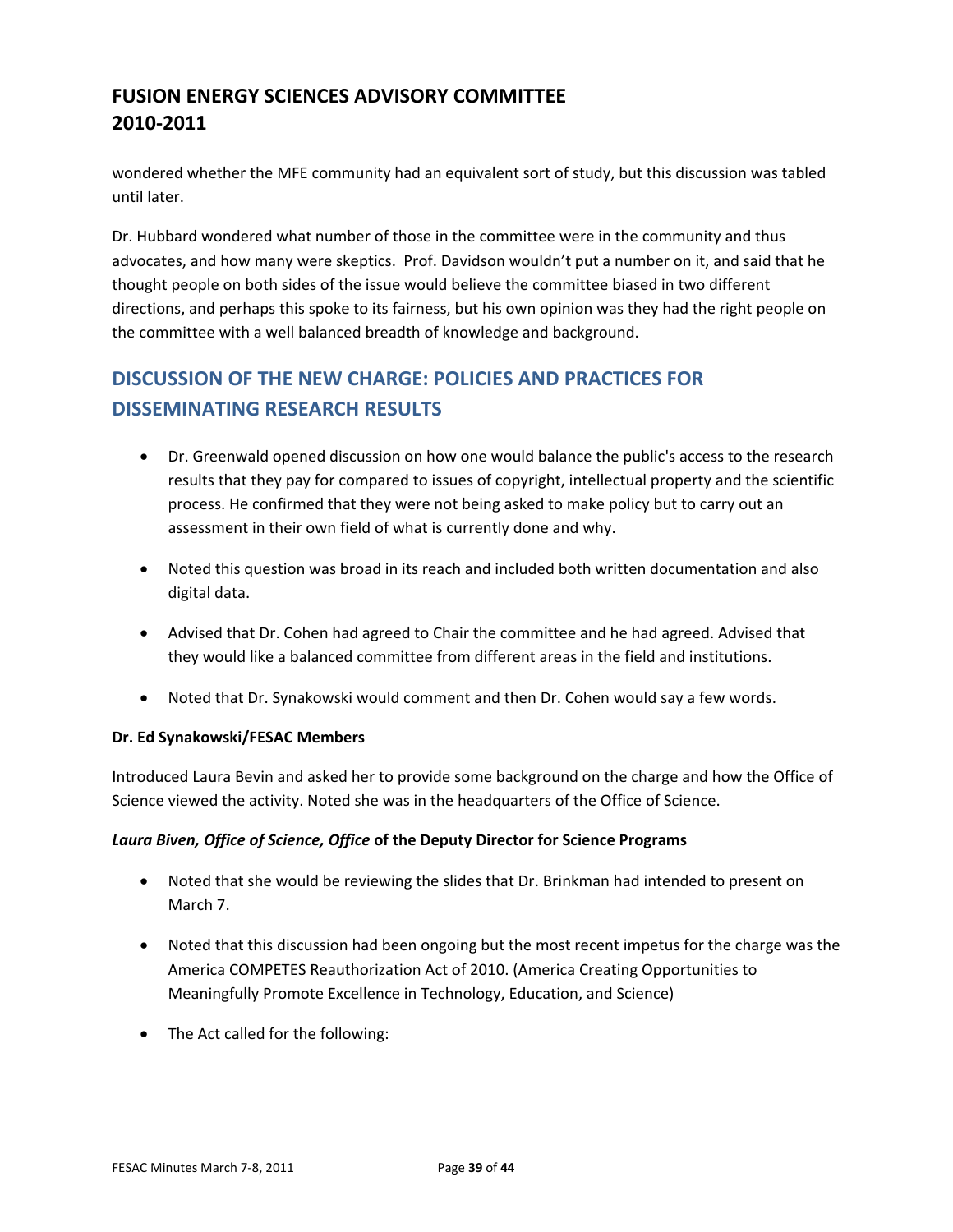- o The National Science and Technology Council to establish a working group on public access that would look at the dissemination and long‐term stewardship of the results of federally‐ funded research.
- o The working group to provide them with input on discussions.
- Noted that with regard to the charge they were asking three things.
	- o Describe what your current practices and policies are.
	- o Identify what was working, which policies were sustainable for their field and worked well.
	- o Identifying opportunities where they might increase public access.
	- o Asked for a report to be finalized July 1

### **COMMITTEE DISCUSSION**

A question about the preservation of digital data was raised. How important was the issue? Ms. Biven noted that it was important but for the purposes of the charge they wanted to know about the public access aspect. She noted that they could include the preservation component in their current practices. The Office would find that interesting.

Dr. Cohen asked about some implications to the COMPETES act which were not mentioned such as intellectual property issues, patent issues and the cost of access not mentioned but should be of concern. He also noted the potential for abuse by the public for access to data. He asked for comment on some of these issues.

Ms. Biven responded that the intention was not to interpret policy but rather just called for the establishment of the working group and they asked that they respond to those issues. With regard to legal issues they were interested insofar as they affect public access. Regarding issues with public access leading to spurious inference from data, she said they would want to know about situations where it was cost prohibitive to make data accessible and sensible.

Dr. Cohen asked about the process to constitute the members of the panel to do the report. Dr. Greenwald responded that the FESAC Chair and the panel chair work together to come up with a list, which is then run by OFES. The panel would have to be relatively small to finish the report in the allowed time.

#### *Dr. Martin Greenwald, FESAC Chair***, Massachusetts Institute of Technology**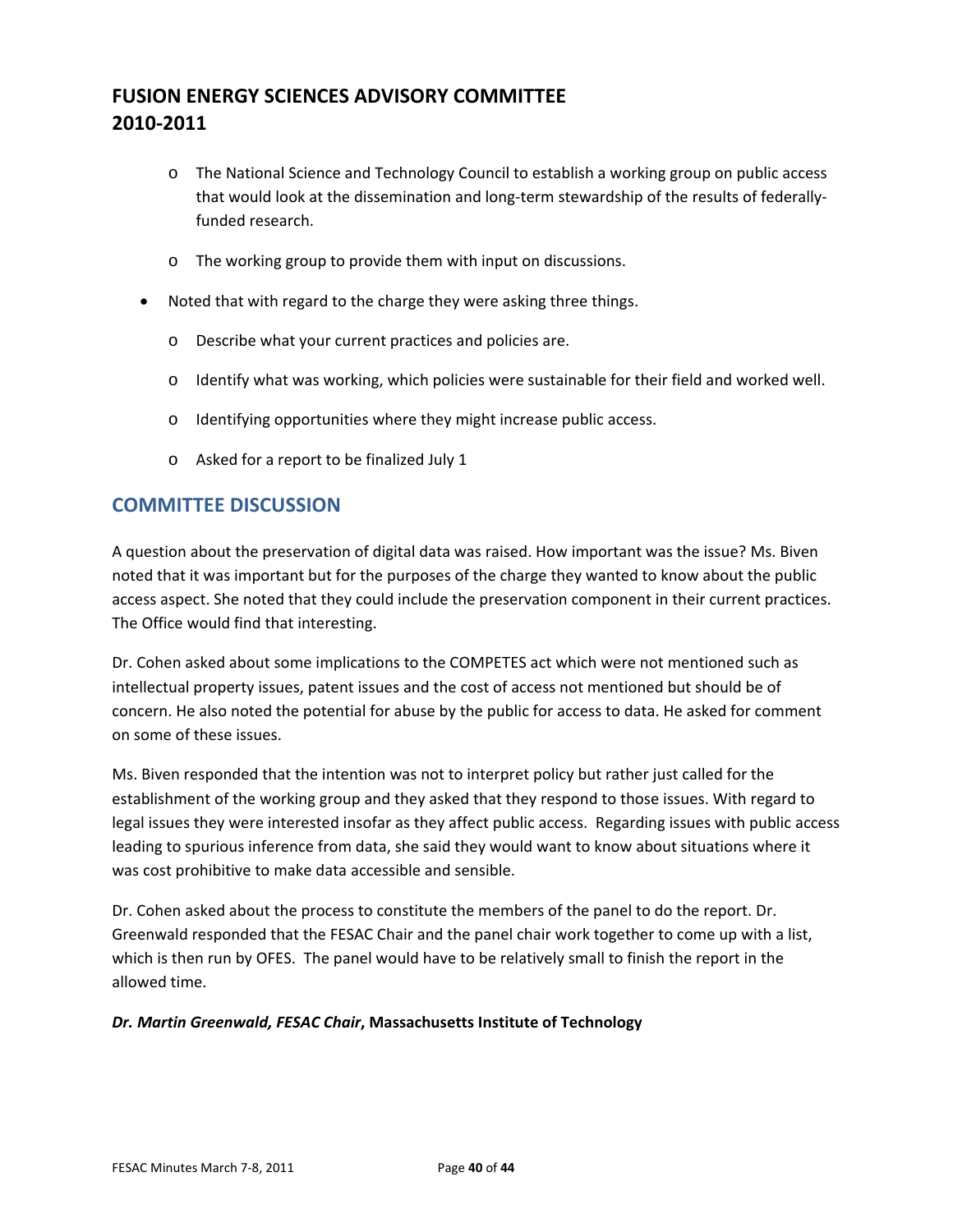- Noted several things he wanted to discuss. Talked on March 7 about a letter asking for a study on MFE prospects that would complement the IFE study. Drafted a short letter but asked about two issues. One is should they send a letter to Dr. Brinkman and if so, what would it say?
- Discussed the letter that would be sent to Dr. Brinkman and reviewed the main points, it praised the important and timely NRC study on prospects for inertial fusion energy, but noted the perceived asymmetry regarding challenges and opportunities relevant to magnetic fusion energy, and recommended initiation of a similar study on magnetic confinement fusion activities. Was this letter appropriate?

### **COMMITTEE DISCUSSION**

Mr. Opdenaker expressed that it was not appropriate to send such a letter to Dr. Brinkman due to FACA (Federal Advisory Committee Act) rules. A response was given that they did on occasion send letters subsequent to committee discussion on specific topics.

A suggestion was made to remove "recommend" from the letter and use "like to see" or "it would be appropriate" something in that vein. Dr. Synakowski noted that there were various ways it could come forward not necessarily with a letter, and that they could just speak with Dr. Brinkman. Dr. Greenwald said a letter was the only way they could officially speak as a committee. Dr. Synakowski echoed Mr. Opdenaker's concerns and stated they should be mindful of precedent on unsolicited recommendations, but he wasn't sure if it was inappropriate or not.

Dr. Ji said that this would be a good time for a study, not just for symmetry, but that in an international context, many countries were looking at what they were going to do after ITER, so it made sense. Professor Raymond J. Fonck was agnostic on the mechanism for delivering the recommendation, but was in support of this sort of study. Dr. Meade echoed this support and wanted both sides to be investigated on a uniform basis.

Several committee members supported the main idea in principle and the ideas behind the letter. Other members of the committee were not comfortable with aspects of the letter in its current form. Dr. Synakowski didn't find it useful to frame MFE in opposition to IFE, as this reinforced a divide in the community which was not helpful. He believed they should elevate themselves above this, MFE should stand alone, it should not seem motivated by balance or opposition. Also he reminded the committee that the audience of the letter may well feel that they have done much to support MFE. Dr. Zinkle later supported this and wondered what the event was that was motivating this, and could they make this argument, so it didn't just appear as a "me too".

Dr. Greenwald agreed after other comments that they would review the wording carefully before the final form, but they wanted to focus on the value of the letter first, and whether they should send it, before the actual content.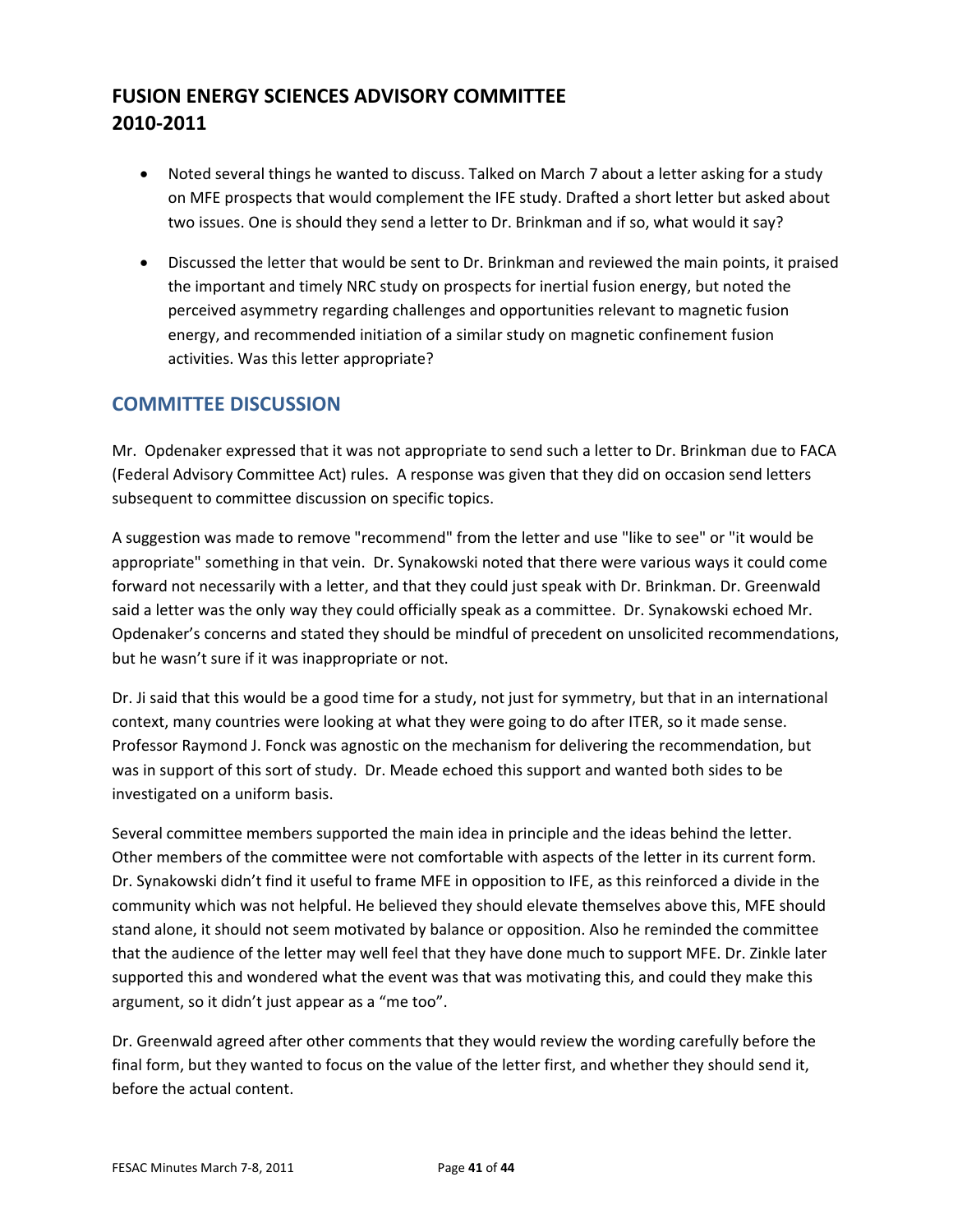Dr. Greenwald clarified that there had been a change in direction over the last decade, and the new administration was taking energy more seriously. Since then they haven't responded as a community to the opportunity, and they aren't at the table in the new energy discussions taking place, and this was a motivating force in terms of timing. Dr. Ji said that the primary reason for the argument should be focused on creating a roadmap for MFE, and the secondary argument should have softer language and indicate it is support and complement the IFE study.

Dr. Meade agreed that this was a opportune time, and he found it discomforting that there was no roadmap leading toward energy available for persuasive argument, especially when the administration had made comments that required refuting on magnetic fusion. In a way this was strange because ITER was a very concrete goal they were moving toward that imposed a roadblock, but they did not speak in those terms, and no independent group was evaluating the issues.

Dr. Syankowski expressed concern with the idea of asking the NRC to develop their strategic plan. There would be ways of framing questions more appropriately to their role, but an advisory body shouldn't construct such a plan. Dr. Greenwald isn't interested in who makes the study, they aren't encouraging that it be done by the NRC necessarily. Another member echoed the concern that they need to have a roadmap in place themselves before proceeding.

Dr. Hubbard asked Dr. Syankowski what the current OFES strategic plan was, given this was their purpose. This strategic plan is to develop a pathway in a way that ReNeW could not, but this had been delayed by other work.

Professor Fonck said that there was a tremendous value in having an independent body agree what issues need to be addressed to have a credible case for fusion. This wasn't a plan, it was the necessary precursor to making a plan to address these issues. He also believes that there is appropriate timing, as ITER has been described as the penultimate step to fusion, and this would define everything else that has to be done, and this would take time, so discussions ought to start now to properly motivate progress. Dr. Ji indicated that this sort of study would mitigate any potential budget issues with ITER.

Dr. Greenwald responded to Dr. Syankowski's practical procedural questions about what had to be done by when concerning the letter, and said they could agree on a resolution which Dr. Syankowski would communicate, or agree on the substance of the letter and subsequently finish the wordsmithing.

The idea was raised of creating a sub-committee of FESAC to draft a letter or statement that would then come to the public discussion at the next FESAC meeting, if they had the next meeting in a timely manner. That would provide time to take issues into account. Other members suggested that it was not possible to create a subcommittee, certainly not immediately, but it would be an agenda item on the next meeting, and the minutes would reflect that this was a topic of significance that was under discussion.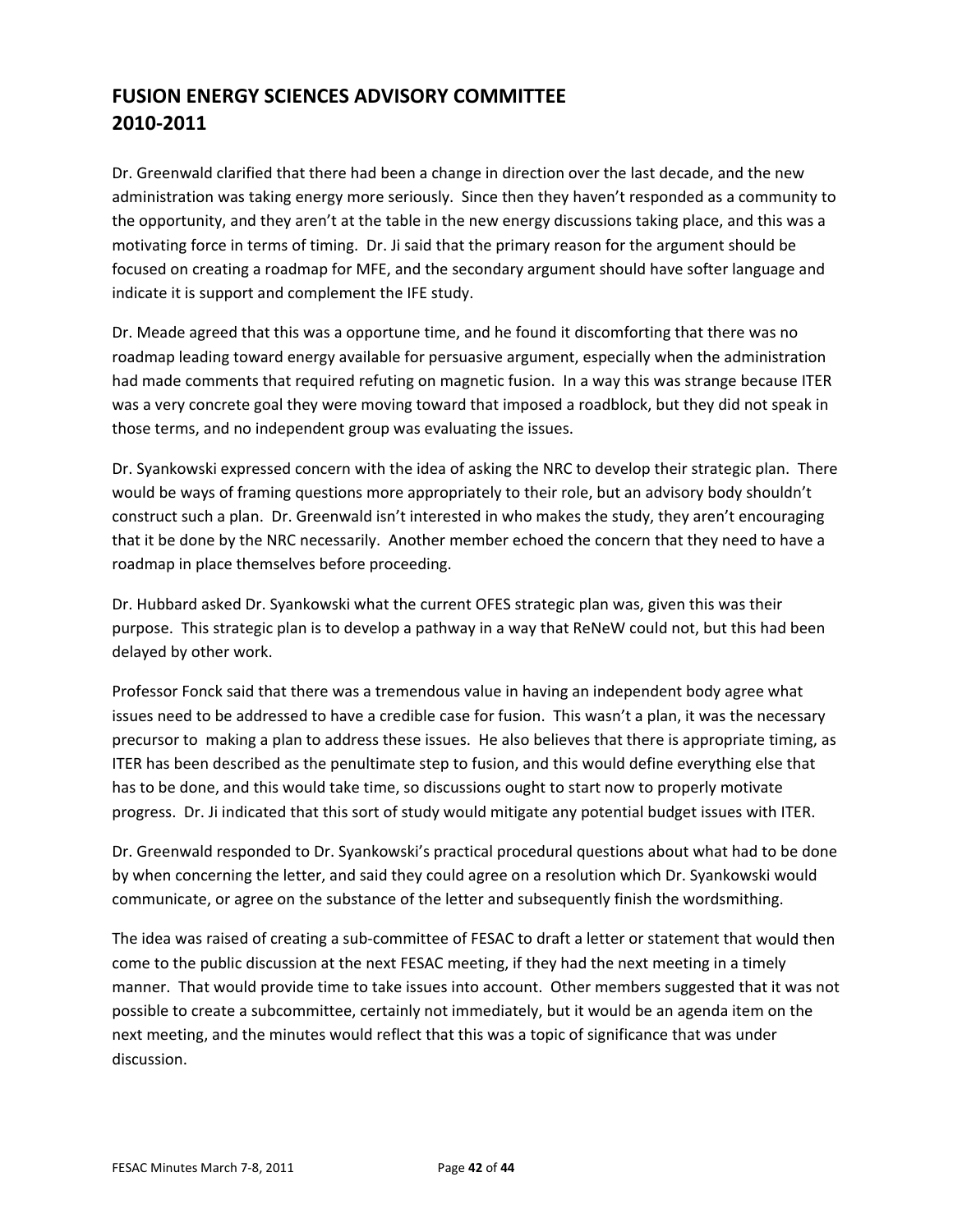Discussion now turned to the subject of scheduling meetings. This had to do with the timing of the next meeting including the frequency of meetings and possible charges.

- They did not want to meet when it was not necessary however they had noted the decrease in the frequency of the meetings.
- Noted that the current meeting was the first meeting they had had in a year. Other advisory committees typically met three times a year. The last fusion-specific charge was three years ago in February 2008.
- Noted five areas that he thought needed more attention.
	- o Charges and Meetings
	- o Assessment of the role of university research
	- o Evaluation of the fusion nuclear science planning activity
	- o Assessment of the role of international collaboration
	- o Opportunities and the priorities of the basic plasma sciences area

Dr. Syankowski stated that while he understood the sentiment, and was broadly supportive of a number of the issues raised, it would be inappropriate for the office to deploy charges at this time and they were not currently ready to ask some of these questions. The office will only engage the community when they are ready to receive the advice. He felt that fusion nuclear science planning activity seemed of high importance. He felt the basic plasma science question brought to mind the value of working engaging beyond FES with other agencies.

Dr. Ji asked for a timeframe for the next meeting. There is a charge due in July and this normally prompted a meeting before that. They were planning for at the least a single days meeting around that time.

### **ADJOURNMENT**

**The Fusion Energy Sciences Advisory Committee Meeting adjourned for the day at 12:00 p.m.** 

Respectfully Submitted

March 28, 2011

Reviewed by FESAC members, speakers, and the DFO and certified as correct by Dr. Martin Greenwald, FESAC Chair ‐ April 15, 2011